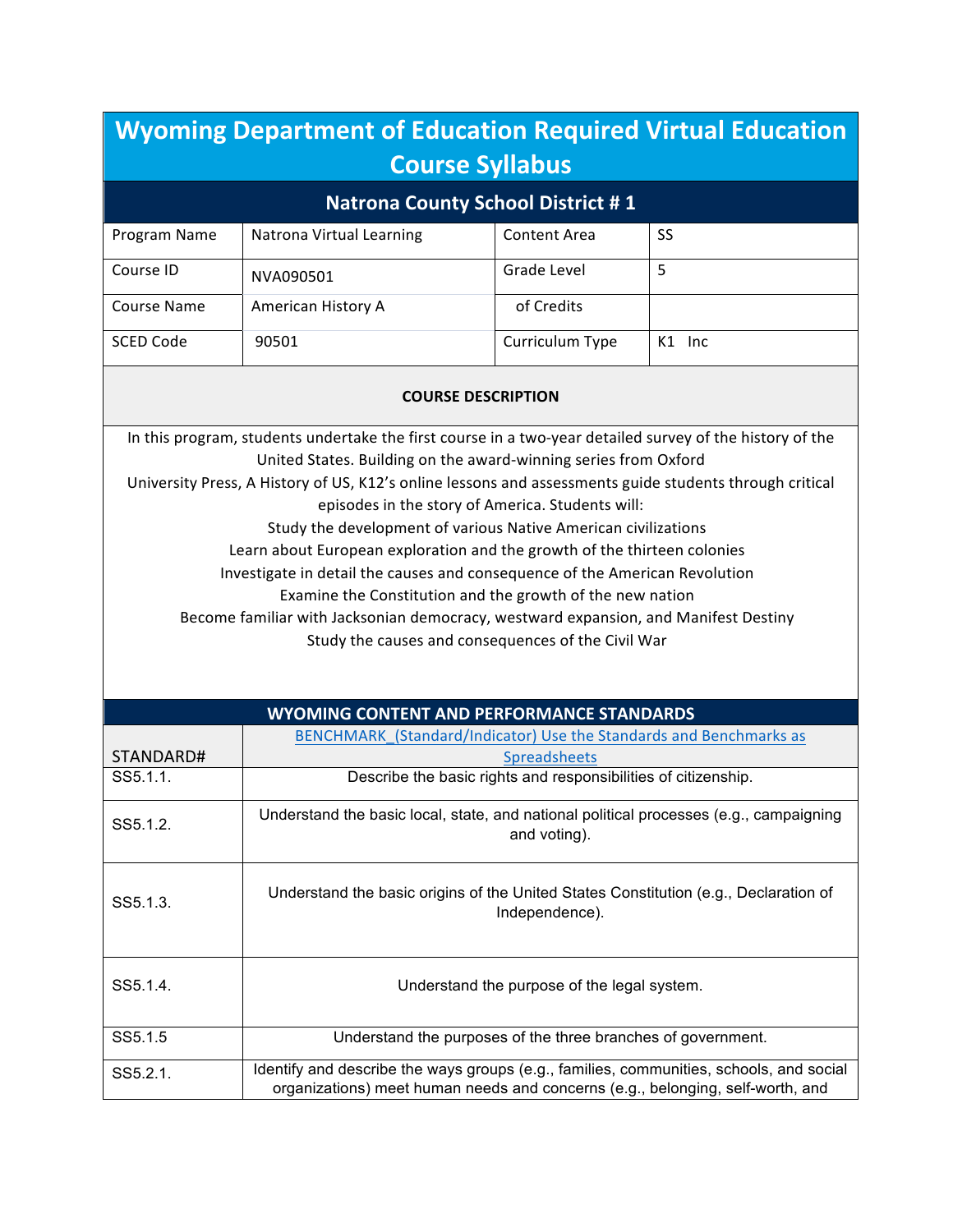|          | personal safety) and contribute to personal identity and daily life.                                                                                                                                                                                                                                             |
|----------|------------------------------------------------------------------------------------------------------------------------------------------------------------------------------------------------------------------------------------------------------------------------------------------------------------------|
| SS5.2.2. | Identify and describe ways in which expressions of culture influence people (e.g.,<br>language, spirituality, stories, folktales, music, art, and dance).                                                                                                                                                        |
| SS5.2.3. | Identify and describe characteristics and contributions of local and state cultural<br>groups in Wyoming.                                                                                                                                                                                                        |
| SS5.2.4. | Identify and describe the tensions between cultural groups, social classes and/or<br>individuals in Wyoming and the United States (e.g., Martin Luther King Jr., Helen<br>Keller, Sacagawea, and Chief Washakie).                                                                                                |
| SS5.3.1. | Give examples of needs, wants, goods, services, scarcity, and choice.                                                                                                                                                                                                                                            |
| SS5.3.2. | Identify basic economic concepts (e.g., supply, demand, price, and trade).                                                                                                                                                                                                                                       |
| SS5.3.3. | Identify and describe how science and technology have affected production and<br>distribution locally, nationally, and globally (e.g., trains and natural resources).                                                                                                                                            |
| SS5.3.4. | Explain the roles and effect of money, banking, savings, and budgeting in personal life<br>and society.                                                                                                                                                                                                          |
| SS5.5.1. | Apply mental mapping skills and use different representations of the Earth to<br>demonstrate an understanding of human and physical patterns and how local<br>decisions may create global impacts.                                                                                                               |
| SS5.5.2. | Explain how physical features, patterns, and systems impact different regions and how<br>these features may help us generalize and compare areas within the state, nation, or<br>world.                                                                                                                          |
| SS5.5.3. | Describe the human features of an area (e.g., language, religion, political and<br>economic systems, population distribution, and quality of life), past and present<br>settlement patterns (e.g., American Indians and the Oregon Trail), and how ideas,<br>goods, and/or people move from one area to another. |
| SS5.5.4. | Describe how the environment influences people in Wyoming and how we adjust to<br>and/or change our environment in order to survive (e.g., natural resources, housing,<br>and food).                                                                                                                             |
| SS5.6.1. | Use various media resources in order to address a question or solve a problem.                                                                                                                                                                                                                                   |
| SS5.6.2. | Identify validity of information (e.g., accuracy, relevancy, fact, or fiction).                                                                                                                                                                                                                                  |
| SS5.6.3. | Use digital tools to research, design, and present social studies concepts (e.g.,<br>understand how individual responsibility applies in usage of digital media).                                                                                                                                                |
| SS5.6.4. | Identify the difference between primary and secondary sources.                                                                                                                                                                                                                                                   |

| UNIT OUTLINE | STANDARD# | <b>OUTCOMES</b>                   |
|--------------|-----------|-----------------------------------|
|              |           | OBJECTIVES/STUDENT CENTERED GOALS |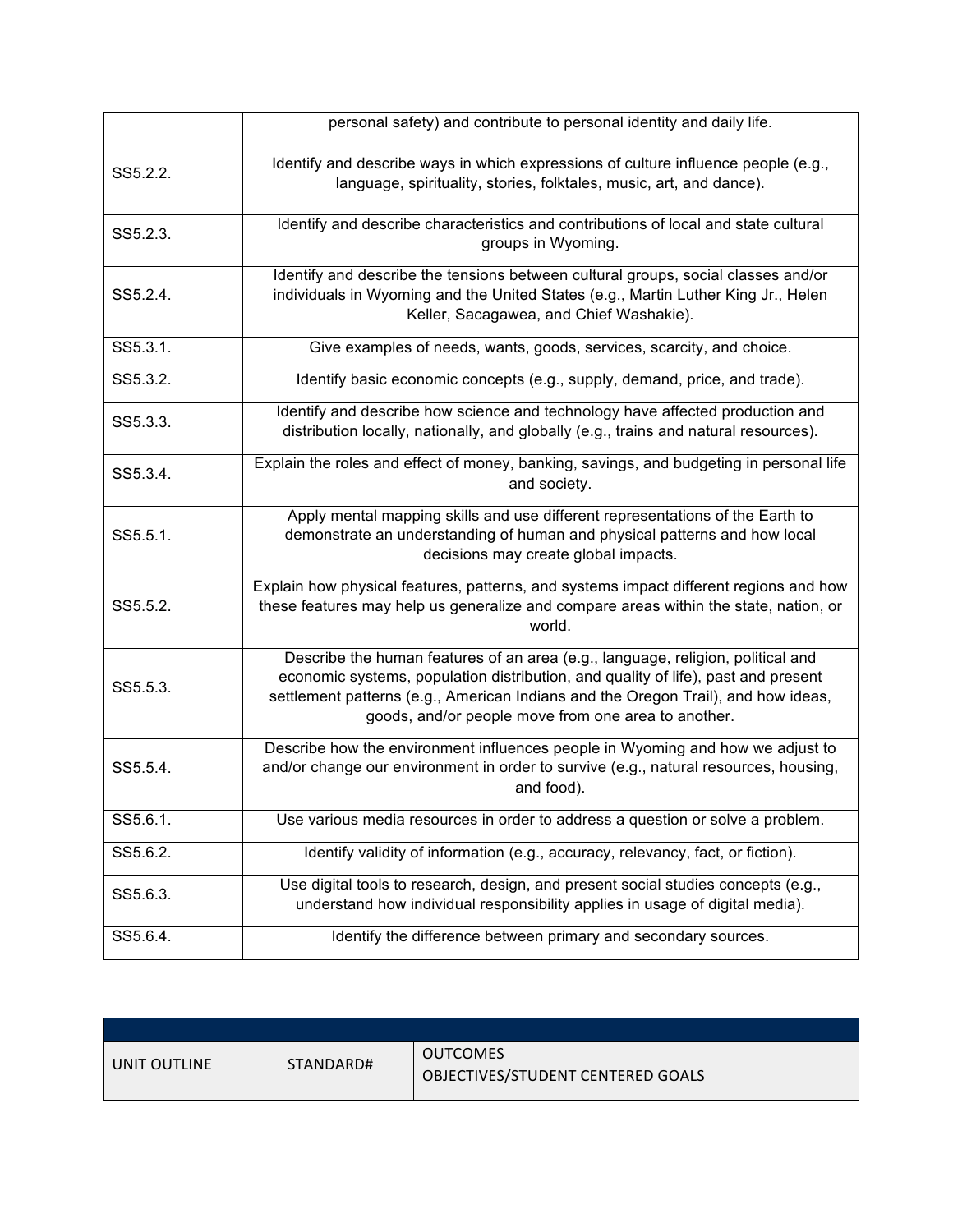| 4 1 Thirteen Colonies,<br>Part 2 Breaks with<br><b>Tradition: Roger</b><br>Williams                   | SS5.2.1 | 9750: Identify Roger Williams as the founder of Rhode Island<br>and supporter of religious toleration and fair treatment of<br>Native Americans.<br>9751: Explain the advantages of relative location to natural<br>harbors in the settlement of Providence.<br>9752: Locate the colony of Rhode Island on<br>map and list its<br>founder, his motives, and his accomplishments.                                                                                                                                                                                                                                                                                                                                                                                                                                                                                                                                                                                                                                                                                                                                            |
|-------------------------------------------------------------------------------------------------------|---------|-----------------------------------------------------------------------------------------------------------------------------------------------------------------------------------------------------------------------------------------------------------------------------------------------------------------------------------------------------------------------------------------------------------------------------------------------------------------------------------------------------------------------------------------------------------------------------------------------------------------------------------------------------------------------------------------------------------------------------------------------------------------------------------------------------------------------------------------------------------------------------------------------------------------------------------------------------------------------------------------------------------------------------------------------------------------------------------------------------------------------------|
| 4 2 Thirteen Colonies,<br>Part 2 Breaks with<br><b>Tradition: Anne</b><br>Hutchinson and Mary<br>Dyer | SS5.2.1 | 6167: Describe the status of women in Puritan society.<br>6168: Describe the consequences of Anne Hutchinson's break<br>with Puritan tradition.<br>6169: Identify Mary Dyer as Puritan who became<br>Quaker<br>and was executed for her beliefs.<br>6170: Compare and contrast the views of New England<br>dissenters, including Hutchinson and Dyer.                                                                                                                                                                                                                                                                                                                                                                                                                                                                                                                                                                                                                                                                                                                                                                       |
| 4 3 Thirteen Colonies,<br>Part 2 Visiting Salem                                                       | SS5.2.1 | 6171: Explain the origins and results of the witchcraft trials in<br>Salem.<br>hill."<br>6172: Explain the meaning of the phrase "city upon                                                                                                                                                                                                                                                                                                                                                                                                                                                                                                                                                                                                                                                                                                                                                                                                                                                                                                                                                                                 |
| 4 4 Thirteen Colonies,<br>Part 2 Elsewhere in<br>New England                                          | SS5.2.1 | 6173: Chart the founding of Connecticut and New<br>Hampshire.<br>6174: Describe the differences in European and Native<br>American attitudes toward land ownership and land use.<br>6175: Explain the origins and results of the Pequot War and<br>King Philip's War.<br>6176: Explain the reasons for the lack of Indian unity in<br>fighting Europeans.<br>6177: Demonstrate mastery of important knowledge and<br>skills in previous lessons.<br>6167: Describe the status of women in Puritan society.<br>6168: Describe the consequences of Anne Hutchinson's break<br>with Puritan tradition.<br>6169: Identify Mary Dyer as Puritan who became<br>Quaker<br>and was executed for her beliefs.<br>6171: Explain the origins and results of the witchcraft trials in<br>Salem.<br>6172: Explain the meaning of the phrase "city upon<br>hill."<br>9750: Identify Roger Williams as the founder of Rhode Island<br>supporter of religious toleration and fair treatment of<br>and<br>Native Americans.<br>9752: Locate the colony of Rhode Island on map and list its<br>founder, his motives, and his accomplishments. |
| 4 5 Thirteen Colonies,<br>Part 2 The Middle                                                           | SS5.2.1 | 6178: Locate the middle colonies of New York and New<br>Jersey on a map.                                                                                                                                                                                                                                                                                                                                                                                                                                                                                                                                                                                                                                                                                                                                                                                                                                                                                                                                                                                                                                                    |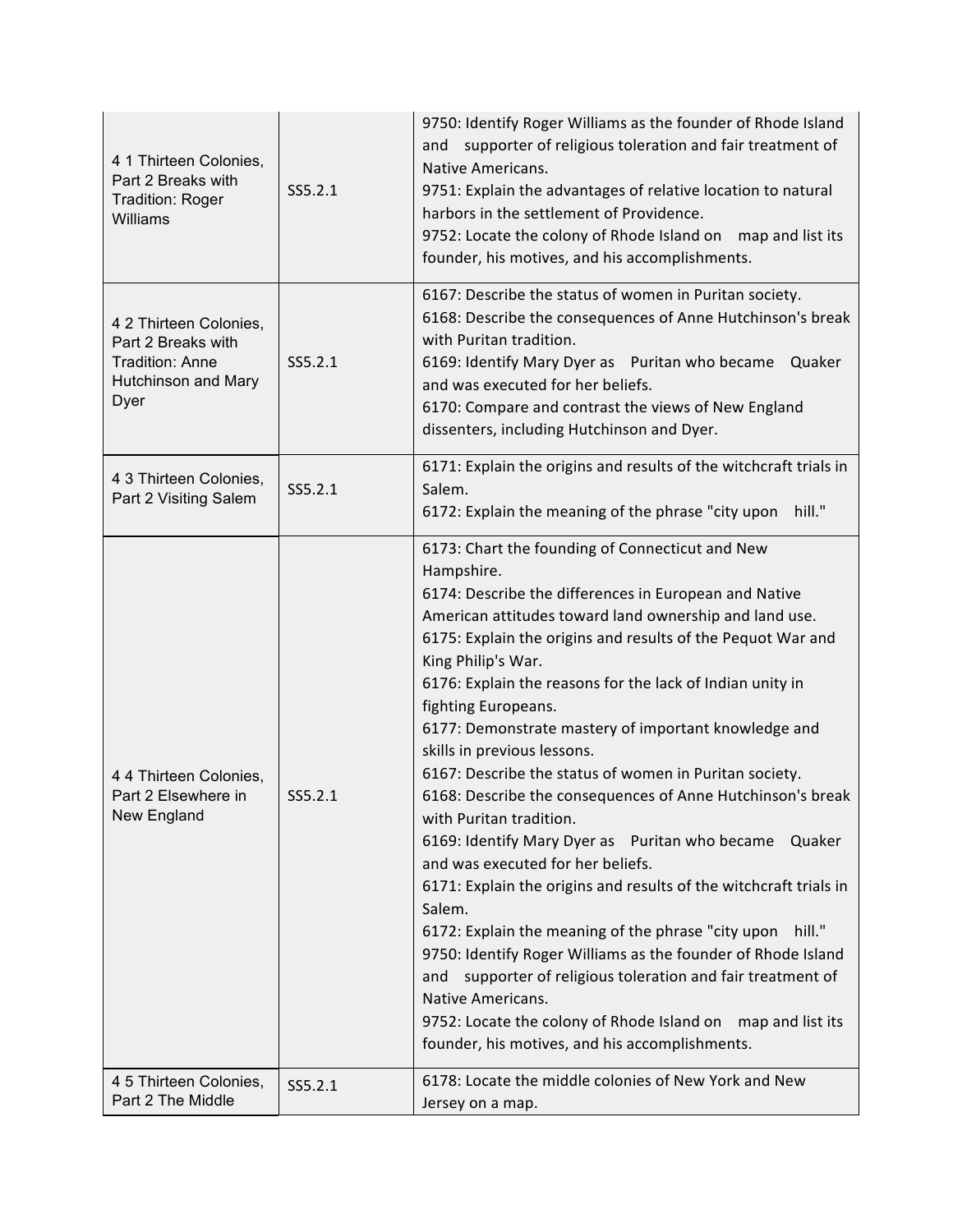| Colonies                                                                              |                  | 6179: Summarize the transition from New Amsterdam to<br>New York.<br>6180: Give examples of the ways in which the New Jersey<br>colony was more democratic than many colonies.<br>6181: Complete the chart for New York and New Jersey.                                                                                                                                                                                                                                                                                                                                                                                                  |
|---------------------------------------------------------------------------------------|------------------|------------------------------------------------------------------------------------------------------------------------------------------------------------------------------------------------------------------------------------------------------------------------------------------------------------------------------------------------------------------------------------------------------------------------------------------------------------------------------------------------------------------------------------------------------------------------------------------------------------------------------------------|
| 4 6 Thirteen Colonies,<br>Part 2 Toleration<br>Triumphs                               | SS5.2.1, SS5.2.2 | 6177: Demonstrate mastery of important knowledge and<br>skills in previous lessons.<br>6182: Identify Lord Baltimore and the Calverts as the Catholic<br>founders of Maryland as a haven for Catholics.<br>6183: Identify William Penn as the Quaker founder of<br>Pennsylvania and the difficulties he and other Quakers faced<br>in England.<br>6184: Give examples of toleration and its limits in<br>Pennsylvania and Maryland.<br>6185: Chart the founding of Pennsylvania, Delaware, and<br>Maryland.                                                                                                                              |
| 4 7 Thirteen Colonies,<br>Part 2 Benjamin<br>Franklin: An American<br>Renaissance Man | SS5.2.1          | 6186: Read and respond to<br>brief biography of Benjamin<br>Franklin.<br>6187: Analyze Franklin's most important accomplishments.<br>6188: Analyze the wisdom of Benjamin Franklin and apply it<br>to today.                                                                                                                                                                                                                                                                                                                                                                                                                             |
| 4 8 Thirteen Colonies,<br>Part 2 Colonization<br><b>Heads South</b>                   | SS5.2.1          | 6189: Locate on map the southern colonies of Virginia,<br>North Carolina, South Carolina, and Georgia.<br>6190: Describe plantation life for owners, women, slaves,<br>and small farmers.                                                                                                                                                                                                                                                                                                                                                                                                                                                |
| 4 9 Thirteen Colonies,<br>Part 2 (Optional) A<br>Visit to Williamsburg                | SS5.2.1          | 6191: Use the Internet to acquire information on<br>Williamsburg.<br>6192: Describe Williamsburg in colonial times.                                                                                                                                                                                                                                                                                                                                                                                                                                                                                                                      |
| 4 10 Thirteen<br>Colonies, Part 2<br>Colonial Life in the<br>South                    | SS5.2.1, SS5.2.2 | 6133: Demonstrate mastery of important knowledge and<br>skills taught in previous lessons.<br>6193: Identify Charleston on map and describe the social<br>structure there in colonial times as a mixture of aristocracy,<br>poor whites, and slaves.<br>6194: Give examples of democratic practices in North<br>Carolina, including religious toleration.<br>6195: Identify James Oglethorpe as the founder of Georgia as<br>haven for debtors.<br>6196: Chart the founding of North Carolina, South Carolina,<br>and Georgia.<br>6189: Locate on map the southern colonies of Virginia,<br>North Carolina, South Carolina, and Georgia. |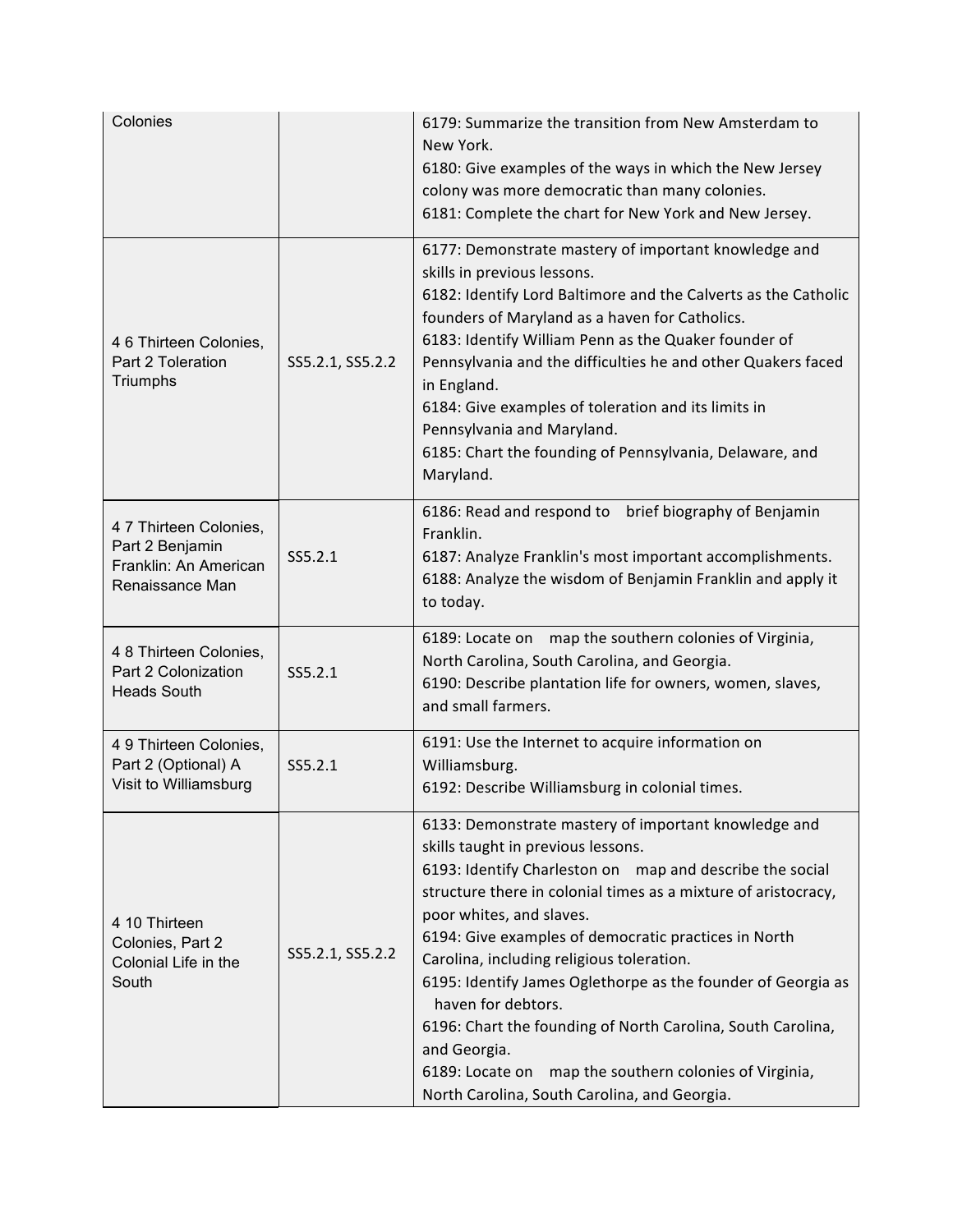|                                                                |         | 11470: Identify Gullah as the language developed by African<br>Americans in South Carolina.                                                                                                                                                                                                                                                                                                                                                                                                                                                                                                                                                                                                                                                                                                                                                                                                                                                                                                                                                                                                                                                                                                                                                                                                                                                                                                               |
|----------------------------------------------------------------|---------|-----------------------------------------------------------------------------------------------------------------------------------------------------------------------------------------------------------------------------------------------------------------------------------------------------------------------------------------------------------------------------------------------------------------------------------------------------------------------------------------------------------------------------------------------------------------------------------------------------------------------------------------------------------------------------------------------------------------------------------------------------------------------------------------------------------------------------------------------------------------------------------------------------------------------------------------------------------------------------------------------------------------------------------------------------------------------------------------------------------------------------------------------------------------------------------------------------------------------------------------------------------------------------------------------------------------------------------------------------------------------------------------------------------|
| 4 11 Thirteen<br>Colonies, Part 2<br><b>Triangles of Trade</b> | SS5.2.1 | 6197: Analyze map of colonial trade and trace the major<br>routes and products of the triangular trade.<br>6198: Summarize information gained from the diary of<br>Olaudah.<br>6381: Categorize resources as fossil fuels or animal, plant, or<br>mineral resources.<br>6382: Categorize resources as renewable or nonrenewable.<br>6383: Interpret maps for information about natural<br>resources.                                                                                                                                                                                                                                                                                                                                                                                                                                                                                                                                                                                                                                                                                                                                                                                                                                                                                                                                                                                                      |
| 4 12 Thirteen<br>Colonies, Part 2 Unit<br><b>Review</b>        |         | 6133: Demonstrate mastery of important knowledge and<br>skills taught in previous lessons.                                                                                                                                                                                                                                                                                                                                                                                                                                                                                                                                                                                                                                                                                                                                                                                                                                                                                                                                                                                                                                                                                                                                                                                                                                                                                                                |
| 4 13 Thirteen<br>Colonies, Part 2 Unit<br>Assessment           | SS5.2.2 | 6167: Describe the status of women in Puritan society.<br>6168: Describe the consequences of Anne Hutchinson's break<br>with Puritan tradition.<br>6171: Explain the origins and results of the witchcraft trials in<br>Salem.<br>6175: Explain the origins and results of the Pequot War and<br>King Philip's War.<br>6179: Summarize the transition from New Amsterdam to<br>New York.<br>6182: Identify Lord Baltimore and the Calverts as the Catholic<br>founders of Maryland as a haven for Catholics.<br>6183: Identify William Penn as the Quaker founder of<br>Pennsylvania and the difficulties he and other Quakers faced<br>in England.<br>6184: Give examples of toleration and its limits in<br>Pennsylvania and Maryland.<br>6187: Analyze Franklin's most important accomplishments.<br>6190: Describe plantation life for owners, women, slaves,<br>and small farmers.<br>6195: Identify James Oglethorpe as the founder of Georgia as<br>haven for debtors.<br>6197: Analyze map of colonial trade and trace the major<br>routes and products of the triangular trade.<br>9742: Explain the reasons for conflict between English<br>settlers and Native Americans as racism and the<br>disagreement over land use and ownership.<br>9750: Identify Roger Williams as the founder of Rhode Island<br>supporter of religious toleration and fair treatment of<br>and<br>Native Americans. |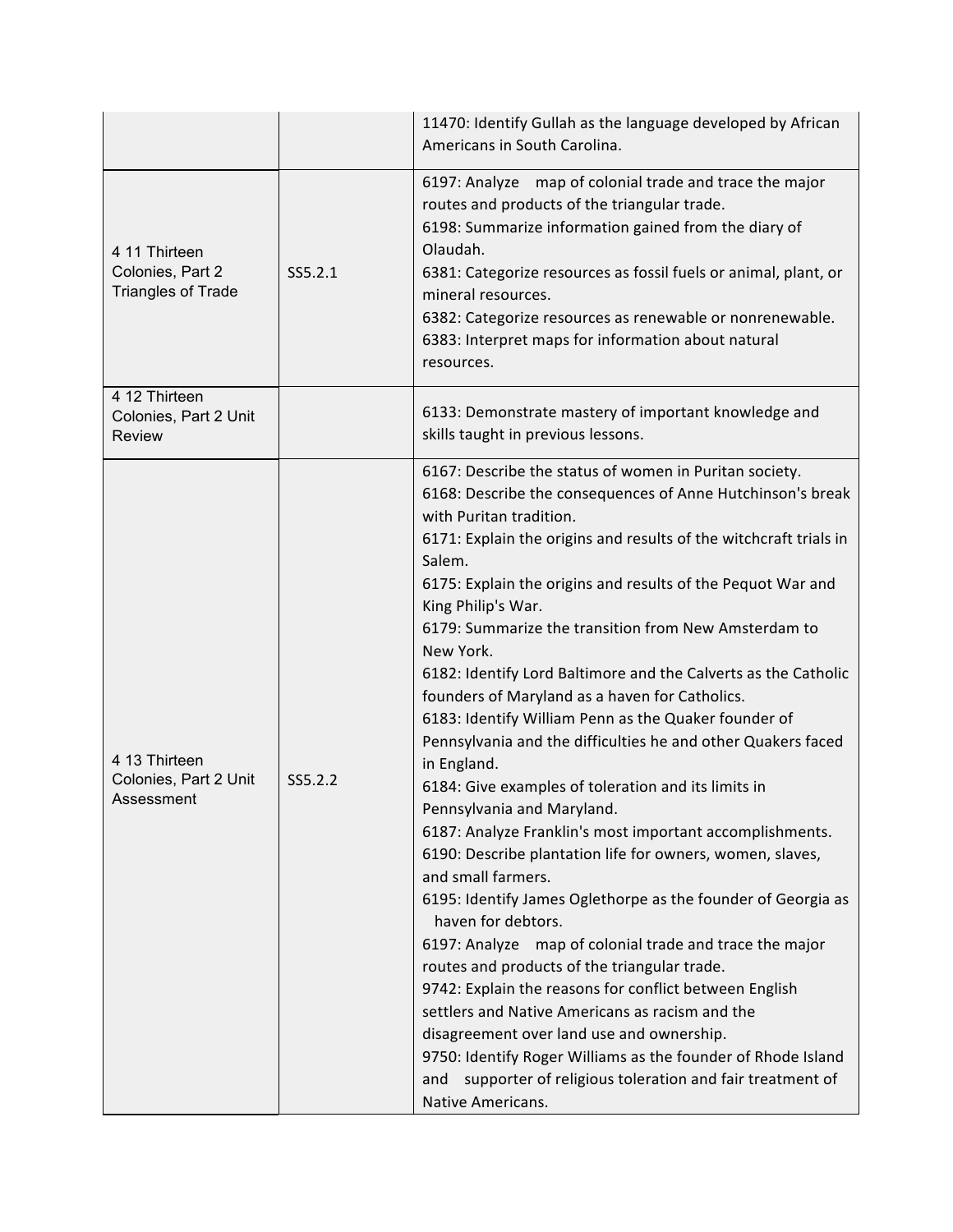|                                                                     | 6164: Analyze the geography of the eastern seaboard of the<br>United States.<br>6173: Chart the founding of Connecticut and New<br>Hampshire.<br>6178: Locate the middle colonies of New York and New<br>Jersey on a map.<br>6181: Complete the chart for New York and New Jersey.<br>6185: Chart the founding of Pennsylvania, Delaware, and<br>Maryland.<br>6189: Locate on map the southern colonies of Virginia,<br>North Carolina, South Carolina, and Georgia.<br>9752: Locate the colony of Rhode Island on map and list its<br>founder, his motives, and his accomplishments.              |
|---------------------------------------------------------------------|----------------------------------------------------------------------------------------------------------------------------------------------------------------------------------------------------------------------------------------------------------------------------------------------------------------------------------------------------------------------------------------------------------------------------------------------------------------------------------------------------------------------------------------------------------------------------------------------------|
| 51 Road to Revolution<br>(Optional) Peter's<br>Press                | 6199: Identify Peter Zenger.<br>6200: Define libel.<br>6201: Summarize the importance of the Peter Zenger Trial                                                                                                                                                                                                                                                                                                                                                                                                                                                                                    |
| 5 2 Road to Revolution<br>The French and Indian<br>War              | 6202: Analyze Franklin's "Join or Die" to gain understanding<br>of political cartoons.<br>6203: Explain the causes of the French and Indian War as<br>competition between France and England for land and<br>power.<br>6204: Identify George Washington as soldier in the British<br>Army during the French and Indian War.                                                                                                                                                                                                                                                                        |
| 5 3 Road to Revolution<br><b>Looking West</b>                       | 6205: Summarize the outcome of the French and Indian War<br>as the end of the French presence in most of North America.<br>6206: Describe the problems faced by Native Americans in<br>the Ohio River Valley after 1763, including encroachment by<br>white settlers.<br>6207: Describe the problems the British government faced<br>after 176 in trying to limit westward migration and why<br>many Americans wanted to go west.<br>6208: Locate the Appalachian Mountains on<br>map and<br>explain that the British did not want migration across them<br>for reasons of economics and security. |
| 54 Road to Revolution<br>(Optional) Boone Went<br>Over the Mountain | 3863: Analyze primary sources to gain information.<br>6133: Demonstrate mastery of important knowledge and<br>skills taught in previous lessons.<br>6209: Identify Daniel Boone as an early American pioneer.                                                                                                                                                                                                                                                                                                                                                                                      |
| 5 5 Road to Revolution<br>The Stamp of English<br><b>Rights</b>     | 6210: Explain the significance of Magna Carta and the "rights<br>of Englishmen."<br>6211: Identify George III as the king of England in the mid-                                                                                                                                                                                                                                                                                                                                                                                                                                                   |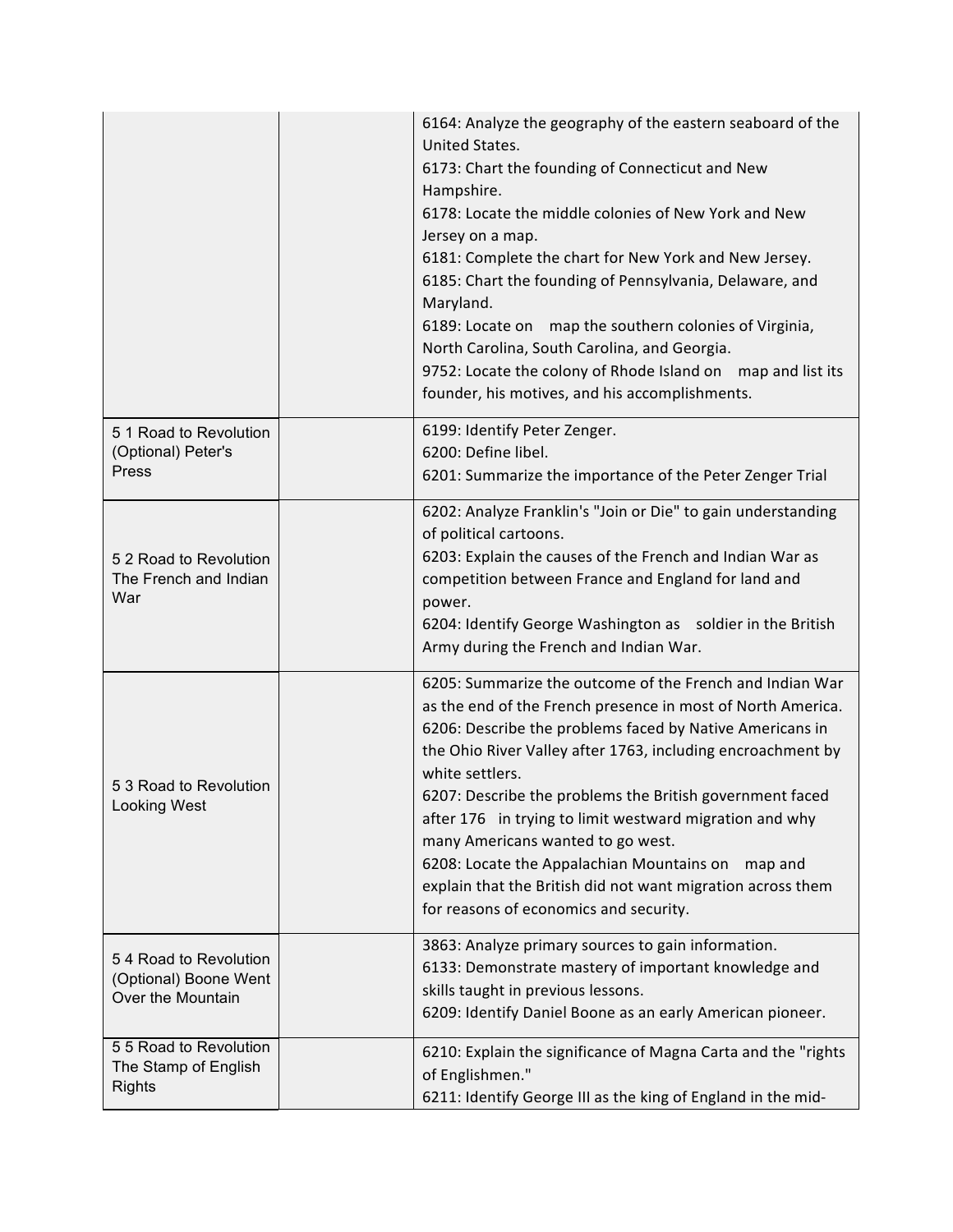|                                                                    | eighteenth century.<br>6212: Identify and describe the Stamp Tax.<br>11809: Describe the reasons for and results of the Boston<br>Tea Party.                                                                                                                                                                                                                                                                                                                                                                                                                                        |
|--------------------------------------------------------------------|-------------------------------------------------------------------------------------------------------------------------------------------------------------------------------------------------------------------------------------------------------------------------------------------------------------------------------------------------------------------------------------------------------------------------------------------------------------------------------------------------------------------------------------------------------------------------------------|
| 56 Road to Revolution<br>Give Us Liberty!                          | 6213: Identify Sam Adams and Patrick Henry as opposition<br>leaders.<br>6214: Analyze Patrick Henry's speech.                                                                                                                                                                                                                                                                                                                                                                                                                                                                       |
| 57 Road to Revolution<br>The Boston Massacre                       | 6133: Demonstrate mastery of important knowledge and<br>skills taught in previous lessons.<br>6215: Analyze an artist's representation of the Boston<br>Massacre.<br>6216: Identify John Adams as Boston lawyer who defended<br>the British soldiers after the Boston Massacre.<br>6217: Identify Quartering Act and redcoat.<br>6211: Identify George III as the king of England in the mid-<br>eighteenth century.<br>6212: Identify and describe the Stamp Tax.<br>6213: Identify Sam Adams and Patrick Henry as opposition<br>leaders.<br>6214: Analyze Patrick Henry's speech. |
| 58 Road to Revolution<br>The Shot Heard<br>Round the World         | 6218: Summarize the events at Lexington and Concord and<br>explain the phrase "the shot heard round the world."<br>11810: Use<br>map to understand the battles of Lexington and<br>Concord.                                                                                                                                                                                                                                                                                                                                                                                         |
| 59 Road to Revolution<br><b>Map Skills</b>                         | 6220: Compare maps and tables to assess change over time.<br>6385: Define elevation as height above sea level.<br>6386: Identify major landforms in the United States.<br>6387: Use landform maps and relief maps to locate physical<br>features.                                                                                                                                                                                                                                                                                                                                   |
| 5 10 Road to<br><b>Revolution A</b><br><b>Continental Congress</b> | 6221: Explain the purpose of the Second Continental<br>Congress and describe the kinds of men who attended the<br>Second Continental Congress as mostly educated, wealthy<br>and prominent.<br>6222: Explain the reasons for choosing George Washington<br>to command the Continental Army, including his experience<br>and character.                                                                                                                                                                                                                                              |
| 5 11 Road to<br><b>Revolution The</b><br><b>Fighting Begins</b>    | 6223: Describe the battle at Breed's Hill and Bunker Hill and<br>explain its significance as demonstrating the colonists' ability<br>to fight.                                                                                                                                                                                                                                                                                                                                                                                                                                      |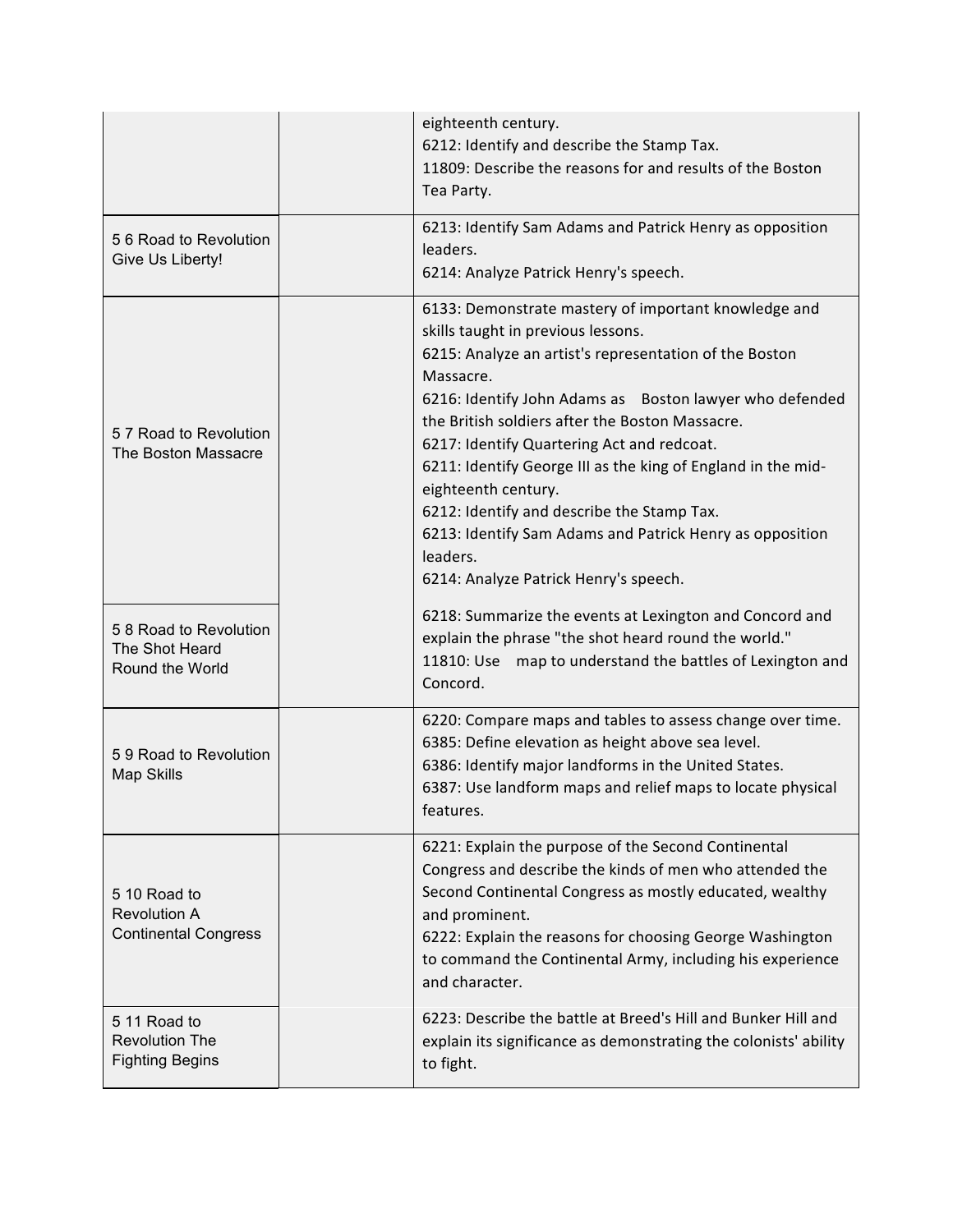| 512 Road to<br><b>Revolution Will You</b><br>Sign?                                  | SS5.1.3 | 6177: Demonstrate mastery of important knowledge and<br>skills in previous lessons.<br>6224: Summarize Thomas Paine's arguments for<br>independence.<br>6225: Explain how Thomas Jefferson was chosen to write the<br>Declaration of Independence.<br>6226: Recognize the Enlightenment ideas Jefferson used in<br>the Declaration of Independence.<br>6218: Summarize the events at Lexington and Concord and<br>explain the phrase "the shot heard round the world."<br>6222: Explain the reasons for choosing George Washington<br>to command the Continental Army, including his experience<br>and character.<br>6223: Describe the battle at Breed's Hill and Bunker Hill and<br>explain its significance as demonstrating the colonists' ability<br>to fight.                                                                                                                                                                                                                                 |
|-------------------------------------------------------------------------------------|---------|-----------------------------------------------------------------------------------------------------------------------------------------------------------------------------------------------------------------------------------------------------------------------------------------------------------------------------------------------------------------------------------------------------------------------------------------------------------------------------------------------------------------------------------------------------------------------------------------------------------------------------------------------------------------------------------------------------------------------------------------------------------------------------------------------------------------------------------------------------------------------------------------------------------------------------------------------------------------------------------------------------|
| 5 13 Road to<br>Revolution Life,<br>Liberty, and the<br><b>Pursuit of Happiness</b> | SS5.1.3 | 6227: Read and analyze the Declaration of Independence to<br>gain understanding of its meaning.                                                                                                                                                                                                                                                                                                                                                                                                                                                                                                                                                                                                                                                                                                                                                                                                                                                                                                     |
| 5 14 Road to<br><b>Revolution Unit</b><br>Review                                    | SS5.1.3 | 6228: Summarize the ideas and events leading to the<br>American Revolution.                                                                                                                                                                                                                                                                                                                                                                                                                                                                                                                                                                                                                                                                                                                                                                                                                                                                                                                         |
| 5 15 Road to<br><b>Revolution Unit</b><br>Assessment                                |         | 6203: Explain the causes of the French and Indian War as<br>competition between France and England for land and<br>power.<br>6204: Identify George Washington as soldier in the British<br>Army during the French and Indian War.<br>6207: Describe the problems the British government faced<br>after 176 in trying to limit westward migration and why<br>many Americans wanted to go west.<br>6210: Explain the significance of Magna Carta and the "rights<br>of Englishmen."<br>6212: Identify and describe the Stamp Tax.<br>6213: Identify Sam Adams and Patrick Henry as opposition<br>leaders.<br>6214: Analyze Patrick Henry's speech.<br>6216: Identify John Adams as Boston lawyer who defended<br>the British soldiers after the Boston Massacre.<br>6218: Summarize the events at Lexington and Concord and<br>explain the phrase "the shot heard round the world."<br>6221: Explain the purpose of the Second Continental<br>Congress and describe the kinds of men who attended the |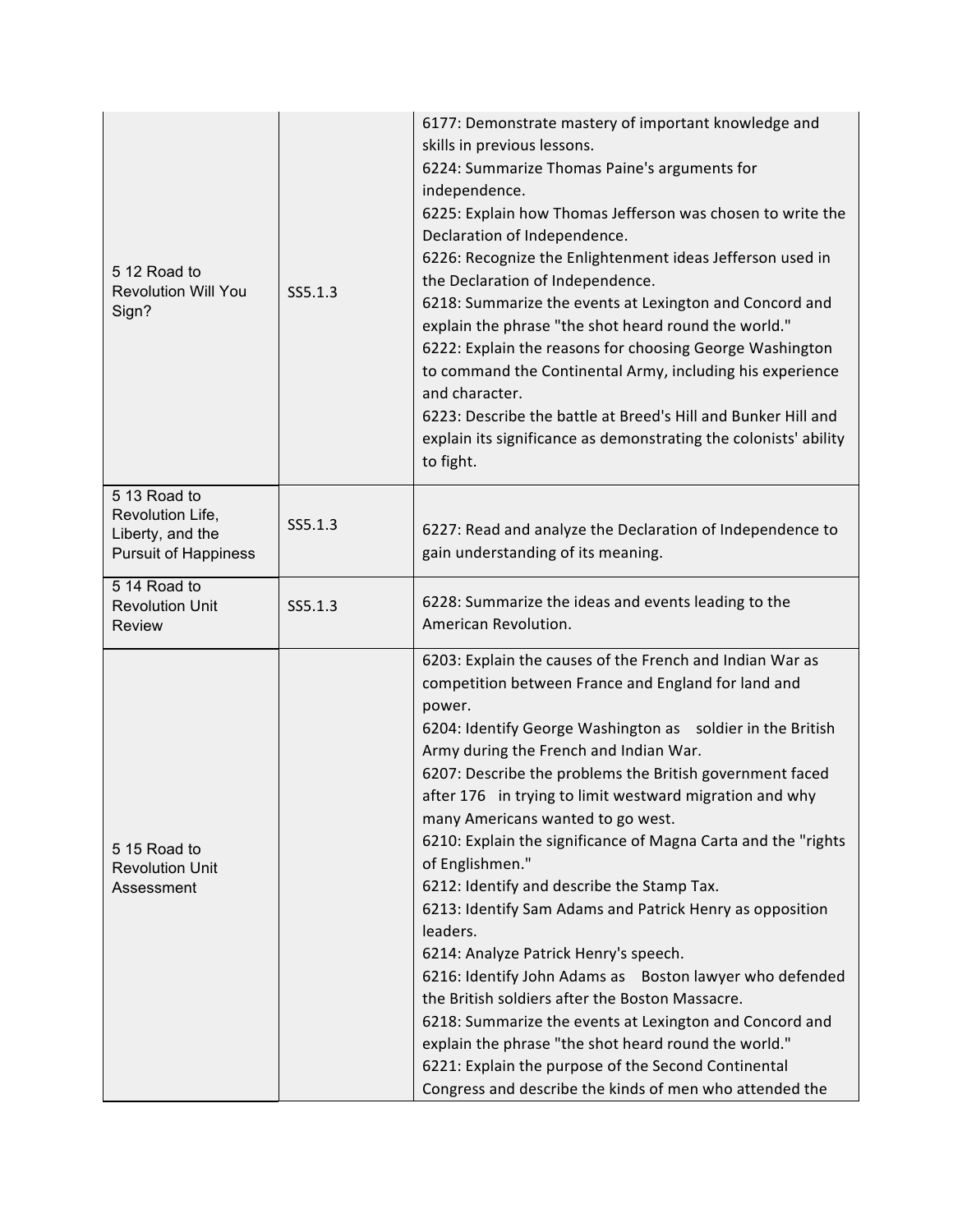|                                                          | Second Continental Congress as mostly educated, wealthy<br>and prominent.<br>6222: Explain the reasons for choosing George Washington<br>to command the Continental Army, including his experience<br>and character.<br>6224: Summarize Thomas Paine's arguments for<br>independence.<br>6225: Explain how Thomas Jefferson was chosen to write the<br>Declaration of Independence.<br>6226: Recognize the Enlightenment ideas Jefferson used in<br>the Declaration of Independence.<br>6227: Read and analyze the Declaration of Independence to<br>gain understanding of its meaning.<br>8104: Identify the Boston Massacre as clash between<br>colonists and British soldiers.                                                                                                                                                                                          |
|----------------------------------------------------------|----------------------------------------------------------------------------------------------------------------------------------------------------------------------------------------------------------------------------------------------------------------------------------------------------------------------------------------------------------------------------------------------------------------------------------------------------------------------------------------------------------------------------------------------------------------------------------------------------------------------------------------------------------------------------------------------------------------------------------------------------------------------------------------------------------------------------------------------------------------------------|
| 6 1 The American<br>Revolution John and<br>Abigail Adams | 6229: Recognize John Adams's role in declaring<br>independence as one of early and persistent support.<br>6230: Explain the significance of the Declaration of<br>Independence in unifying people for the war effort.<br>6231: Describe the roles of women during the Revolution,<br>including maintaining farms and businesses, assisting in the<br>war effort, fighting, and being politically vocal.                                                                                                                                                                                                                                                                                                                                                                                                                                                                    |
| 6 2 The American<br><b>Revolution Decisions</b>          | 6232: Summarize the dilemma many blacks faced in taking<br>sides during the Revolution.<br>6233: Describe the roles of blacks on both sides of the<br>conflict.                                                                                                                                                                                                                                                                                                                                                                                                                                                                                                                                                                                                                                                                                                            |
| 6 3 The American<br><b>Revolution Best</b><br>Friends    | 6133: Demonstrate mastery of important knowledge and<br>skills taught in previous lessons.<br>6235: Identify individuals who came from Europe to aid the<br>American cause, including the Marquis de Lafayette, Baron<br>Friedrich von Steuben, and Haym Salomon.<br>6236: Use research skills to gain information on one of the<br>people mentioned in this lesson.<br>6229: Recognize John Adams's role in declaring<br>independence as one of early and persistent support.<br>6230: Explain the significance of the Declaration of<br>Independence in unifying people for the war effort.<br>6231: Describe the roles of women during the Revolution,<br>including maintaining farms and businesses, assisting in the<br>war effort, fighting, and being politically vocal.<br>6232: Summarize the dilemma many blacks faced in taking<br>sides during the Revolution. |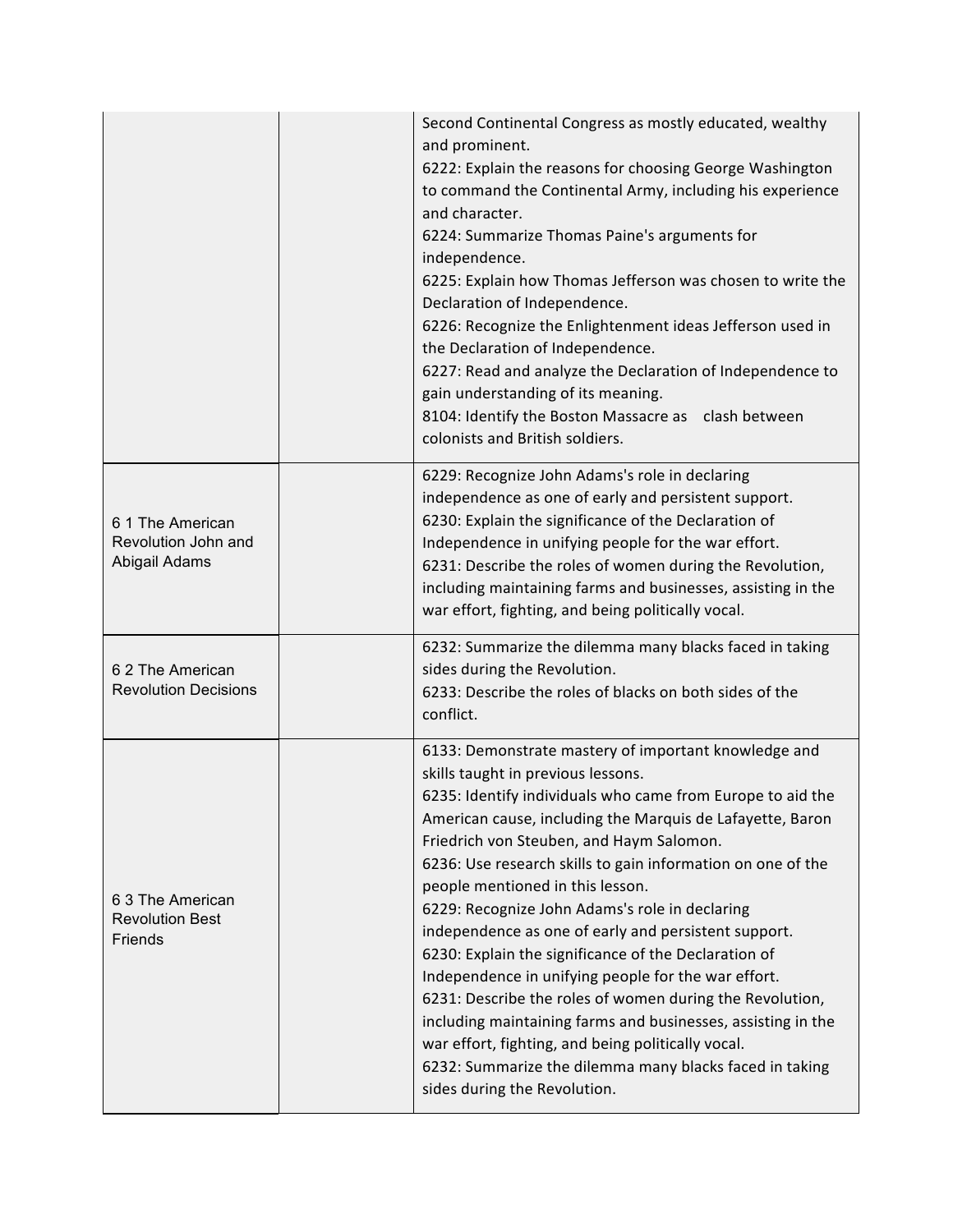| 64 The American<br><b>Revolution Challenges</b><br>for the Continental<br>Army | 6237: Define Hessian and mercenary.<br>6238: Identify Sir William Howe as the commander in charge<br>of all the British forces in America.<br>6239: Describe the difficulties George Washington faced as<br>commander of the Continental Army, including a small,<br>unstable army, lack of supplies, and need to use retreat as a<br>way to save the army.<br>6240: Analyze<br>painting, Washington Crossing the Delaware,<br>to assess historical accuracy and bias.<br>6241: Explain the significance of the battles of Trenton and<br>Saratoga (one boosted American morale                                                                                                                                                                                                                                                                                                                                                                                                                                                                                                                             |
|--------------------------------------------------------------------------------|-------------------------------------------------------------------------------------------------------------------------------------------------------------------------------------------------------------------------------------------------------------------------------------------------------------------------------------------------------------------------------------------------------------------------------------------------------------------------------------------------------------------------------------------------------------------------------------------------------------------------------------------------------------------------------------------------------------------------------------------------------------------------------------------------------------------------------------------------------------------------------------------------------------------------------------------------------------------------------------------------------------------------------------------------------------------------------------------------------------|
| 6 5 The American<br><b>Revolution Turning</b><br>Points                        | 6242: Locate the following places on map: Saratoga,<br>Philadelphia, Valley Forge, and Vincennes.<br>6243: Identify Martha Washington as providing moral<br>support and Nathaniel Greene and George Rogers Clark as<br>significant military leaders of the Revolution.<br>6244: Describe conditions at Valley Forge and summarize the<br>significance of the winter there.<br>6245: Explain the reasons for the warfare on the frontier and<br>the effect of the Revolution o Native Americans.<br>9754: Identify George Washington as providing example,<br>dignity and determination to his army.                                                                                                                                                                                                                                                                                                                                                                                                                                                                                                         |
| 66 The American<br><b>Revolution Sweet</b><br>Surrender                        | 6133: Demonstrate mastery of important knowledge and<br>skills taught in previous lessons.<br>6246: Locate the following places on a map: Savannah,<br>Charleston, Chesapeake Bay, and Yorktown, and U.S.<br>boundaries in 1783.<br>6247: Identify Cornwallis as the leader of the British forces<br>and Alexander Hamilton as aide to George Washington.<br>6248: Explain the role of geography and the French in<br>Cornwallis's defeat at Yorktown.<br>6249: Analyze art of the Revolution to determine the values<br>it promotes.<br>6230: Explain the significance of the Declaration of<br>Independence in unifying people for the war effort.<br>6231: Describe the roles of women during the Revolution,<br>including maintaining farms and businesses, assisting in the<br>war effort, fighting, and being politically vocal.<br>6237: Define Hessian and mercenary.<br>6238: Identify Sir William Howe as the commander in charge<br>of all the British forces in America.<br>6239: Describe the difficulties George Washington faced as<br>commander of the Continental Army, including a small, |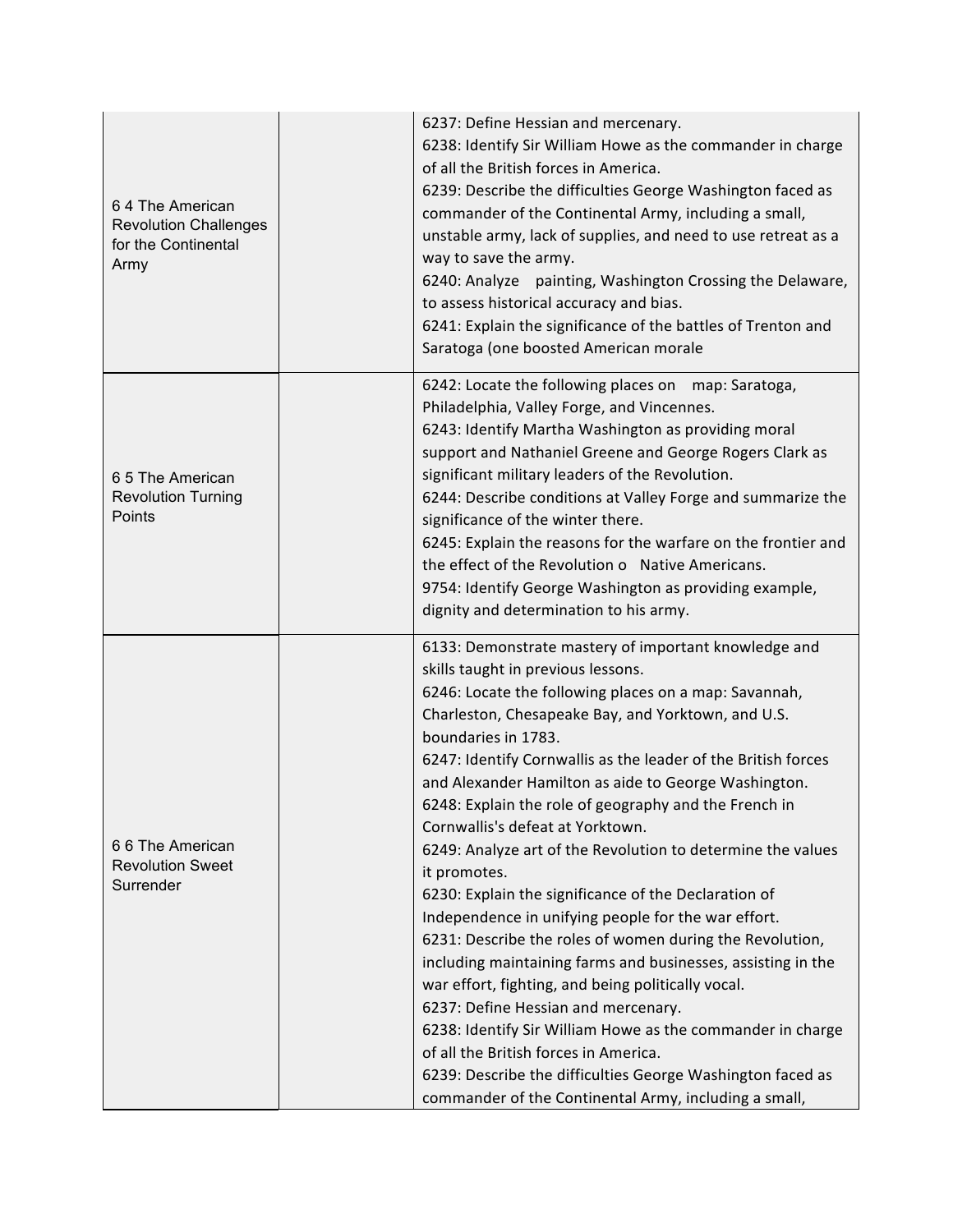|                                                                           | unstable army, lack of supplies, and need to use retreat as a<br>way to save the army.<br>6241: Explain the significance of the battles of Trenton and<br>Saratoga (one boosted American morale<br>6242: the other was turning point in the war).<br>6243: Locate the following places on map: Saratoga,<br>Philadelphia, Valley Forge, and Vincennes.<br>6244: Identify Martha Washington as providing moral<br>support and Nathaniel Greene and George Rogers Clark as<br>significant military leaders of the Revolution.<br>6245: Describe conditions at Valley Forge and summarize the<br>significance of the winter there.<br>6246: Explain the reasons for the warfare o the frontier and<br>the effect of the Revolution on Native Americans.<br>6247: Locate the following places on map: Savannah,<br>Charleston, Chesapeake Bay, and Yorktown, and U.S.<br>boundaries in 1783.                                                                          |
|---------------------------------------------------------------------------|-------------------------------------------------------------------------------------------------------------------------------------------------------------------------------------------------------------------------------------------------------------------------------------------------------------------------------------------------------------------------------------------------------------------------------------------------------------------------------------------------------------------------------------------------------------------------------------------------------------------------------------------------------------------------------------------------------------------------------------------------------------------------------------------------------------------------------------------------------------------------------------------------------------------------------------------------------------------|
| 6.7 The American<br><b>Revolution (Optional)</b><br>What Did It All Mean? | 6250: Summarize the key events and ideas of the Revolution.<br>6251: Analyze the changes that the Revolution brought<br>about.                                                                                                                                                                                                                                                                                                                                                                                                                                                                                                                                                                                                                                                                                                                                                                                                                                    |
| 68 The American<br><b>Revolution Unit</b><br><b>Review</b>                | 6133: Demonstrate mastery of important knowledge and<br>skills taught in previous lessons.<br>9755: Make quilt squares that represent the major events,<br>people, and ideas from the American Revolution.                                                                                                                                                                                                                                                                                                                                                                                                                                                                                                                                                                                                                                                                                                                                                        |
| 69 The American<br><b>Revolution Unit</b><br>Assessment                   | 6229: Recognize John Adams's role in declaring<br>independence as one of early and persistent support.<br>6230: Explain the significance of the Declaration of<br>Independence in unifying people for the war effort.<br>6232: Summarize the dilemma many blacks faced in taking<br>sides during the Revolution.<br>6235: Identify individuals who came from Europe to aid the<br>American cause, including the Marquis de Lafayette, Baron<br>Friedrich von Steuben, and Haym Salomon.<br>6237: Define Hessian and mercenary.<br>6239: Describe the difficulties George Washington faced as<br>commander of the Continental Army, including a small,<br>unstable army, lack of supplies, and need to use retreat as a<br>way to save the army.<br>6241: Explain the significance of the battles of Trenton and<br>Saratoga (one boosted American morale<br>6243: the other was turning point in the war).<br>6244: Identify Martha Washington as providing moral |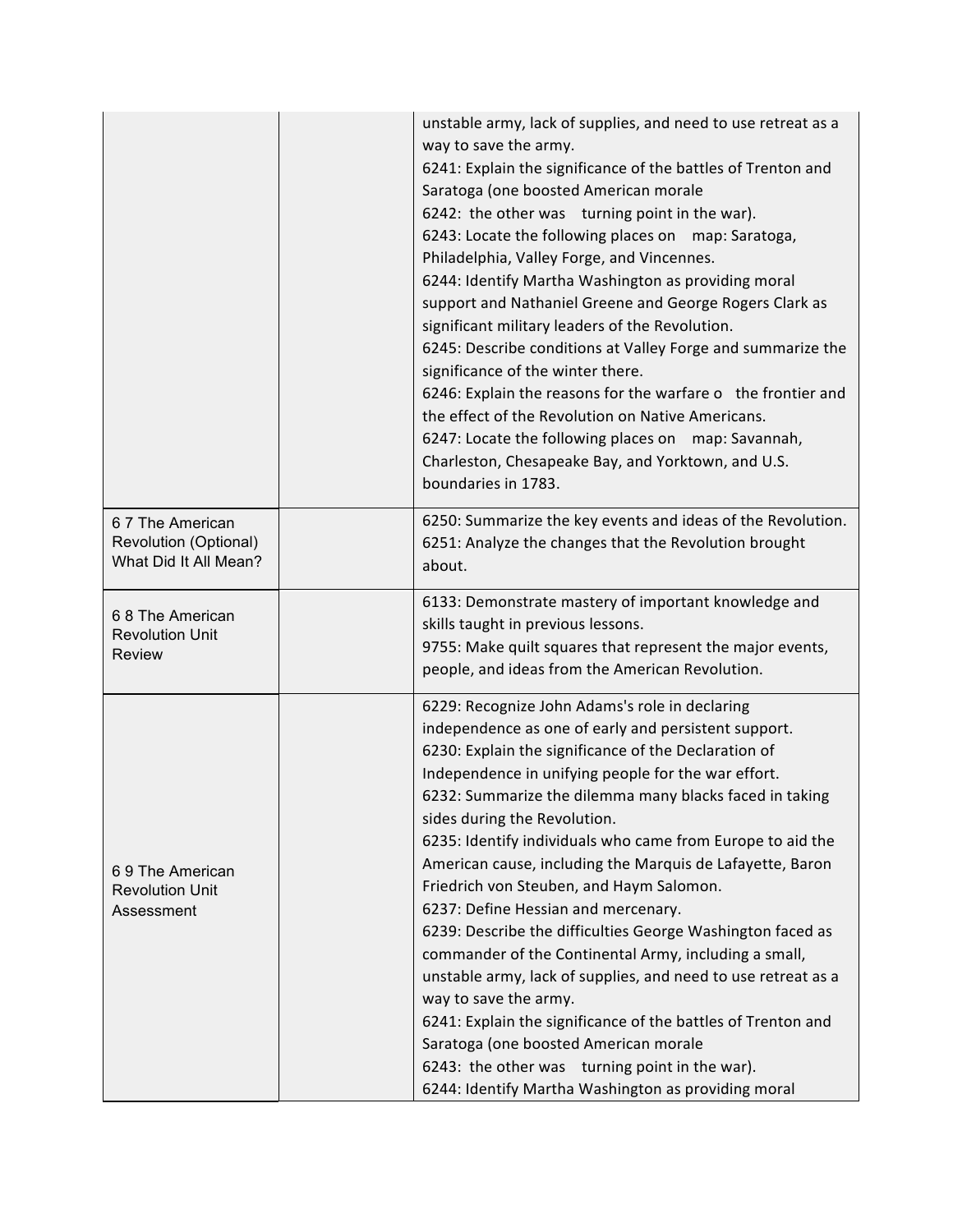|                                                                 |                  | support and Nathaniel Greene and George Rogers Clark as<br>significant military leaders of the Revolution.<br>6245: Describe conditions at Valley Forge and summarize the<br>significance of the winter there.<br>6247: Explain the reasons for the warfare on the frontier and<br>the effect of the Revolution on Native Americans.<br>11479: Identify Cornwallis as the leader of the British forces<br>and Alexander Hamilton as aide to George Washington.<br>6248: Explain the role of geography and the French in<br>Cornwallis's defeat at Yorktown.<br>9754: Identify George Washington as providing example,<br>dignity and determination to his army. |
|-----------------------------------------------------------------|------------------|-----------------------------------------------------------------------------------------------------------------------------------------------------------------------------------------------------------------------------------------------------------------------------------------------------------------------------------------------------------------------------------------------------------------------------------------------------------------------------------------------------------------------------------------------------------------------------------------------------------------------------------------------------------------|
| 7 1 The Constitution<br>Confederation and<br>Constitutions      | SS5.1.3, SS5.1.5 | 6252: Explain the need for and significance of state<br>constitutions during the Revolution.<br>6253: Define separation of powers as the division of political<br>power among branches of government.<br>6254: Identify the Articles of Confederation as the first<br>government of the United States and describe its<br>weaknesses, including the lack of an executive and of taxing<br>power.<br>9756: Identify traditional English freedoms, such as trial by<br>jury, guaranteed in state constitutions' bills of rights, and<br>identify freedom of religion as a new freedom in state<br>constitutions.                                                  |
| 7 2 The Constitution<br>The Northwest<br>Ordinance              |                  | 6255: Review map of the new nation and identify the<br>western lands under dispute.<br>6256: Summarize the reasons for and major provisions of the<br>Northwest Ordinance.<br>6257: Explain the importance of the Northwest Ordinance in<br>terms of future territories and the precedents it set for<br>education and slavery.                                                                                                                                                                                                                                                                                                                                 |
| 7 3 The Constitution<br>Thomas Jefferson: A<br>Man for All Time | SS5.1.5          | 3631: Demonstrate knowledge gained in previous lessons.<br>6258: Describe Thomas Jefferson as accomplished in areas<br>including philosophy, government, arts, and sciences.<br>6259: Use the Internet to gain information on Thomas<br>Jefferson.<br>6252: Explain the need for and significance of state<br>constitutions during the Revolution.<br>6253: Define separation of powers as the division of political<br>power among branches of government.<br>6254: Identify the Articles of Confederation as the first<br>government of the United States and describe its                                                                                    |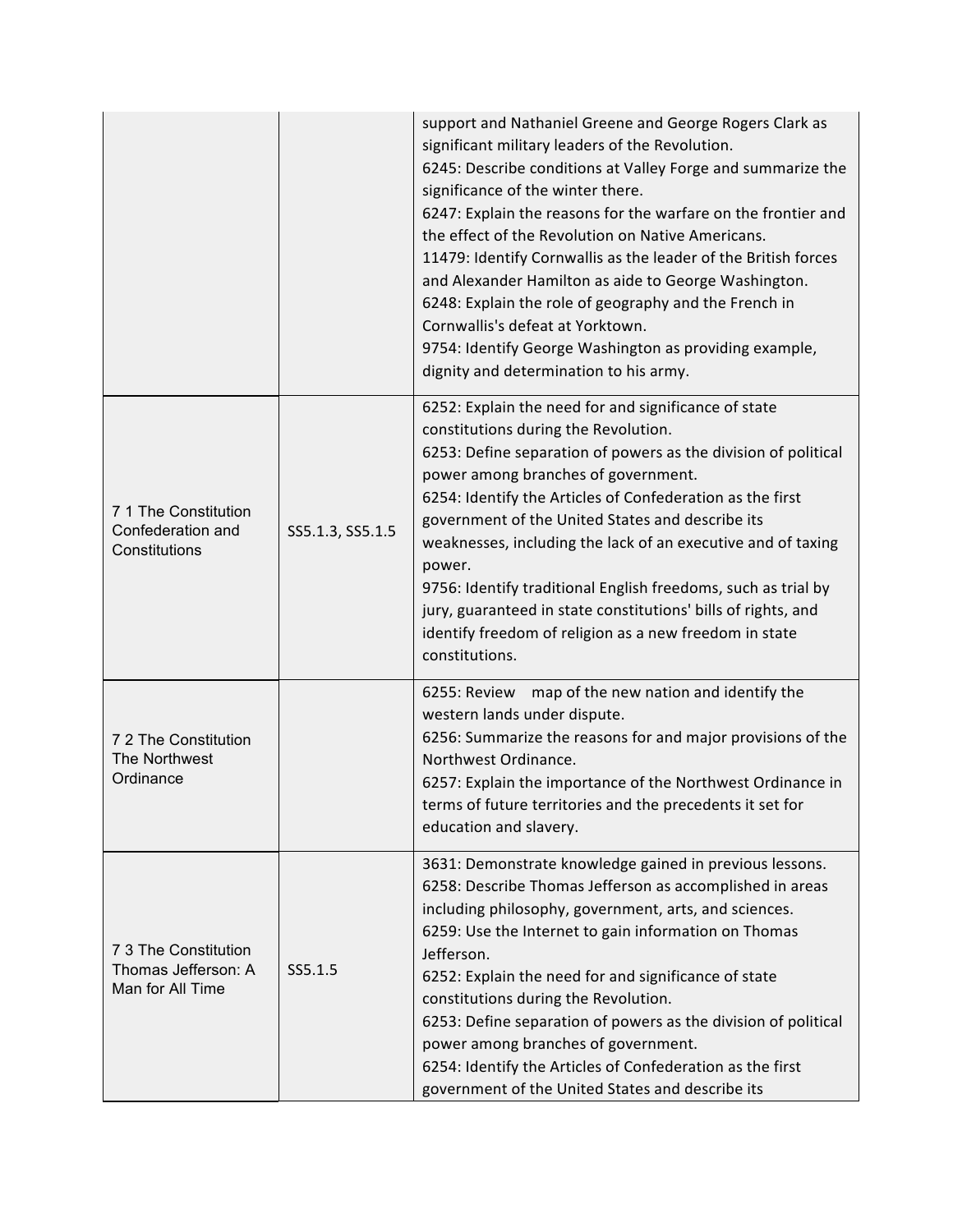|                                                                    |         | weaknesses, including the lack of an executive and of taxing<br>power.<br>6255: Review map of the new nation and identify the<br>western lands under dispute.<br>6257: Explain the importance of the Northwest Ordinance in<br>terms of future territories and the precedents it set for<br>education and slavery.<br>9756: Identify traditional English freedoms, such as trial by<br>jury, guaranteed in state constitutions' bills of rights, and<br>identify freedom of religion as a new freedom in state<br>constitutions. |
|--------------------------------------------------------------------|---------|----------------------------------------------------------------------------------------------------------------------------------------------------------------------------------------------------------------------------------------------------------------------------------------------------------------------------------------------------------------------------------------------------------------------------------------------------------------------------------------------------------------------------------|
| 7 4 The Constitution<br>James Madison and a<br>Philadelphia Summer |         | 9762: Identify James Madison as the man given the title<br>"<br>9763: Father of the Constitution."<br>9764:<br>9765: Summarize the background and talent James Madison<br>brought to the Constitutional Convention, including<br>scholarship and willingness to work hard.                                                                                                                                                                                                                                                       |
| 7 5 The Constitution<br>An Important<br>Compromise                 | SS5.2.2 | 9766: Analyze a political cartoon to gain information o the<br>positions taken at the convention.<br>9767: Identify Roger Sherman as the delegate who proposed<br>the compromise we use today.<br>9768: Summarize the issues on which the delegates to the<br>Constitutional Convention were divided, including<br>representation and slavery.<br>9769: Explain the Virginia Plan and the New Jersey Plan in<br>terms of representation.                                                                                         |
| 76 The Constitution<br>We the People                               |         | 6260: State the six purposes of the Constitution found in the<br>Preamble.<br>6261: Distinguish between the Declaration of Independence<br>and the Constitution.<br>6262: Recognize the importance of compromise in writing<br>the Constitution.<br>6263: Give concrete examples of the Preamble in practice<br>today.                                                                                                                                                                                                           |
| 7 7 The Constitution<br>Ratification!                              |         | 6264: List the major supporters and opponents of ratification<br>in 1787.<br>6265: Summarize the arguments for and against the<br>ratification of the Constitution.<br>6266: Recognize the difficulties faced by delegates to the<br>Constitutional Convention.<br>6260: State the six purposes of the Constitution found in the                                                                                                                                                                                                 |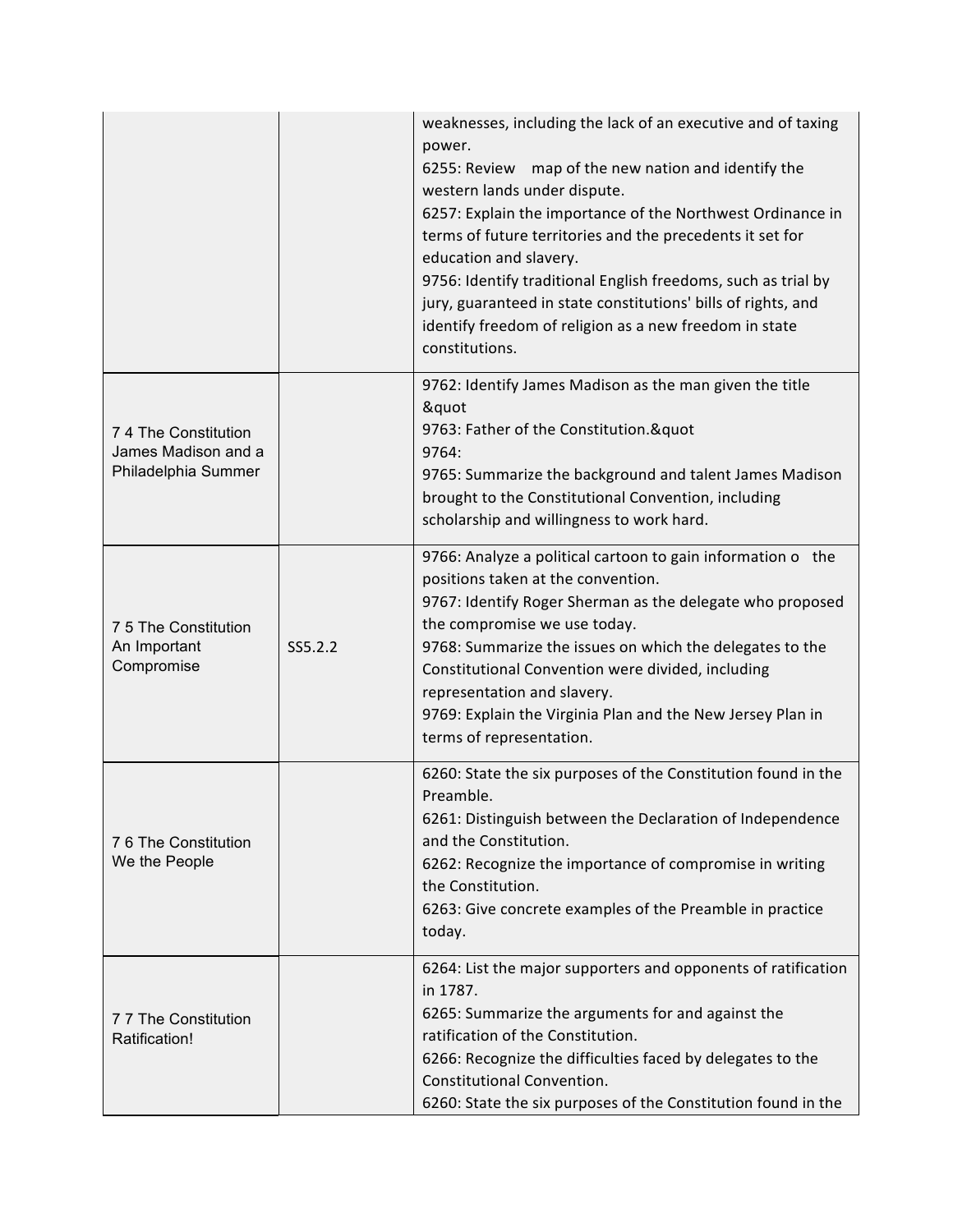|                                                                                    |                  | Preamble.<br>6261: Distinguish between the Declaration of Independence<br>and the Constitution.<br>9764: Explain that the reason for calling the convention in<br>Philadelphia was the need to revise the Articles of<br>Confederation or write a new Constitution.<br>9765: Recognize the arguments for and against keeping the<br>convention debates a secret.<br>9767: Identify Roger Sherman as the delegate who proposed<br>the compromise we use today.<br>9769: Explain the Virginia Plan and the New Jersey Plan in<br>terms of representation.                              |
|------------------------------------------------------------------------------------|------------------|--------------------------------------------------------------------------------------------------------------------------------------------------------------------------------------------------------------------------------------------------------------------------------------------------------------------------------------------------------------------------------------------------------------------------------------------------------------------------------------------------------------------------------------------------------------------------------------|
| 7 8 The Constitution<br>(Optional) Mason<br><b>Makes His Mark</b>                  |                  | 3631: Demonstrate knowledge gained in previous lessons.<br>9770: Use the Internet to gain information on George Mason.<br>9771: Evaluate Mason's contributions to the United States as<br>the chief supporter of the Bill of Rights.                                                                                                                                                                                                                                                                                                                                                 |
| 79 The Constitution<br>The Constitution:<br><b>Branches</b> and<br><b>Balances</b> |                  | 6267: Identify the Constitution as the supreme law of the<br>land.<br>6268: Identify the three branches of government and<br>summarize the role of each branch, including the concept of<br>checks and balances.<br>6269: Define amendment and explain the purpose of<br>amendments.                                                                                                                                                                                                                                                                                                 |
| 7 10 The Constitution<br>The Constitution: What<br>Does It Say?                    |                  | 6270: Analyze the Constitution to gain familiarity with its<br>structure.                                                                                                                                                                                                                                                                                                                                                                                                                                                                                                            |
| 7 11 The Constitution<br>The Bill of Rights                                        | SS5.1.1, SS5.1.5 | 3631: Demonstrate knowledge gained in previous lessons.<br>6271: Identify the major rights guaranteed by the Bill of<br>Rights.<br>6272: Discuss the responsibilities of citizens in maintaining<br>democracy.<br>6260: State the six purposes of the Constitution found in the<br>Preamble.<br>6267: Identify the Constitution as the supreme law of the<br>land.<br>6268: Identify the three branches of government and<br>summarize the role of each branch, including the concept of<br>checks and balances.<br>6269: Define amendment and explain the purpose of<br>amendments. |
| 7 12 The Constitution                                                              |                  | 6273: Review important knowledge and skills taught in this                                                                                                                                                                                                                                                                                                                                                                                                                                                                                                                           |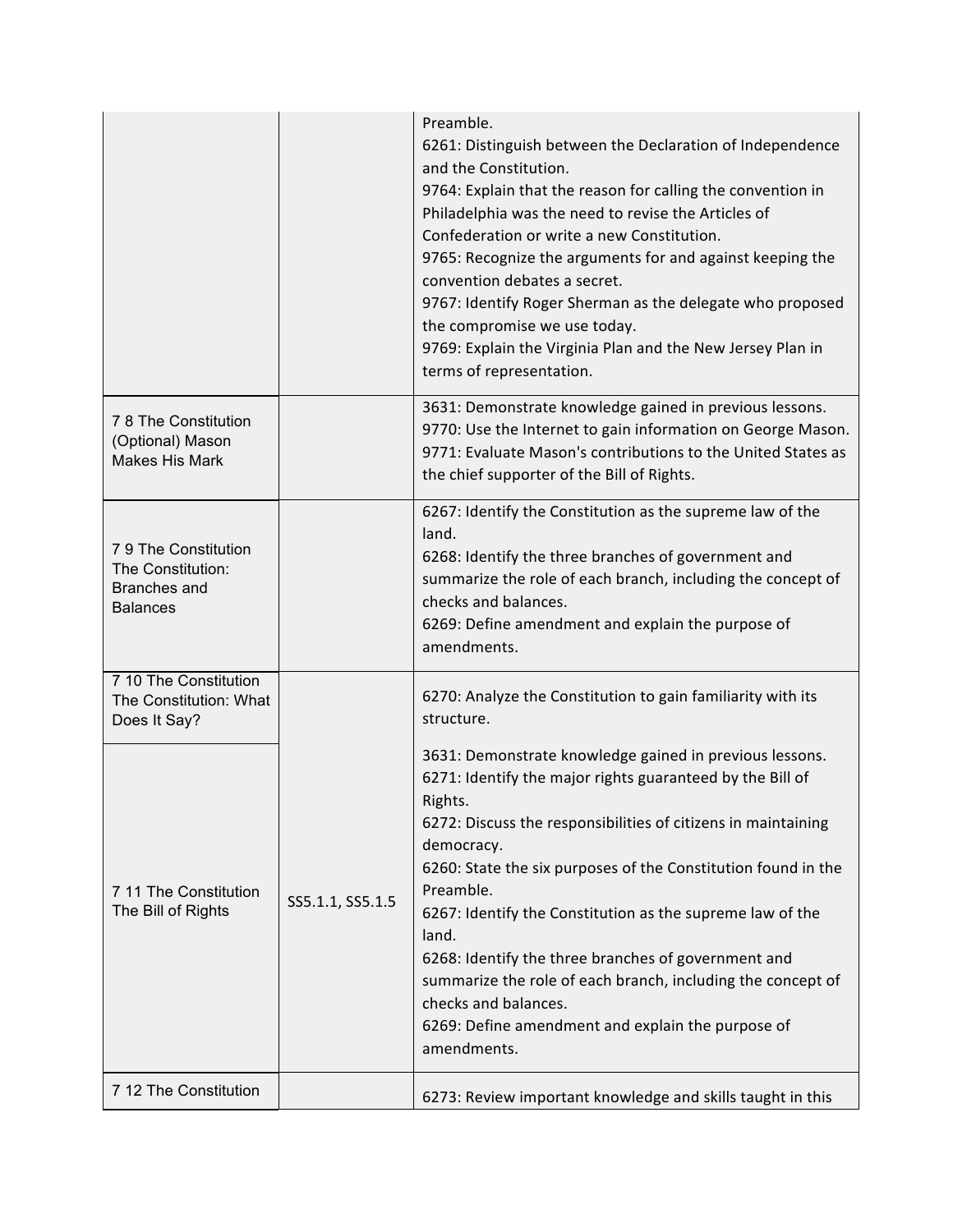| <b>Unit Review</b>                                            | unit.                                                                                                                                                                                                                                                                                                                                                                                                                                                                                                                                                                                                                                                                                                                                                                                                                                                                                                                                                                                                                                                                                                                                                                                                                                                                                                                                                                                                                                                              |
|---------------------------------------------------------------|--------------------------------------------------------------------------------------------------------------------------------------------------------------------------------------------------------------------------------------------------------------------------------------------------------------------------------------------------------------------------------------------------------------------------------------------------------------------------------------------------------------------------------------------------------------------------------------------------------------------------------------------------------------------------------------------------------------------------------------------------------------------------------------------------------------------------------------------------------------------------------------------------------------------------------------------------------------------------------------------------------------------------------------------------------------------------------------------------------------------------------------------------------------------------------------------------------------------------------------------------------------------------------------------------------------------------------------------------------------------------------------------------------------------------------------------------------------------|
| 7 13 The Constitution<br><b>Unit Assessment</b>               | 3704: Demonstrate mastery of important knowledge and<br>skills in this unit.<br>6252: Explain the need for and significance of state<br>constitutions during the Revolution.<br>6253: Define separation of powers as the division of political<br>power among branches of government.<br>6254: Identify the Articles of Confederation as the first<br>government of the United States and describe its<br>weaknesses, including the lack of an executive and of taxing<br>power.<br>6257: Explain the importance of the Northwest Ordinance in<br>terms of future territories and the precedents it set for<br>education and slavery.<br>6261: Distinguish between the Declaration of Independence<br>and the Constitution.<br>6262: Recognize the importance of compromise in writing<br>the Constitution.<br>6265: Summarize the arguments for and against the<br>ratification of the Constitution.<br>6267: Identify the Constitution as the supreme law of the<br>land.<br>6268: Identify the three branches of government and<br>summarize the role of each branch, including the concept of<br>checks and balances.<br>6269: Define amendment and explain the purpose of<br>amendments.<br>6271: Identify the major rights guaranteed by the Bill of<br>Rights.<br>9762: Identify James Madison as the man given the title<br>"<br>9768: Father of the Constitution."<br>9771:<br>6260: State the six purposes of the Constitution found in the<br>Preamble. |
| 7 14 The Constitution<br><b>Semester Review</b>               | 6300: Prepare for the assessment by reviewing content and<br>skills presented in this semester.                                                                                                                                                                                                                                                                                                                                                                                                                                                                                                                                                                                                                                                                                                                                                                                                                                                                                                                                                                                                                                                                                                                                                                                                                                                                                                                                                                    |
| 7 15 The Constitution<br>(Optional) Semester<br><b>Review</b> | 6300: Prepare for the assessment by reviewing content and<br>skills presented in this semester.                                                                                                                                                                                                                                                                                                                                                                                                                                                                                                                                                                                                                                                                                                                                                                                                                                                                                                                                                                                                                                                                                                                                                                                                                                                                                                                                                                    |
| 7 16 The Constitution<br>(Optional) Semester                  | 6300: Prepare for the assessment by reviewing content and<br>skills presented in this semester.                                                                                                                                                                                                                                                                                                                                                                                                                                                                                                                                                                                                                                                                                                                                                                                                                                                                                                                                                                                                                                                                                                                                                                                                                                                                                                                                                                    |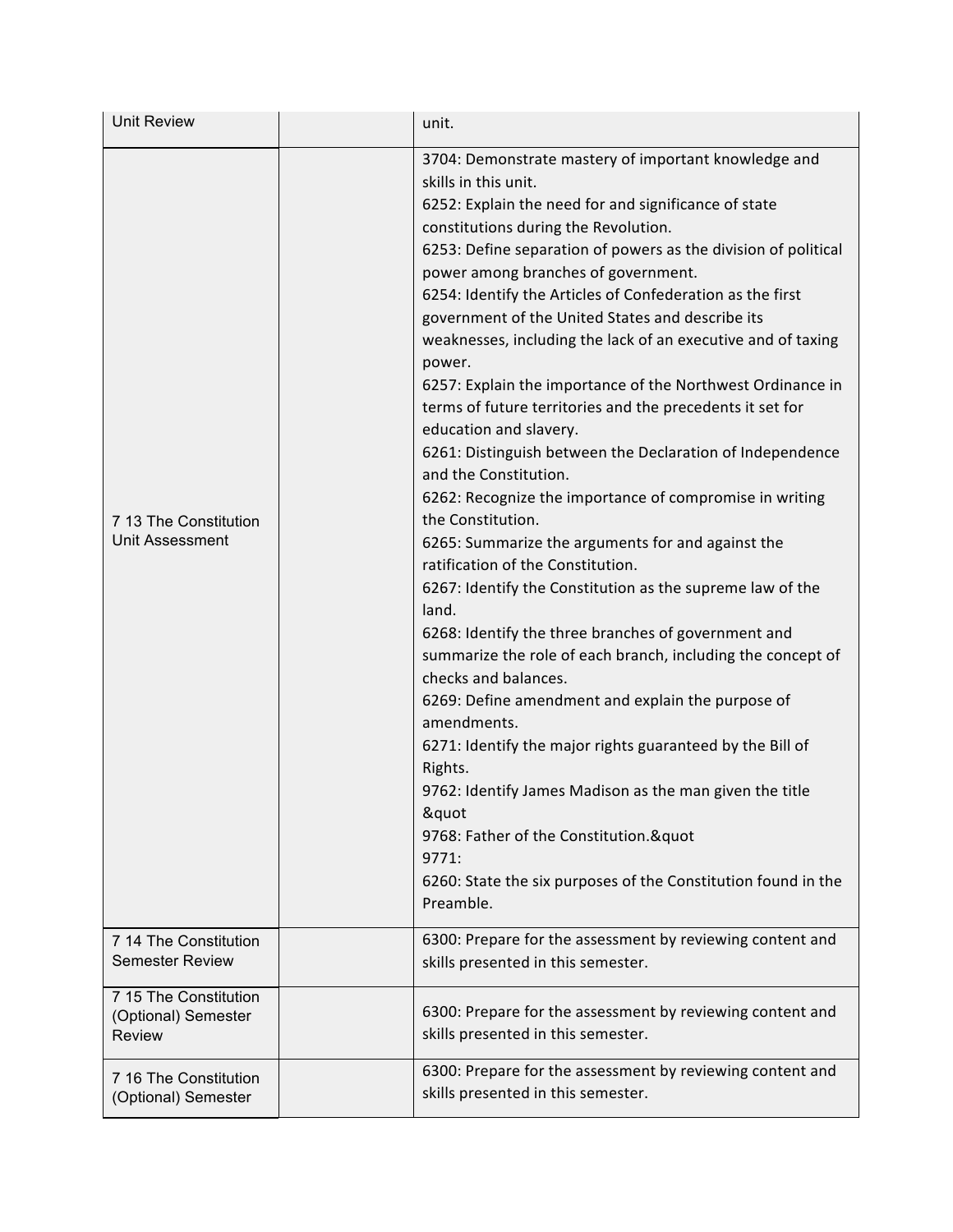| <b>Review</b>                                       |                  |                                                                                                                                                                                                                                                                                                                                                                                                                                                                                                                                                                                                                                                                                                                                                                                                                                                                                                                                                                                                                                                                                                                                                                                                                                                                                                                                                                                                                                                                                                                                                                                                                                                                                                                                                                                                                                                                                                                                                                                                                                                                                                  |
|-----------------------------------------------------|------------------|--------------------------------------------------------------------------------------------------------------------------------------------------------------------------------------------------------------------------------------------------------------------------------------------------------------------------------------------------------------------------------------------------------------------------------------------------------------------------------------------------------------------------------------------------------------------------------------------------------------------------------------------------------------------------------------------------------------------------------------------------------------------------------------------------------------------------------------------------------------------------------------------------------------------------------------------------------------------------------------------------------------------------------------------------------------------------------------------------------------------------------------------------------------------------------------------------------------------------------------------------------------------------------------------------------------------------------------------------------------------------------------------------------------------------------------------------------------------------------------------------------------------------------------------------------------------------------------------------------------------------------------------------------------------------------------------------------------------------------------------------------------------------------------------------------------------------------------------------------------------------------------------------------------------------------------------------------------------------------------------------------------------------------------------------------------------------------------------------|
| 7 17 The Constitution<br><b>Semester Assessment</b> | SS5.1.5, SS5.3.1 | 3704: Demonstrate mastery of important knowledge and<br>skills in this unit.<br>6094: Identify geographic reasons for diversity among Native<br>American groups.<br>6109: Compare and contrast Native American groups in<br>terms of location, food, clothing, shelter, economic activity,<br>and government.<br>6113: Explain the reasons for European desire to go to Asia,<br>including an interest in learning and the desire for power,<br>wealth, and goods.<br>6119: Explain the reason for the introduction of African<br>slavery into the Americas as a way to fill the need for field<br>workers.<br>6122: List at least four plants, three animals, and one disease<br>that were part of the Columbian Exchange.<br>6162: Explain the importance of education to the Puritans as<br>the need to read the Bible, and give examples of the kinds of<br>education established in Massachusetts Bay, including town<br>schools and Harvard College.<br>6165: Predict economic activity based on the geography of a<br>region.<br>6183: Identify William Penn as the Quaker founder of<br>Pennsylvania and the difficulties he and other Quakers faced<br>in England.<br>6187: Analyze Franklin's most important accomplishments.<br>6195: Identify James Oglethorpe as the founder of Georgia as<br>haven for debtors.<br>6203: Explain the causes of the French and Indian War as<br>competition between France and England for land and<br>power.<br>6212: Identify and describe the Stamp Tax.<br>6213: Identify Sam Adams and Patrick Henry as opposition<br>leaders.<br>6224: Summarize Thomas Paine's arguments for<br>independence.<br>6227: Read and analyze the Declaration of Independence to<br>gain understanding of its meaning.<br>6235: Identify individuals who came from Europe to aid the<br>American cause, including the Marquis de Lafayette, Baron<br>Friedrich von Steuben, and Haym Salomon.<br>6243: Identify Martha Washington as providing moral<br>support and Nathaniel Greene and George Rogers Clark as<br>significant military leaders of the Revolution. |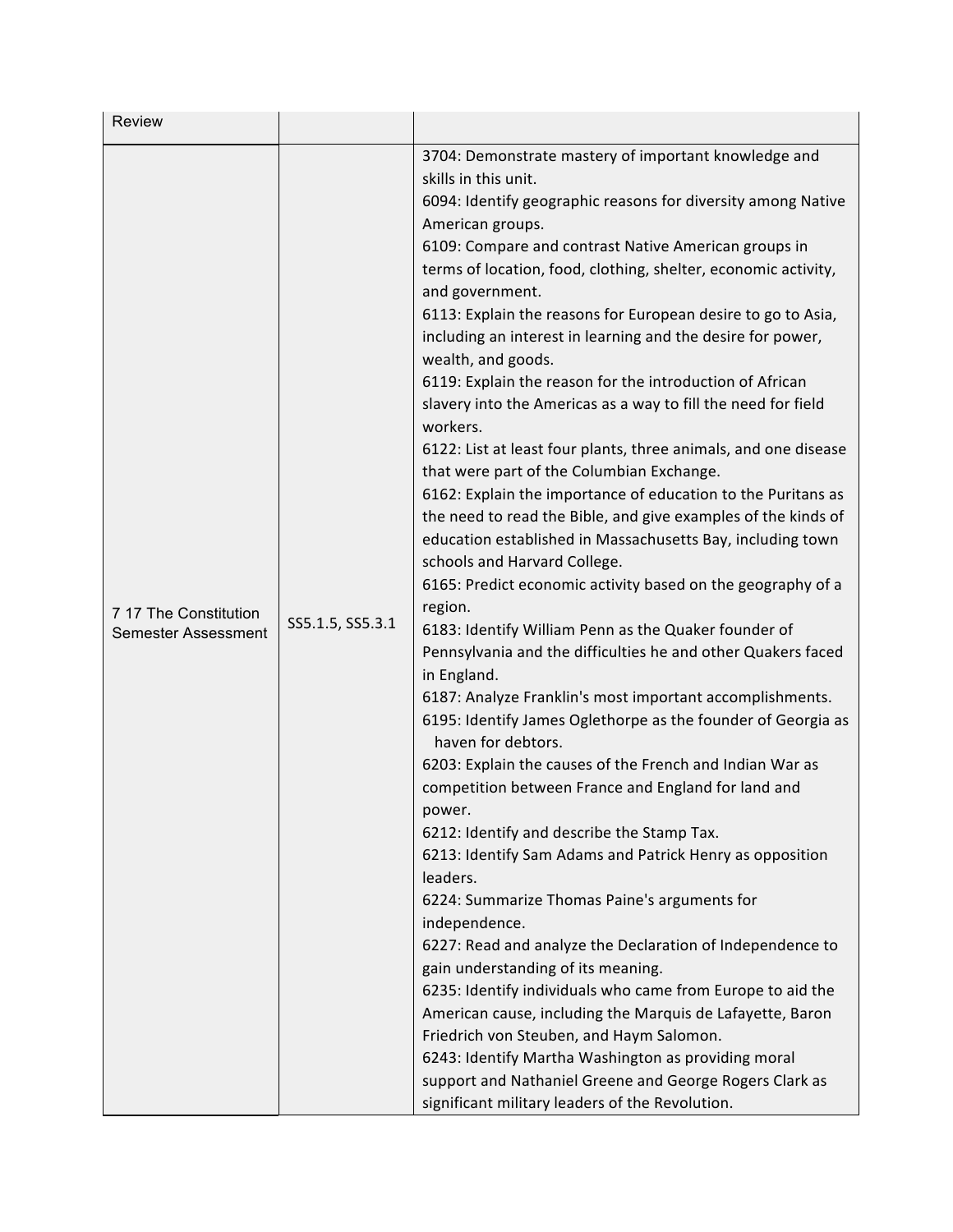|                                                                  |         | 6248: Explain the role of geography and the French in<br>Cornwallis's defeat at Yorktown.<br>6257: Explain the importance of the Northwest Ordinance in<br>terms of future territories and the precedents it set for<br>education and slavery.<br>6268: Identify the three branches of government and<br>summarize the role of each branch, including the concept of<br>checks and balances.<br>6271: Identify the major rights guaranteed by the Bill of<br>Rights.<br>9729: Describe three changes that occurred as a result of the<br>Spanish introduction of the horse to North America.<br>9739: Identify the House of Burgesses as the first<br>representative assembly in the European colonies.<br>9741: Describe the factors in England that pushed people to<br>come to America, including poverty and a growing<br>population.<br>9742: Explain the reasons for conflict between English<br>settlers and Native Americans as racism and the<br>disagreement over land use and ownership.<br>9750: Identify Roger Williams as the founder of Rhode Island<br>and supporter of religious toleration and fair treatment of<br>Native Americans.<br>9754: Identify George Washington as providing example,<br>dignity and determination to his army.<br>9762: Identify James Madison as the man given the title<br>" |
|------------------------------------------------------------------|---------|-----------------------------------------------------------------------------------------------------------------------------------------------------------------------------------------------------------------------------------------------------------------------------------------------------------------------------------------------------------------------------------------------------------------------------------------------------------------------------------------------------------------------------------------------------------------------------------------------------------------------------------------------------------------------------------------------------------------------------------------------------------------------------------------------------------------------------------------------------------------------------------------------------------------------------------------------------------------------------------------------------------------------------------------------------------------------------------------------------------------------------------------------------------------------------------------------------------------------------------------------------------------------------------------------------------------------------|
| 8 1 A New Nation The<br><b>Father of His Country</b><br>and Ours |         | 6274: Define precedent.<br>6275: Recognize the significance of George Washington's<br>unanimous election.<br>6276: Summarize the challenges Washington faced, including<br>debt and lack of precedent.<br>6277: Identify the advisors Washington chose, including<br>Jefferson and Hamilton.                                                                                                                                                                                                                                                                                                                                                                                                                                                                                                                                                                                                                                                                                                                                                                                                                                                                                                                                                                                                                                |
| 8 2 A New Nation The<br><b>Well Resorted Tavern</b>              |         | 6278: Identify the precedents set by George Washington.<br>6279: Use the Internet to gain information about George<br>Washington.                                                                                                                                                                                                                                                                                                                                                                                                                                                                                                                                                                                                                                                                                                                                                                                                                                                                                                                                                                                                                                                                                                                                                                                           |
| 8 3 A New Nation<br>Parties and Change                           | SS5.4.1 | 3631: Demonstrate knowledge gained in previous lessons.<br>6280: Define faction, Federalist, and Democratic-Republican.<br>6281: Compare and contrast the views of Hamilton and<br>Jefferson on the power of government, the power of the<br>people, and the economy of the nation.                                                                                                                                                                                                                                                                                                                                                                                                                                                                                                                                                                                                                                                                                                                                                                                                                                                                                                                                                                                                                                         |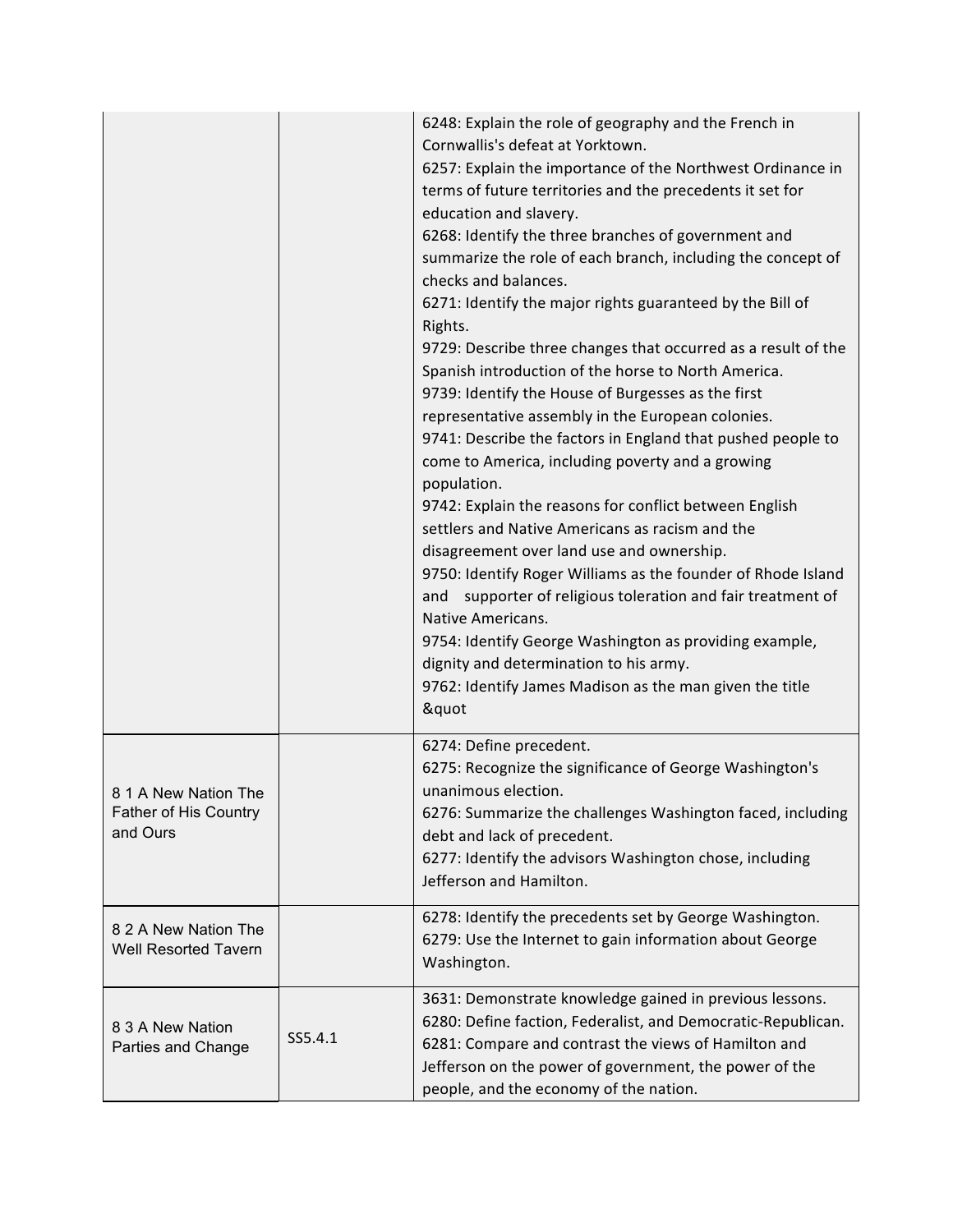|                                                       |         | 6274: Define precedent.                                                                                                                                                                                                               |
|-------------------------------------------------------|---------|---------------------------------------------------------------------------------------------------------------------------------------------------------------------------------------------------------------------------------------|
|                                                       |         | 6275: Recognize the significance of George Washington's                                                                                                                                                                               |
|                                                       |         | unanimous election.                                                                                                                                                                                                                   |
|                                                       |         | 6278: Identify the precedents set by George Washington.                                                                                                                                                                               |
|                                                       |         | 6282: Explain how Washington, D.C., became the nation's<br>capital.                                                                                                                                                                   |
| 8 4 A New Nation<br>Capital Ideas                     | SS5.4.1 | 6283: Identify Benjamin Banneker as the surveyor of the<br>nation's capital.                                                                                                                                                          |
|                                                       |         | 6284: Recognize major federal buildings and national<br>monuments including the Capitol, White House, Washington<br>Monument, and Lincoln and Jefferson memorials.                                                                    |
| 8 5 A New Nation<br>Adams Takes the<br>Helm           |         | 6285: Identify John Adams as the second president.<br>6286: Describe the strengths and weaknesses of John Adams<br>as president.<br>6287: Summarize the difficulties Adams faced as president,                                        |
|                                                       |         | including the possibility of war and loss of popularity.                                                                                                                                                                              |
|                                                       |         | 9772: Assess the possible outcome of the Virginia and<br>Kentucky Resolves as the end of the Union.                                                                                                                                   |
| 8 6 A New Nation Who<br><b>Will Decide?</b>           |         | 9773: Explain the role of John Marshall as the chief justice<br>who established the role of the Supreme Court in judicial<br>review.                                                                                                  |
|                                                       |         | 9774: Analyze quote and describe Jefferson's view of<br>freedom of the press.<br>9775: Explain the constitutional conflict over the Alien and                                                                                         |
|                                                       |         | Sedition Acts, including the concept of constitutionality.                                                                                                                                                                            |
|                                                       |         | 6288: Identify Thomas Jefferson as the third president.<br>6289: Recognize the significance of the Louisiana Purchase as<br>doubling the size of the country.<br>6282: Explain how Washington, D.C., became the nation's<br>capital.  |
| 87 A New Nation The<br>Louisiana Purchase<br>and More |         | 6285: Identify John Adams as the second president.<br>6287: Summarize the difficulties Adams faced as president,<br>including the possibility of war and loss of popularity.<br>9772: Assess the possible outcome of the Virginia and |
|                                                       |         | Kentucky Resolves as the end of the Union.                                                                                                                                                                                            |
|                                                       |         | 9773: Explain the role of John Marshall as the chief justice<br>who established the role of the Supreme Court in judicial<br>review.                                                                                                  |
| 8 8 A New Nation An                                   |         | 6290: Identify Lewis and Clark as leaders of the expedition                                                                                                                                                                           |
| Expedition                                            |         | that explored the Louisiana Territory.                                                                                                                                                                                                |
|                                                       |         | 6291: Identify major physical features of the Louisiana                                                                                                                                                                               |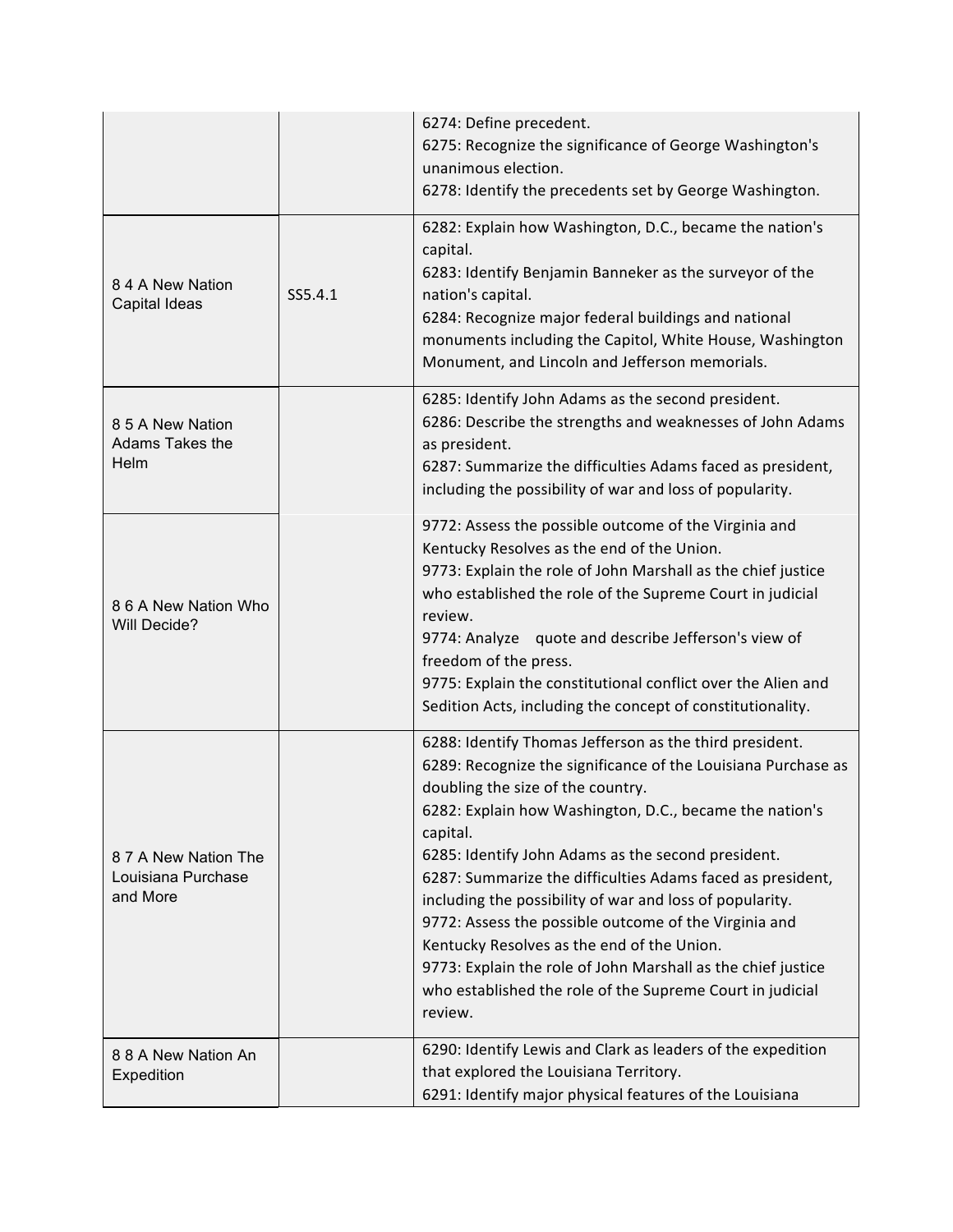|                                                                             | Territory including the Mississippi and Missouri rivers<br>9776: Rocky Mountains, and recognize states made from it.                                                                                                                                                                                                                                                                                                                                                                                                                                                                                                                                                                                                                      |
|-----------------------------------------------------------------------------|-------------------------------------------------------------------------------------------------------------------------------------------------------------------------------------------------------------------------------------------------------------------------------------------------------------------------------------------------------------------------------------------------------------------------------------------------------------------------------------------------------------------------------------------------------------------------------------------------------------------------------------------------------------------------------------------------------------------------------------------|
| 89A New Nation<br>(Optional) A Powerful<br>Orator and the Great<br>Tekamthi | 12726: Identify Sagoyewatha and Tekamthi as American<br>Indian leaders of the early nineteenth century.                                                                                                                                                                                                                                                                                                                                                                                                                                                                                                                                                                                                                                   |
| 8 10 A New Nation<br>Another War!                                           | 6292: Identify war hawks as congressmen who supported<br>war with England and James Madison as president during the<br>War of 1812.<br>6293: Describe three reasons for the War of 181 and<br>identify the sections of the country that supported or<br>opposed the war.<br>6294: Summarize the major events of the War of 1812,<br>including the attacks on Washington, D.C., and Baltimore,<br>and the role Dolley Madison played in saving national<br>treasures.                                                                                                                                                                                                                                                                      |
| 8 11 A New Nation By<br>the Dawn's Early Light                              | 6295: Describe the significance of the War of 1812.<br>6296: Demonstrate understanding of the meaning of the<br>words of the national anthem.                                                                                                                                                                                                                                                                                                                                                                                                                                                                                                                                                                                             |
| 8 12 A New Nation<br>The Monroe Doctrine                                    | 6133: Demonstrate mastery of important knowledge and<br>skills taught in previous lessons.<br>6297: Identify the boundary changes that occurred between<br>181 and 1821, including the purchase of Florida and the<br>addition of seven states.<br>6298: Summarize the major message of the Monroe Doctrine<br>as the closing of the Americas to European colonization.<br>9777: Explain the phrases "<br>6292: Identify war hawks as congressmen who supported<br>war with England and James Madison as president during the<br>War of 1812.<br>6293: Describe three reasons for the War of 181 and<br>identify the sections of the country that supported or<br>opposed the war.<br>6295: Describe the significance of the War of 1812. |
| 8 13 A New Nation<br>Andrew Jackson: An<br>Uncommon Man                     | 6301: Identify Andrew Jackson as the first common man<br>elected president.<br>6302: Explain the significance of Jackson's election as an<br>example of expansion in the political process.<br>6303: Describe the ways in which Jackson represented new<br>ideas and people who had not had political power before,<br>including those with little wealth and those in the West.<br>6304: Identify groups who did not have political power in                                                                                                                                                                                                                                                                                             |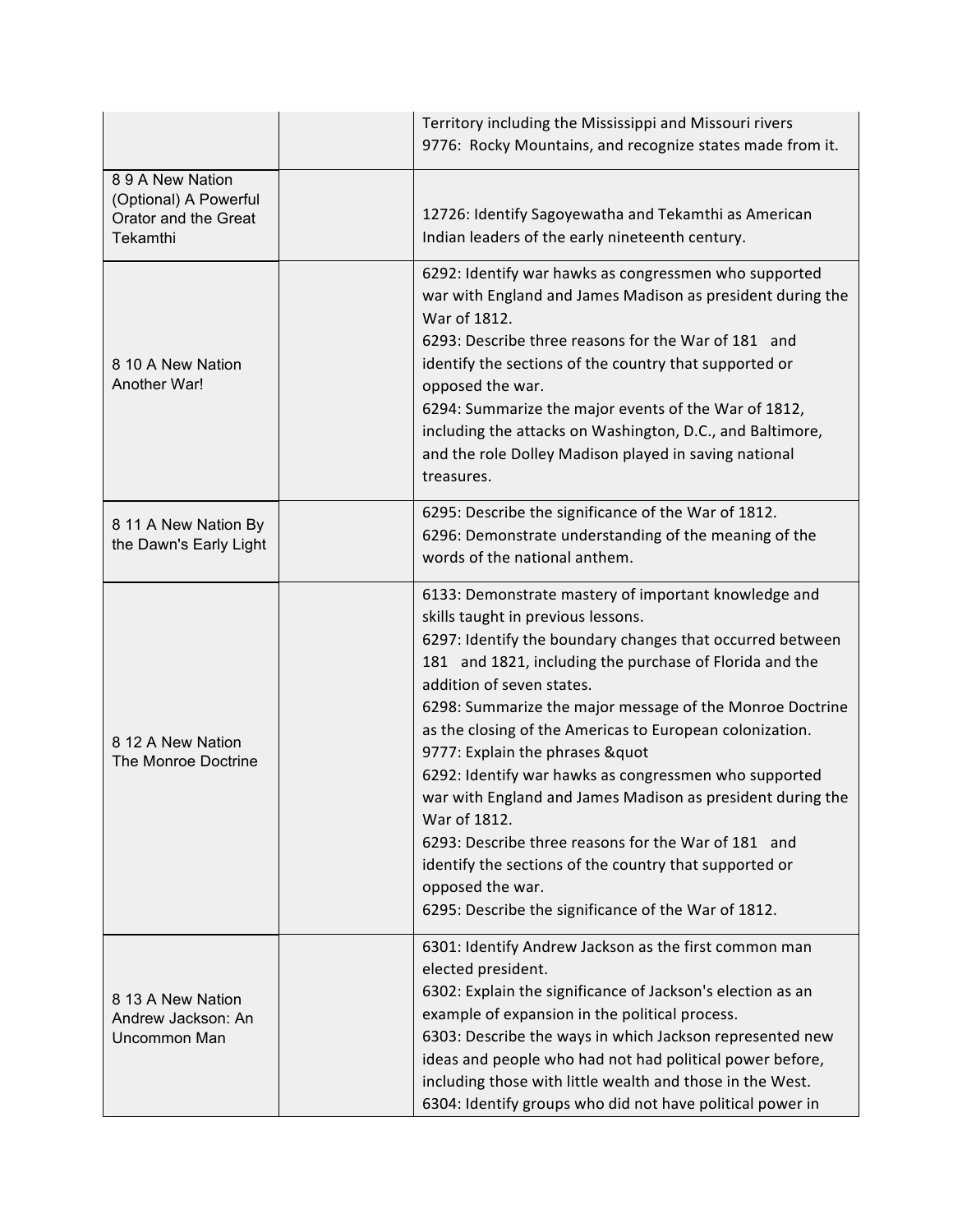|                                                         |                  | 1828, including blacks and women.                                                                                                                                                                                                                                                                                                                                                                                                                                                                                                                                                                                                                                                                                                                                                                                                                                                                                                                                                                                                                                                                                                                                                                                                                                                                                                                                                                                                                                                                                                                                                                                                                                                                                                                                                                                                                                                                     |
|---------------------------------------------------------|------------------|-------------------------------------------------------------------------------------------------------------------------------------------------------------------------------------------------------------------------------------------------------------------------------------------------------------------------------------------------------------------------------------------------------------------------------------------------------------------------------------------------------------------------------------------------------------------------------------------------------------------------------------------------------------------------------------------------------------------------------------------------------------------------------------------------------------------------------------------------------------------------------------------------------------------------------------------------------------------------------------------------------------------------------------------------------------------------------------------------------------------------------------------------------------------------------------------------------------------------------------------------------------------------------------------------------------------------------------------------------------------------------------------------------------------------------------------------------------------------------------------------------------------------------------------------------------------------------------------------------------------------------------------------------------------------------------------------------------------------------------------------------------------------------------------------------------------------------------------------------------------------------------------------------|
| 8 14 A New Nation<br>(Optional) Our Early<br>Presidents |                  | 9778: Demonstrate an understanding of time and sequence<br>as they apply to the first six U.S. presidents.                                                                                                                                                                                                                                                                                                                                                                                                                                                                                                                                                                                                                                                                                                                                                                                                                                                                                                                                                                                                                                                                                                                                                                                                                                                                                                                                                                                                                                                                                                                                                                                                                                                                                                                                                                                            |
| 8 15 A New Nation<br><b>Unit Review</b>                 |                  | 6299: Prepare for the assessment by reviewing content and<br>skills presented in this unit.                                                                                                                                                                                                                                                                                                                                                                                                                                                                                                                                                                                                                                                                                                                                                                                                                                                                                                                                                                                                                                                                                                                                                                                                                                                                                                                                                                                                                                                                                                                                                                                                                                                                                                                                                                                                           |
| 8 16 A New Nation<br><b>Unit Assessment</b>             | SS5.1.4, SS5.1.5 | 6275: Recognize the significance of George Washington's<br>unanimous election.<br>6278: Identify the precedents set by George Washington.<br>6281: Compare and contrast the views of Hamilton and<br>Jefferson on the power of government, the power of the<br>people, and the economy of the nation.<br>6282: Explain how Washington, D.C., became the nation's<br>capital.<br>6283: Identify Benjamin Banneker as the surveyor of the<br>nation's capital.<br>6287: Summarize the difficulties Adams faced as president,<br>including the possibility of war and loss of popularity.<br>6290: Identify Lewis and Clark as leaders of the expedition<br>that explored the Louisiana Territory.<br>6291: Identify major physical features of the Louisiana<br>Territory including the Mississippi and Missouri rivers<br>6292: Rocky Mountains, and recognize states made from it.<br>6293: Identify war hawks as congressmen who supported<br>war with England and James Madison as president during the<br>War of 1812.<br>6294: Describe three reasons for the War of 181 and<br>identify the sections of the country that supported or<br>opposed the war.<br>6295: Summarize the major events of the War of 1812,<br>including the attacks on Washington, D.C., and Baltimore,<br>and the role Dolley Madison played in saving national<br>treasures.<br>6297: Describe the significance of the War of 1812.<br>6298: Identify the boundary changes that occurred between<br>181 and 1821, including the purchase of Florida and the<br>addition of seven states.<br>6301: Summarize the major message of the Monroe Doctrine<br>as the closing of the Americas to European colonization.<br>6303: Identify Andrew Jackson as the first common man<br>elected president.<br>9773: Describe the ways in which Jackson represented new<br>ideas and people who had not had political power before, |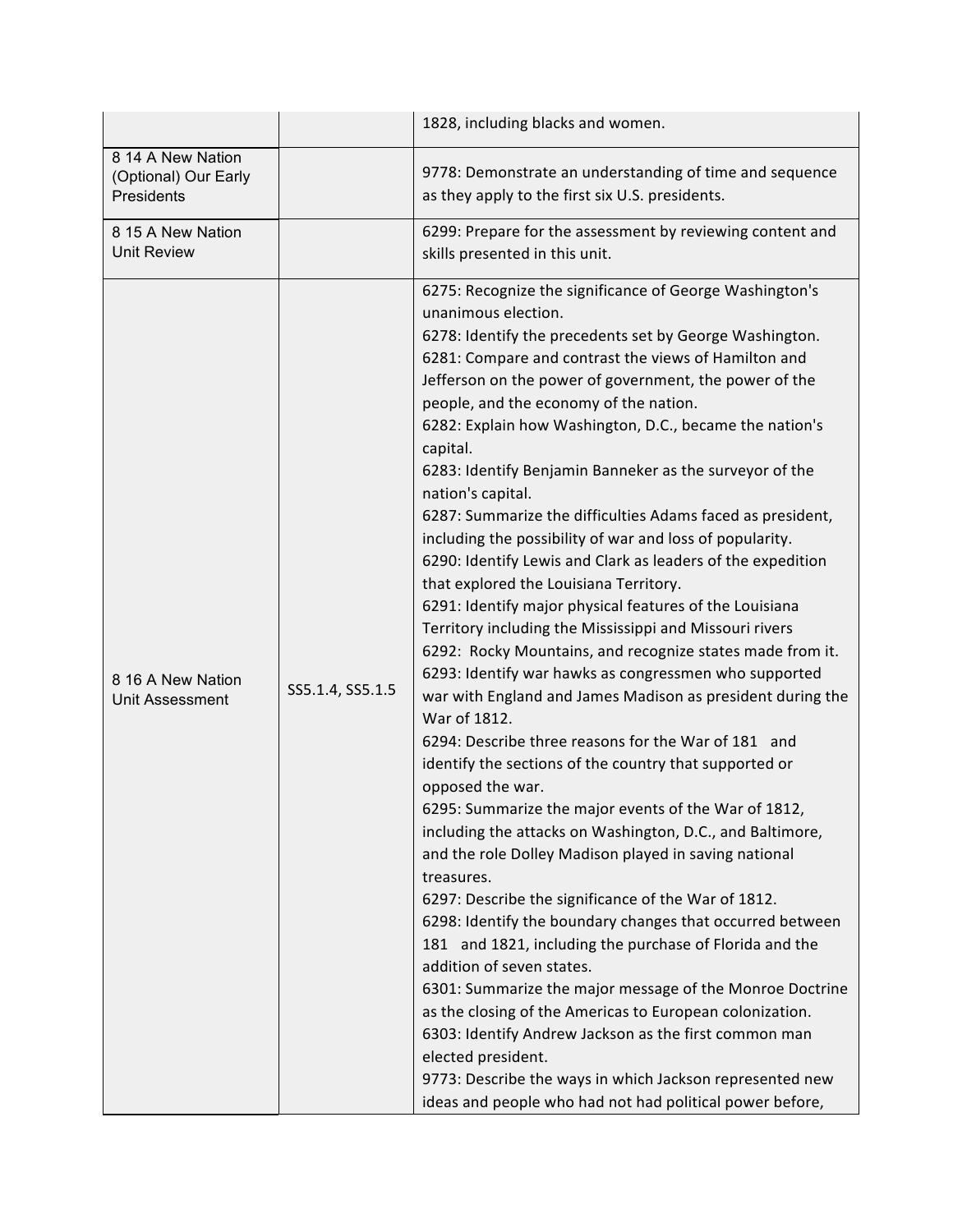|                                                                                                       |         | including those with little wealth and those in the West.<br>9775: Explain the role of John Marshall as the chief justice<br>who established the role of the Supreme Court in judicial<br>review.                                                                                                                                                                                                                                                                                                                                                                                                                                                                                                                                                                                                                                                                                                                                                                                                       |
|-------------------------------------------------------------------------------------------------------|---------|---------------------------------------------------------------------------------------------------------------------------------------------------------------------------------------------------------------------------------------------------------------------------------------------------------------------------------------------------------------------------------------------------------------------------------------------------------------------------------------------------------------------------------------------------------------------------------------------------------------------------------------------------------------------------------------------------------------------------------------------------------------------------------------------------------------------------------------------------------------------------------------------------------------------------------------------------------------------------------------------------------|
| 4 1 Thirteen Colonies,<br>Part 2 Breaks with<br><b>Tradition: Roger</b><br>Williams                   | SS5.2.1 | 9750: Identify Roger Williams as the founder of Rhode Island<br>and supporter of religious toleration and fair treatment of<br>Native Americans.<br>9751: Explain the advantages of relative location to natural<br>harbors in the settlement of Providence.<br>9752: Locate the colony of Rhode Island on map and list its<br>founder, his motives, and his accomplishments.                                                                                                                                                                                                                                                                                                                                                                                                                                                                                                                                                                                                                           |
| 4 2 Thirteen Colonies,<br>Part 2 Breaks with<br><b>Tradition: Anne</b><br>Hutchinson and Mary<br>Dyer | SS5.2.1 | 6167: Describe the status of women in Puritan society.<br>6168: Describe the consequences of Anne Hutchinson's break<br>with Puritan tradition.<br>6169: Identify Mary Dyer as Puritan who became<br>Quaker<br>and was executed for her beliefs.<br>6170: Compare and contrast the views of New England<br>dissenters, including Hutchinson and Dyer.                                                                                                                                                                                                                                                                                                                                                                                                                                                                                                                                                                                                                                                   |
| 4 3 Thirteen Colonies,<br>Part 2 Visiting Salem                                                       | SS5.2.1 | 6171: Explain the origins and results of the witchcraft trials in<br>Salem.<br>6172: Explain the meaning of the phrase "city upon<br>hill."                                                                                                                                                                                                                                                                                                                                                                                                                                                                                                                                                                                                                                                                                                                                                                                                                                                             |
| 4 4 Thirteen Colonies,<br>Part 2 Elsewhere in<br>New England                                          | SS5.2.1 | 6173: Chart the founding of Connecticut and New<br>Hampshire.<br>6174: Describe the differences in European and Native<br>American attitudes toward land ownership and land use.<br>6175: Explain the origins and results of the Pequot War and<br>King Philip's War.<br>6176: Explain the reasons for the lack of Indian unity in<br>fighting Europeans.<br>6177: Demonstrate mastery of important knowledge and<br>skills in previous lessons.<br>6167: Describe the status of women in Puritan society.<br>6168: Describe the consequences of Anne Hutchinson's break<br>with Puritan tradition.<br>6169: Identify Mary Dyer as Puritan who became<br>Quaker<br>and was executed for her beliefs.<br>6171: Explain the origins and results of the witchcraft trials in<br>Salem.<br>6172: Explain the meaning of the phrase "city upon<br>hill."<br>9750: Identify Roger Williams as the founder of Rhode Island<br>and supporter of religious toleration and fair treatment of<br>Native Americans. |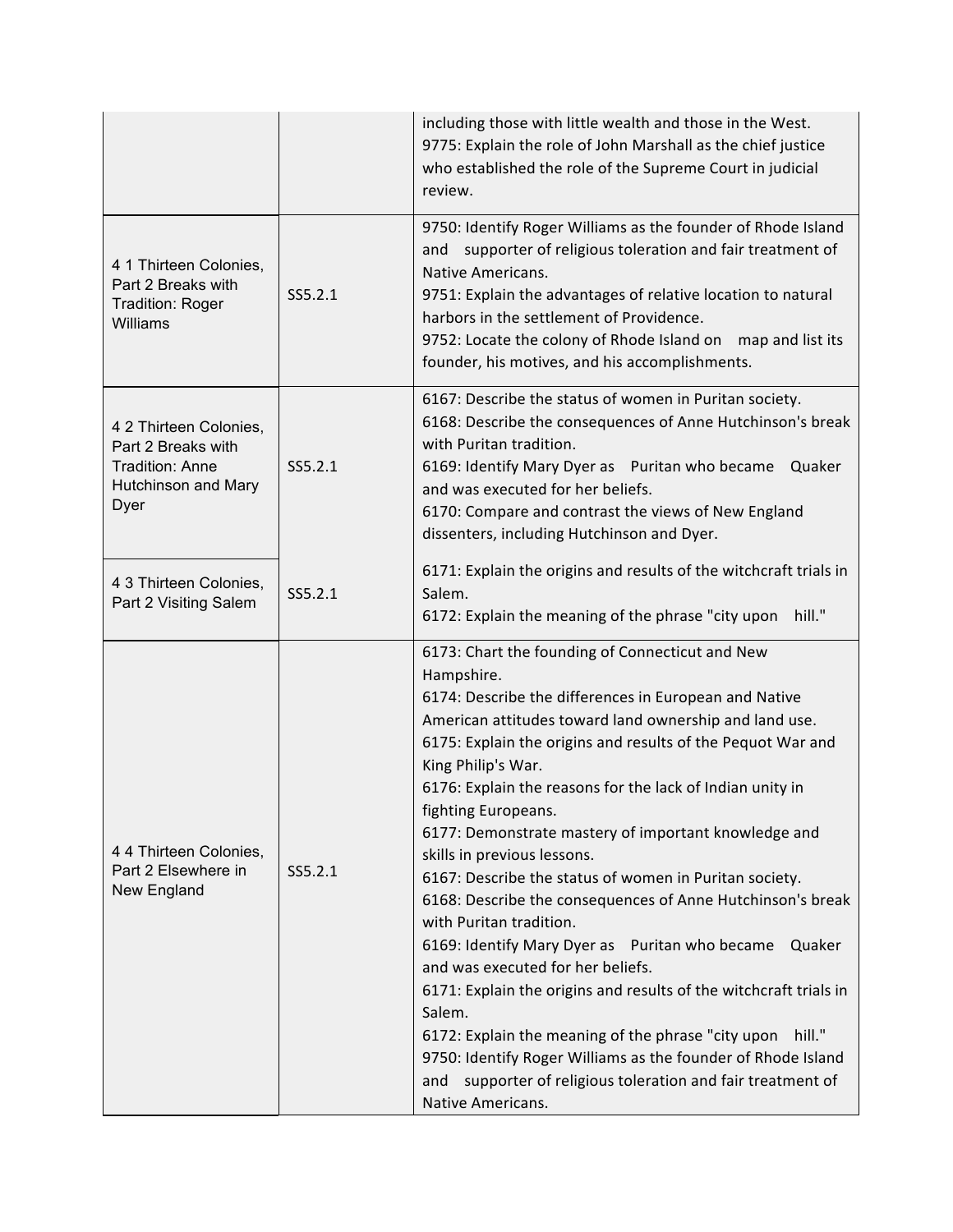|                                                                                       |                  | 9752: Locate the colony of Rhode Island on map and list its<br>founder, his motives, and his accomplishments.                                                                                                                                                                                                                                                                                                                                                                                               |
|---------------------------------------------------------------------------------------|------------------|-------------------------------------------------------------------------------------------------------------------------------------------------------------------------------------------------------------------------------------------------------------------------------------------------------------------------------------------------------------------------------------------------------------------------------------------------------------------------------------------------------------|
| 4 5 Thirteen Colonies,<br>Part 2 The Middle<br>Colonies                               | SS5.2.1          | 6178: Locate the middle colonies of New York and New<br>Jersey on a map.<br>6179: Summarize the transition from New Amsterdam to<br>New York.<br>6180: Give examples of the ways in which the New Jersey<br>colony was more democratic than many colonies.<br>6181: Complete the chart for New York and New Jersey.                                                                                                                                                                                         |
| 4 6 Thirteen Colonies,<br>Part 2 Toleration<br>Triumphs                               | SS5.2.1, SS5.2.2 | 6177: Demonstrate mastery of important knowledge and<br>skills in previous lessons.<br>6182: Identify Lord Baltimore and the Calverts as the Catholic<br>founders of Maryland as a haven for Catholics.<br>6183: Identify William Penn as the Quaker founder of<br>Pennsylvania and the difficulties he and other Quakers faced<br>in England.<br>6184: Give examples of toleration and its limits in<br>Pennsylvania and Maryland.<br>6185: Chart the founding of Pennsylvania, Delaware, and<br>Maryland. |
| 4 7 Thirteen Colonies,<br>Part 2 Benjamin<br>Franklin: An American<br>Renaissance Man | SS5.2.1          | brief biography of Benjamin<br>6186: Read and respond to<br>Franklin.<br>6187: Analyze Franklin's most important accomplishments.<br>6188: Analyze the wisdom of Benjamin Franklin and apply it<br>to today.                                                                                                                                                                                                                                                                                                |
| 4 8 Thirteen Colonies,<br>Part 2 Colonization<br><b>Heads South</b>                   | SS5.2.1          | 6189: Locate on map the southern colonies of Virginia,<br>North Carolina, South Carolina, and Georgia.<br>6190: Describe plantation life for owners, women, slaves,<br>and small farmers.                                                                                                                                                                                                                                                                                                                   |
| 4 9 Thirteen Colonies,<br>Part 2 (Optional) A<br>Visit to Williamsburg                | SS5.2.1          | 6191: Use the Internet to acquire information on<br>Williamsburg.<br>6192: Describe Williamsburg in colonial times.                                                                                                                                                                                                                                                                                                                                                                                         |
| 4 10 Thirteen<br>Colonies, Part 2<br>Colonial Life in the<br>South                    | SS5.2.1, SS5.2.2 | 6133: Demonstrate mastery of important knowledge and<br>skills taught in previous lessons.<br>6193: Identify Charleston on map and describe the social<br>structure there in colonial times as a mixture of aristocracy,<br>poor whites, and slaves.<br>6194: Give examples of democratic practices in North<br>Carolina, including religious toleration.<br>6195: Identify James Oglethorpe as the founder of Georgia as                                                                                   |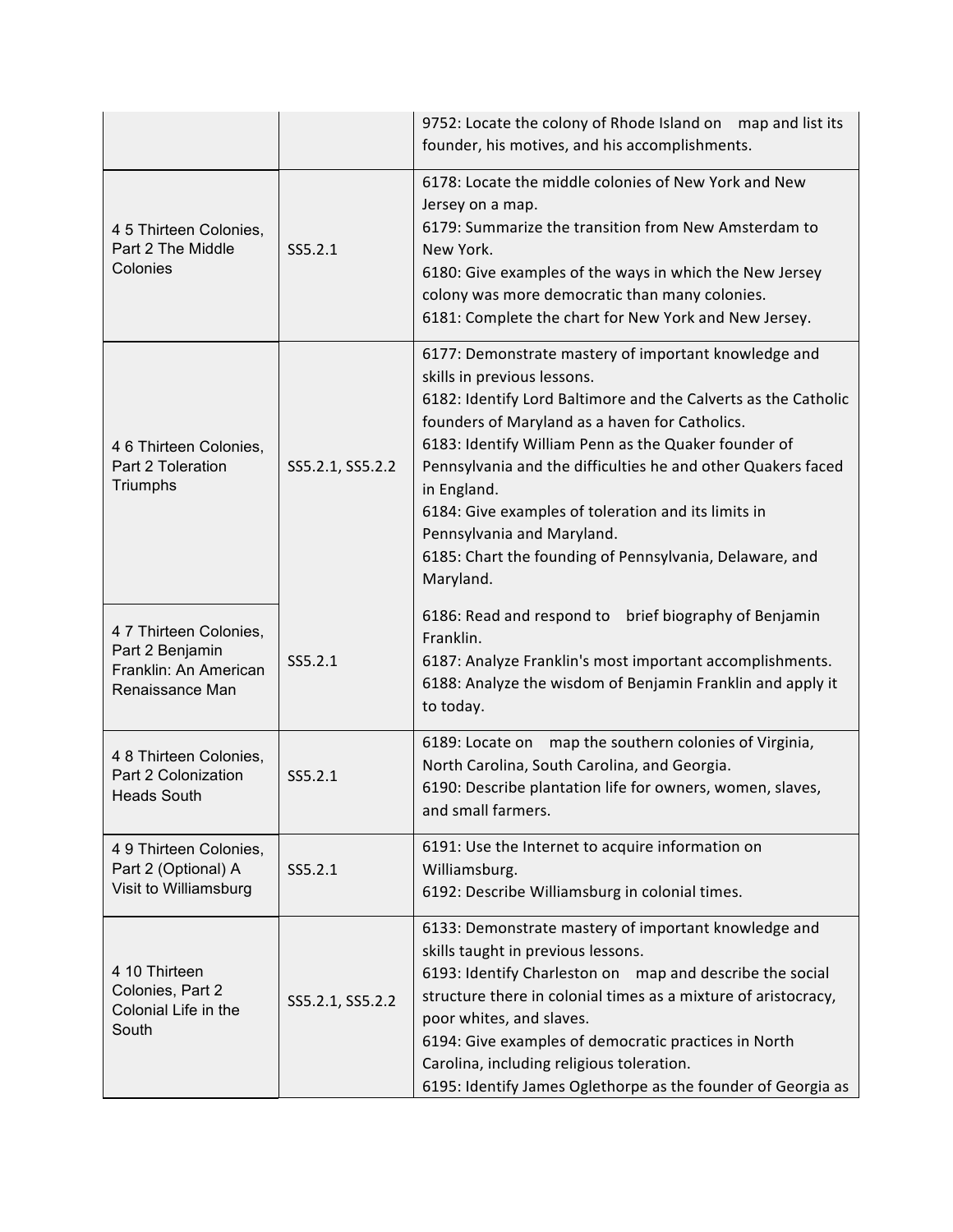|                                                                |         | haven for debtors.<br>6196: Chart the founding of North Carolina, South Carolina,<br>and Georgia.<br>6189: Locate on map the southern colonies of Virginia,<br>North Carolina, South Carolina, and Georgia.<br>11470: Identify Gullah as the language developed by African<br>Americans in South Carolina.                                                                                                                                                                                                                                                                                                                                                                                                                                                                                                                                                                                                                                                                                                                                                                                                                                            |
|----------------------------------------------------------------|---------|-------------------------------------------------------------------------------------------------------------------------------------------------------------------------------------------------------------------------------------------------------------------------------------------------------------------------------------------------------------------------------------------------------------------------------------------------------------------------------------------------------------------------------------------------------------------------------------------------------------------------------------------------------------------------------------------------------------------------------------------------------------------------------------------------------------------------------------------------------------------------------------------------------------------------------------------------------------------------------------------------------------------------------------------------------------------------------------------------------------------------------------------------------|
| 4 11 Thirteen<br>Colonies, Part 2<br><b>Triangles of Trade</b> | SS5.2.1 | 6197: Analyze map of colonial trade and trace the major<br>routes and products of the triangular trade.<br>6198: Summarize information gained from the diary of<br>Olaudah.<br>6381: Categorize resources as fossil fuels or animal, plant, or<br>mineral resources.<br>6382: Categorize resources as renewable or nonrenewable.<br>6383: Interpret maps for information about natural<br>resources.                                                                                                                                                                                                                                                                                                                                                                                                                                                                                                                                                                                                                                                                                                                                                  |
| 4 12 Thirteen<br>Colonies, Part 2 Unit<br><b>Review</b>        |         | 6133: Demonstrate mastery of important knowledge and<br>skills taught in previous lessons.                                                                                                                                                                                                                                                                                                                                                                                                                                                                                                                                                                                                                                                                                                                                                                                                                                                                                                                                                                                                                                                            |
| 4 13 Thirteen<br>Colonies, Part 2 Unit<br>Assessment           | SS5.2.2 | 6167: Describe the status of women in Puritan society.<br>6168: Describe the consequences of Anne Hutchinson's break<br>with Puritan tradition.<br>6171: Explain the origins and results of the witchcraft trials in<br>Salem.<br>6175: Explain the origins and results of the Pequot War and<br>King Philip's War.<br>6179: Summarize the transition from New Amsterdam to<br>New York.<br>6182: Identify Lord Baltimore and the Calverts as the Catholic<br>founders of Maryland as a haven for Catholics.<br>6183: Identify William Penn as the Quaker founder of<br>Pennsylvania and the difficulties he and other Quakers faced<br>in England.<br>6184: Give examples of toleration and its limits in<br>Pennsylvania and Maryland.<br>6187: Analyze Franklin's most important accomplishments.<br>6190: Describe plantation life for owners, women, slaves,<br>and small farmers.<br>6195: Identify James Oglethorpe as the founder of Georgia as<br>haven for debtors.<br>6197: Analyze<br>map of colonial trade and trace the major<br>routes and products of the triangular trade.<br>9742: Explain the reasons for conflict between English |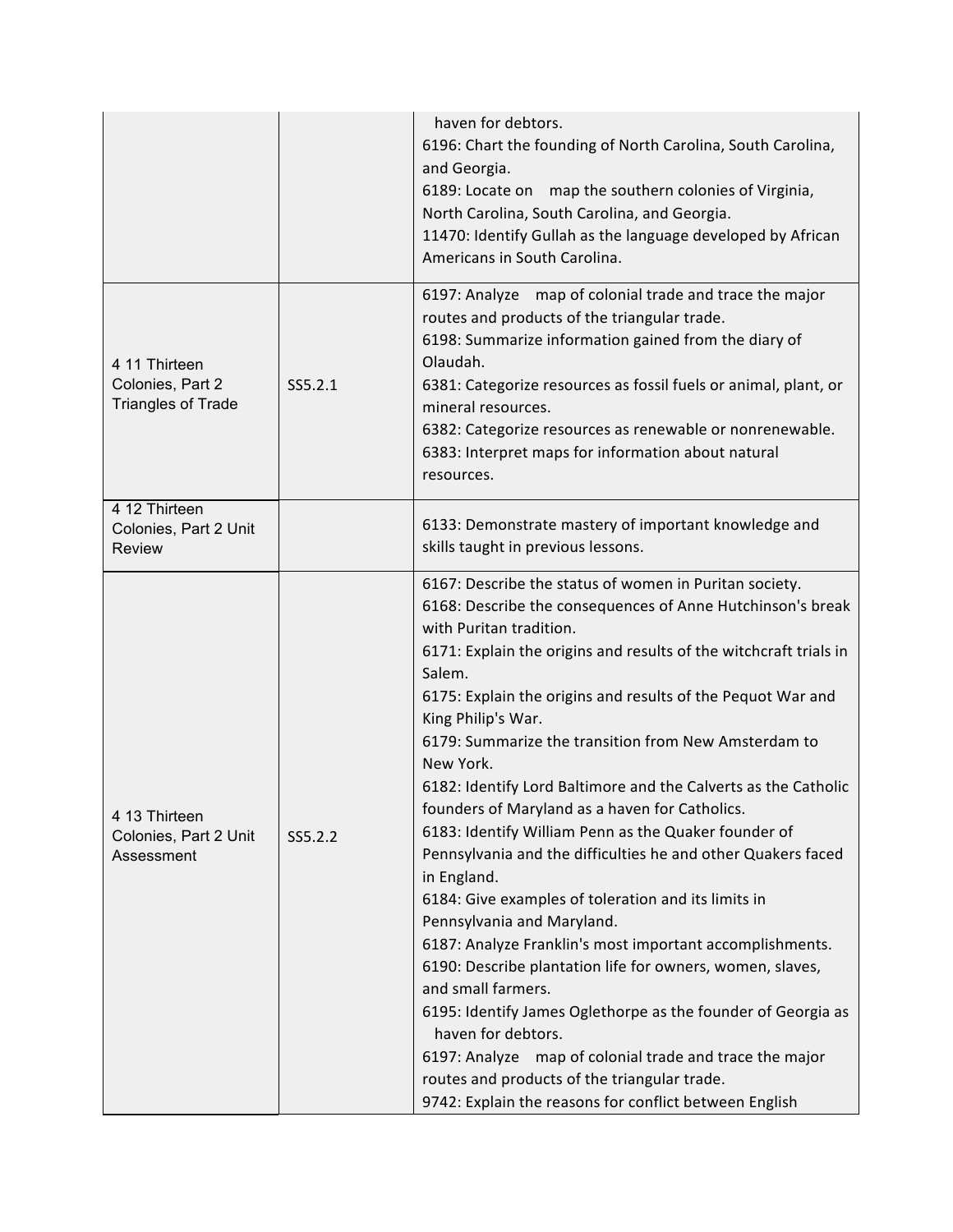|                                                                     | settlers and Native Americans as racism and the<br>disagreement over land use and ownership.<br>9750: Identify Roger Williams as the founder of Rhode Island<br>and a supporter of religious toleration and fair treatment of<br>Native Americans.<br>6164: Analyze the geography of the eastern seaboard of the<br>United States.<br>6173: Chart the founding of Connecticut and New<br>Hampshire.<br>6178: Locate the middle colonies of New York and New<br>Jersey on a map.<br>6181: Complete the chart for New York and New Jersey.<br>6185: Chart the founding of Pennsylvania, Delaware, and<br>Maryland.<br>6189: Locate on map the southern colonies of Virginia, |
|---------------------------------------------------------------------|----------------------------------------------------------------------------------------------------------------------------------------------------------------------------------------------------------------------------------------------------------------------------------------------------------------------------------------------------------------------------------------------------------------------------------------------------------------------------------------------------------------------------------------------------------------------------------------------------------------------------------------------------------------------------|
|                                                                     | North Carolina, South Carolina, and Georgia.<br>9752: Locate the colony of Rhode Island on a map and list its<br>founder, his motives, and his accomplishments.                                                                                                                                                                                                                                                                                                                                                                                                                                                                                                            |
| 51 Road to Revolution<br>(Optional) Peter's<br>Press                | 6199: Identify Peter Zenger.<br>6200: Define libel.<br>6201: Summarize the importance of the Peter Zenger Trial                                                                                                                                                                                                                                                                                                                                                                                                                                                                                                                                                            |
| 5 2 Road to Revolution<br>The French and Indian<br>War              | 6202: Analyze Franklin's "Join or Die" to gain understanding<br>of political cartoons.<br>6203: Explain the causes of the French and Indian War as<br>competition between France and England for land and<br>power.<br>6204: Identify George Washington as a soldier in the British<br>Army during the French and Indian War.                                                                                                                                                                                                                                                                                                                                              |
| 5 3 Road to Revolution<br>Looking West                              | 6205: Summarize the outcome of the French and Indian War<br>as the end of the French presence in most of North America.<br>6206: Describe the problems faced by Native Americans in<br>the Ohio River Valley after 1763, including encroachment by<br>white settlers.<br>6207: Describe the problems the British government faced<br>after 176 in trying to limit westward migration and why<br>many Americans wanted to go west.<br>6208: Locate the Appalachian Mountains on<br>map and<br>explain that the British did not want migration across them<br>for reasons of economics and security.                                                                         |
| 54 Road to Revolution<br>(Optional) Boone Went<br>Over the Mountain | 3863: Analyze primary sources to gain information.<br>6133: Demonstrate mastery of important knowledge and<br>skills taught in previous lessons.                                                                                                                                                                                                                                                                                                                                                                                                                                                                                                                           |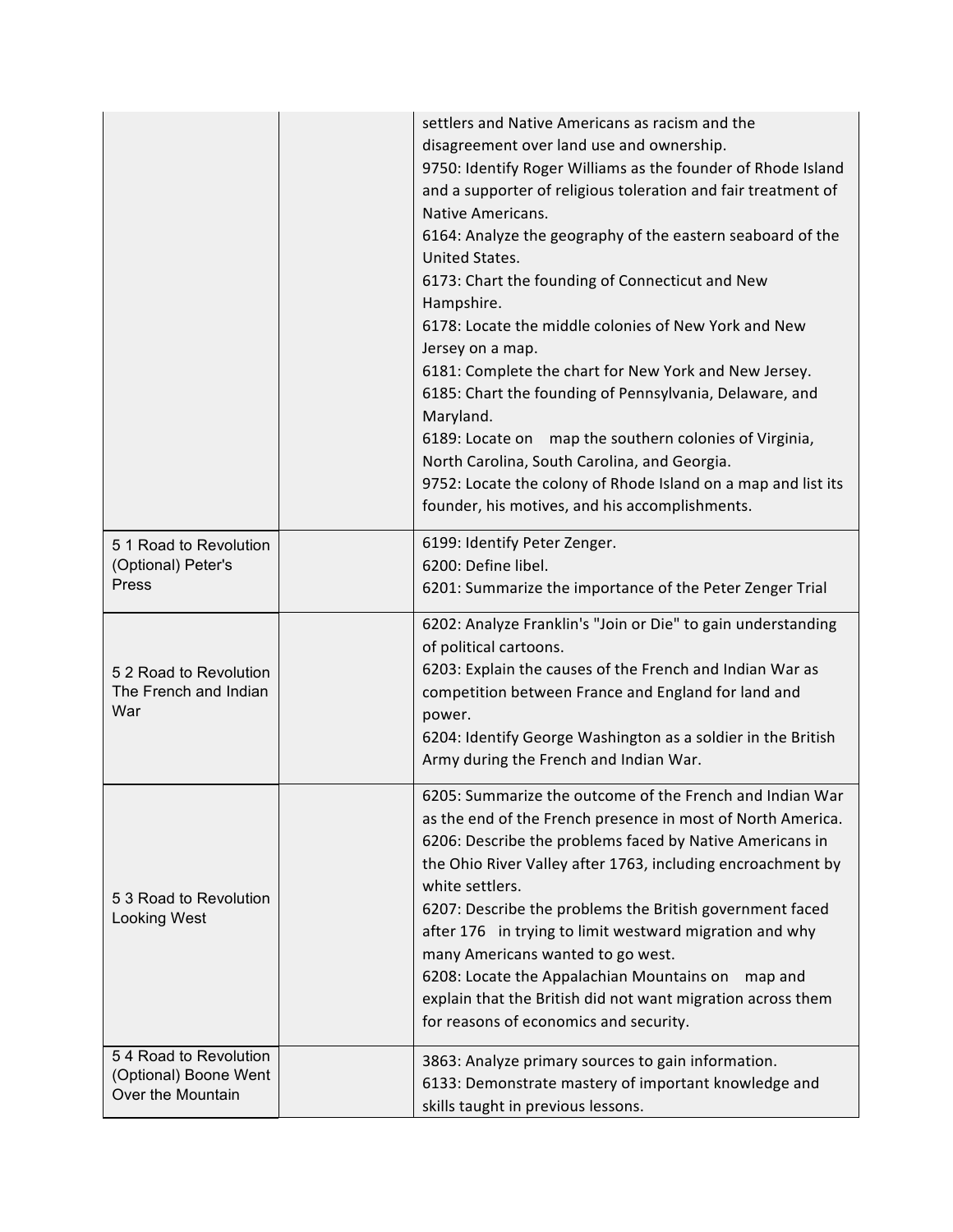|                                                                    | 6209: Identify Daniel Boone as an early American pioneer.                                                                                                                                                                                                                                                                                                                                                                                                                                                                                                                          |
|--------------------------------------------------------------------|------------------------------------------------------------------------------------------------------------------------------------------------------------------------------------------------------------------------------------------------------------------------------------------------------------------------------------------------------------------------------------------------------------------------------------------------------------------------------------------------------------------------------------------------------------------------------------|
| 5 5 Road to Revolution<br>The Stamp of English<br><b>Rights</b>    | 6210: Explain the significance of Magna Carta and the "rights<br>of Englishmen."<br>6211: Identify George III as the king of England in the mid-<br>eighteenth century.<br>6212: Identify and describe the Stamp Tax.<br>11809: Describe the reasons for and results of the Boston<br>Tea Party.                                                                                                                                                                                                                                                                                   |
| 56 Road to Revolution<br>Give Us Liberty!                          | 6213: Identify Sam Adams and Patrick Henry as opposition<br>leaders.<br>6214: Analyze Patrick Henry's speech.                                                                                                                                                                                                                                                                                                                                                                                                                                                                      |
| 57 Road to Revolution<br>The Boston Massacre                       | 6133: Demonstrate mastery of important knowledge and<br>skills taught in previous lessons.<br>6215: Analyze an artist's representation of the Boston<br>Massacre.<br>6216: Identify John Adams as Boston lawyer who defended<br>the British soldiers after the Boston Massacre.<br>6217: Identify Quartering Act and redcoat.<br>6211: Identify George II as the king of England in the mid-<br>eighteenth century.<br>6212: Identify and describe the Stamp Tax.<br>6213: Identify Sam Adams and Patrick Henry as opposition<br>leaders.<br>6214: Analyze Patrick Henry's speech. |
| 58 Road to Revolution<br>The Shot Heard<br>Round the World         | 6218: Summarize the events at Lexington and Concord and<br>explain the phrase "the shot heard round the world."<br>11810: Use<br>map to understand the battles of Lexington and<br>Concord.                                                                                                                                                                                                                                                                                                                                                                                        |
| 59 Road to Revolution<br>Map Skills                                | 6220: Compare maps and tables to assess change over time.<br>6385: Define elevation as height above sea level.<br>6386: Identify major landforms in the United States.<br>6387: Use landform maps and relief maps to locate physical<br>features.                                                                                                                                                                                                                                                                                                                                  |
| 5 10 Road to<br><b>Revolution A</b><br><b>Continental Congress</b> | 6221: Explain the purpose of the Second Continental<br>Congress and describe the kinds of men who attended the<br>Second Continental Congress as mostly educated, wealthy<br>and prominent.<br>6222: Explain the reasons for choosing George Washington<br>to command the Continental Army, including his experience<br>and character.                                                                                                                                                                                                                                             |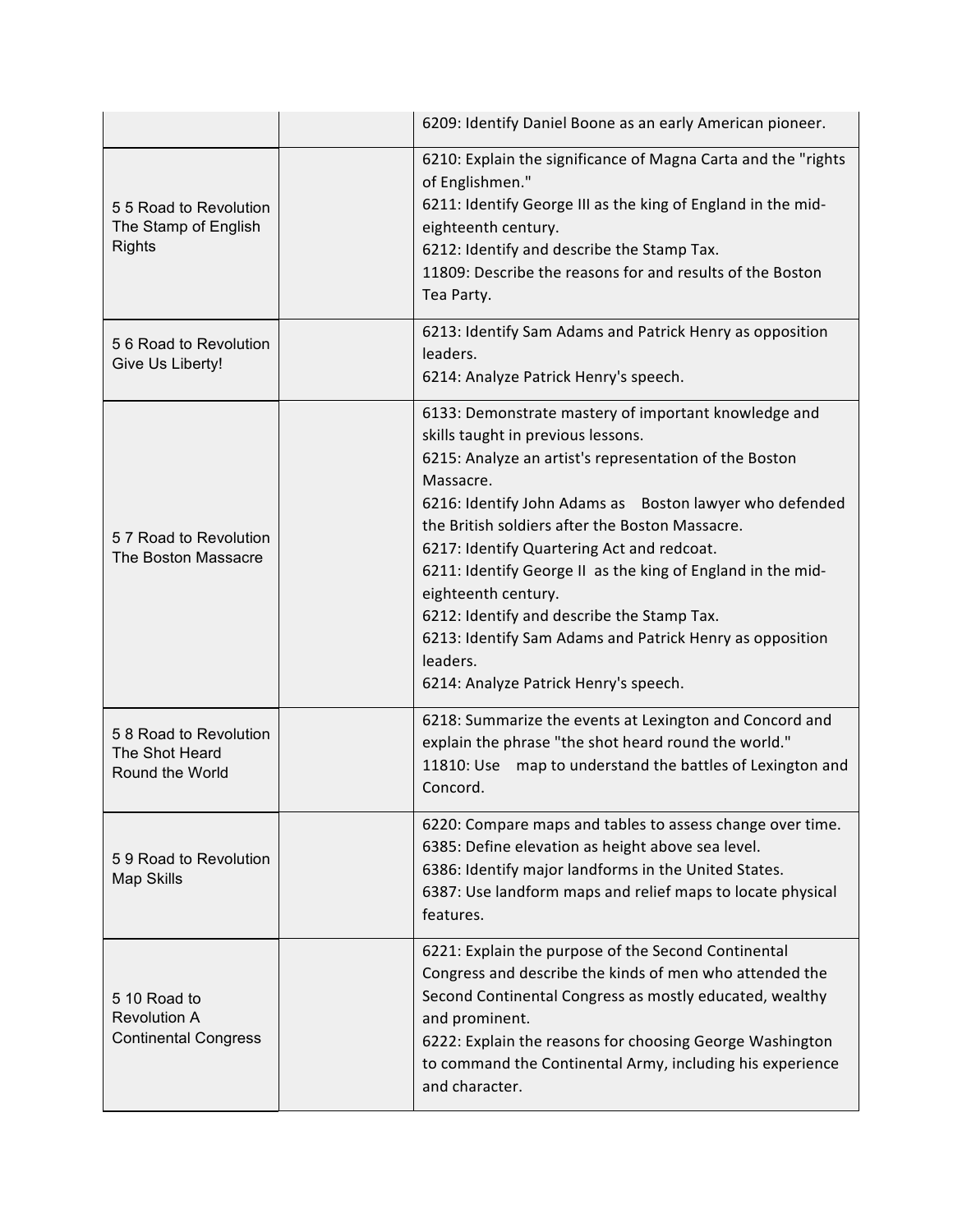| 5 11 Road to<br><b>Revolution The</b><br><b>Fighting Begins</b>                     |         | 6223: Describe the battle at Breed's Hill and Bunker Hill and<br>explain its significance as demonstrating the colonists' ability<br>to fight.                                                                                                                                                                                                                                                                                                                                                                                                                                                                                                                                                                                                                                                                            |
|-------------------------------------------------------------------------------------|---------|---------------------------------------------------------------------------------------------------------------------------------------------------------------------------------------------------------------------------------------------------------------------------------------------------------------------------------------------------------------------------------------------------------------------------------------------------------------------------------------------------------------------------------------------------------------------------------------------------------------------------------------------------------------------------------------------------------------------------------------------------------------------------------------------------------------------------|
| 512 Road to<br><b>Revolution Will You</b><br>Sign?                                  | SS5.1.3 | 6177: Demonstrate mastery of important knowledge and<br>skills in previous lessons.<br>6224: Summarize Thomas Paine's arguments for<br>independence.<br>6225: Explain how Thomas Jefferson was chosen to write the<br>Declaration of Independence.<br>6226: Recognize the Enlightenment ideas Jefferson used in<br>the Declaration of Independence.<br>6218: Summarize the events at Lexington and Concord and<br>explain the phrase "the shot heard round the world."<br>6222: Explain the reasons for choosing George Washington<br>to command the Continental Army, including his experience<br>and character.<br>6223: Describe the battle at Breed's Hill and Bunker Hill and<br>explain its significance as demonstrating the colonists' ability<br>to fight.                                                       |
| 5 13 Road to<br>Revolution Life,<br>Liberty, and the<br><b>Pursuit of Happiness</b> | SS5.1.3 | 6227: Read and analyze the Declaration of Independence to<br>gain understanding of its meaning.                                                                                                                                                                                                                                                                                                                                                                                                                                                                                                                                                                                                                                                                                                                           |
| 5 14 Road to<br><b>Revolution Unit</b><br><b>Review</b>                             | SS5.1.3 | 6228: Summarize the ideas and events leading to the<br>American Revolution.                                                                                                                                                                                                                                                                                                                                                                                                                                                                                                                                                                                                                                                                                                                                               |
| 515 Road to<br><b>Revolution Unit</b><br>Assessment                                 |         | 6203: Explain the causes of the French and Indian War as<br>competition between France and England for land and<br>power.<br>6204: Identify George Washington as soldier in the British<br>Army during the French and Indian War.<br>6207: Describe the problems the British government faced<br>after 176 in trying to limit westward migration and why<br>many Americans wanted to go west.<br>6210: Explain the significance of Magna Carta and the "rights<br>of Englishmen."<br>6212: Identify and describe the Stamp Tax.<br>6213: Identify Sam Adams and Patrick Henry as opposition<br>leaders.<br>6214: Analyze Patrick Henry's speech.<br>6216: Identify John Adams as Boston lawyer who defended<br>the British soldiers after the Boston Massacre.<br>6218: Summarize the events at Lexington and Concord and |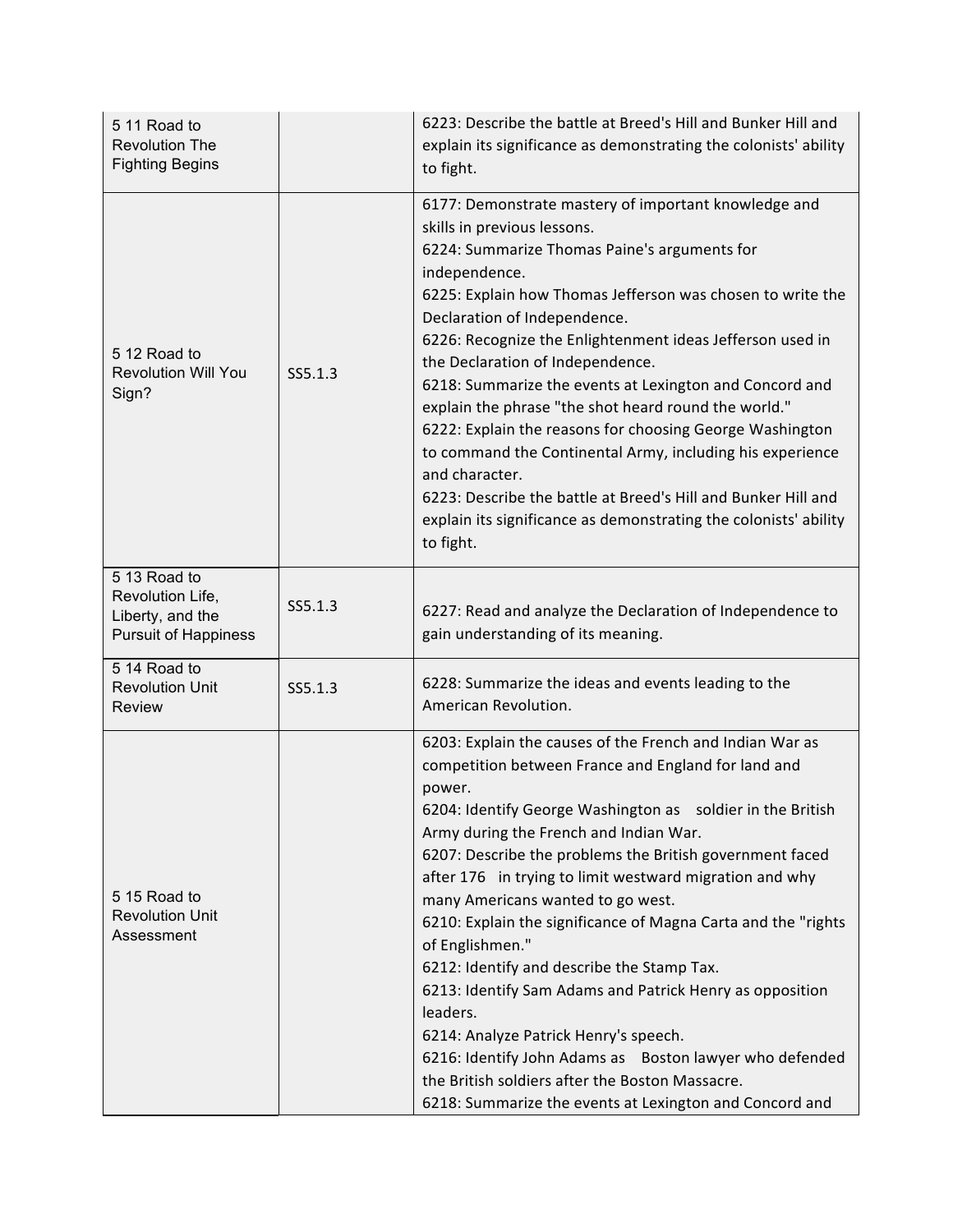|                                                          | explain the phrase "the shot heard round the world."<br>6221: Explain the purpose of the Second Continental<br>Congress and describe the kinds of men who attended the<br>Second Continental Congress as mostly educated, wealthy<br>and prominent.<br>6222: Explain the reasons for choosing George Washington<br>to command the Continental Army, including his experience<br>and character.<br>6224: Summarize Thomas Paine's arguments for<br>independence.<br>6225: Explain how Thomas Jefferson was chosen to write the<br>Declaration of Independence.<br>6226: Recognize the Enlightenment ideas Jefferson used in<br>the Declaration of Independence.<br>6227: Read and analyze the Declaration of Independence to<br>gain understanding of its meaning.<br>8104: Identify the Boston Massacre as clash between<br>colonists and British soldiers. |
|----------------------------------------------------------|-------------------------------------------------------------------------------------------------------------------------------------------------------------------------------------------------------------------------------------------------------------------------------------------------------------------------------------------------------------------------------------------------------------------------------------------------------------------------------------------------------------------------------------------------------------------------------------------------------------------------------------------------------------------------------------------------------------------------------------------------------------------------------------------------------------------------------------------------------------|
| 6 1 The American<br>Revolution John and<br>Abigail Adams | 6229: Recognize John Adams's role in declaring<br>independence as one of early and persistent support.<br>6230: Explain the significance of the Declaration of<br>Independence in unifying people for the war effort.<br>6231: Describe the roles of women during the Revolution,<br>including maintaining farms and businesses, assisting in the<br>war effort, fighting, and being politically vocal.                                                                                                                                                                                                                                                                                                                                                                                                                                                     |
| 6 2 The American<br><b>Revolution Decisions</b>          | 6232: Summarize the dilemma many blacks faced in taking<br>sides during the Revolution.<br>6233: Describe the roles of blacks on both sides of the<br>conflict.                                                                                                                                                                                                                                                                                                                                                                                                                                                                                                                                                                                                                                                                                             |
| 6 3 The American<br><b>Revolution Best</b><br>Friends    | 6133: Demonstrate mastery of important knowledge and<br>skills taught in previous lessons.<br>6235: Identify individuals who came from Europe to aid the<br>American cause, including the Marquis de Lafayette, Baron<br>Friedrich von Steuben, and Haym Salomon.<br>6236: Use research skills to gain information on one of the<br>people mentioned in this lesson.<br>6229: Recognize John Adams's role in declaring<br>independence as one of early and persistent support.<br>6230: Explain the significance of the Declaration of<br>Independence in unifying people for the war effort.<br>6231: Describe the roles of women during the Revolution,<br>including maintaining farms and businesses, assisting in the                                                                                                                                   |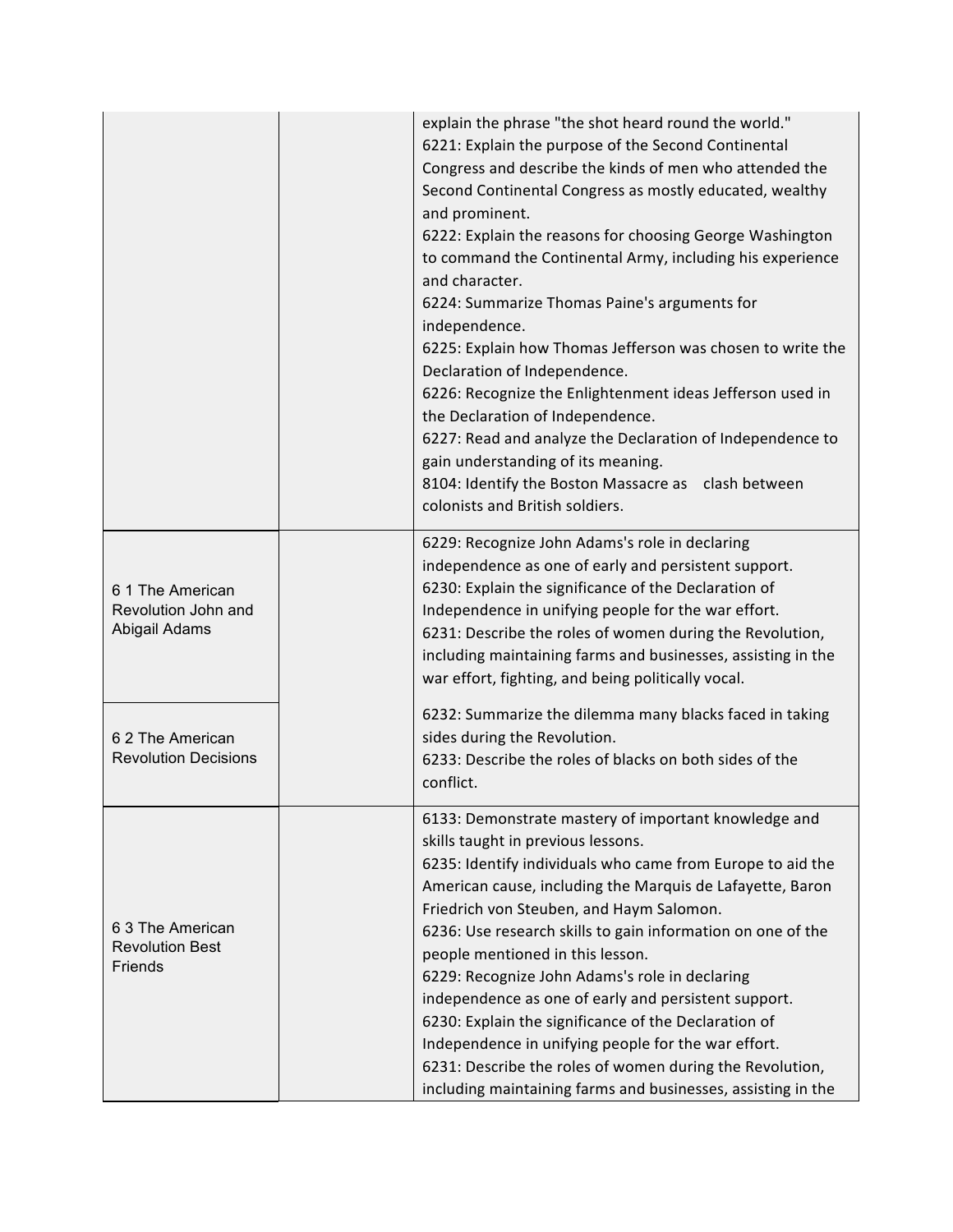|                                                                                | war effort, fighting, and being politically vocal.<br>6232: Summarize the dilemma many blacks faced in taking<br>sides during the Revolution.                                                                                                                                                                                                                                                                                                                                                                                                                                                                                                                                                                                                                                                                                                                               |
|--------------------------------------------------------------------------------|-----------------------------------------------------------------------------------------------------------------------------------------------------------------------------------------------------------------------------------------------------------------------------------------------------------------------------------------------------------------------------------------------------------------------------------------------------------------------------------------------------------------------------------------------------------------------------------------------------------------------------------------------------------------------------------------------------------------------------------------------------------------------------------------------------------------------------------------------------------------------------|
| 64 The American<br><b>Revolution Challenges</b><br>for the Continental<br>Army | 6237: Define Hessian and mercenary.<br>6238: Identify Sir William Howe as the commander in charge<br>of all the British forces in America.<br>6239: Describe the difficulties George Washington faced as<br>commander of the Continental Army, including small,<br>unstable army, lack of supplies, and need to use retreat as a<br>way to save the army.<br>6240: Analyze painting, Washington Crossing the Delaware,<br>to assess historical accuracy and bias.<br>6241: Explain the significance of the battles of Trenton and<br>Saratoga (one boosted American morale                                                                                                                                                                                                                                                                                                  |
| 6 5 The American<br><b>Revolution Turning</b><br>Points                        | 6242: Locate the following places on map: Saratoga,<br>Philadelphia, Valley Forge, and Vincennes.<br>6243: Identify Martha Washington as providing moral<br>support and Nathaniel Greene and George Rogers Clark as<br>significant military leaders of the Revolution.<br>6244: Describe conditions at Valley Forge and summarize the<br>significance of the winter there.<br>6245: Explain the reasons for the warfare on the frontier and<br>the effect of the Revolution o Native Americans.<br>9754: Identify George Washington as providing example,<br>dignity and determination to his army.                                                                                                                                                                                                                                                                         |
| 66 The American<br><b>Revolution Sweet</b><br>Surrender                        | 6133: Demonstrate mastery of important knowledge and<br>skills taught in previous lessons.<br>6246: Locate the following places on map: Savannah,<br>Charleston, Chesapeake Bay, and Yorktown, and U.S.<br>boundaries in 1783.<br>6247: Identify Cornwallis as the leader of the British forces<br>and Alexander Hamilton as aide to George Washington.<br>6248: Explain the role of geography and the French in<br>Cornwallis's defeat at Yorktown.<br>6249: Analyze art of the Revolution to determine the values<br>it promotes.<br>6230: Explain the significance of the Declaration of<br>Independence in unifying people for the war effort.<br>6231: Describe the roles of women during the Revolution,<br>including maintaining farms and businesses, assisting in the<br>war effort, fighting, and being politically vocal.<br>6237: Define Hessian and mercenary. |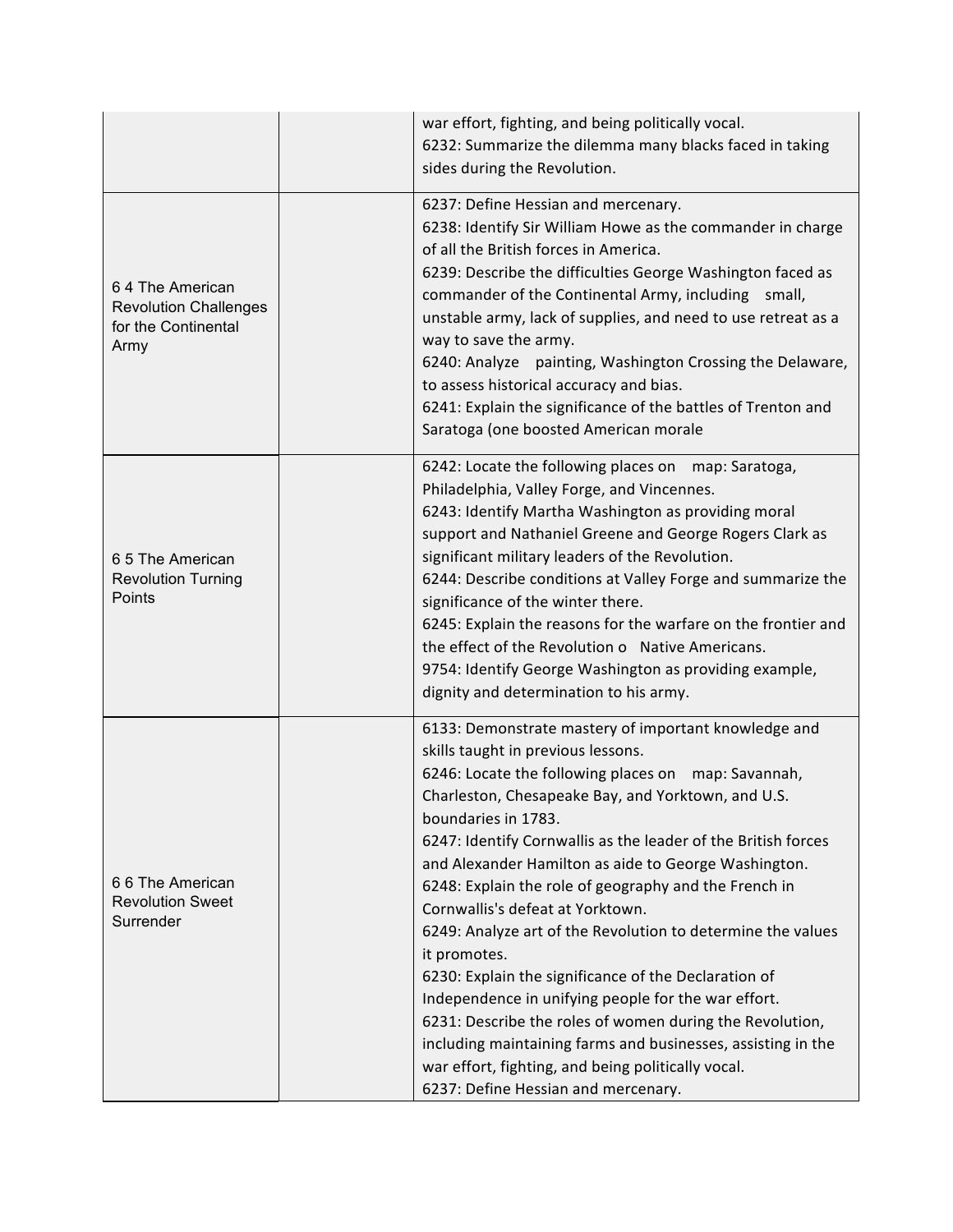|                                                                   | 6238: Identify Sir William Howe as the commander in charge<br>of all the British forces in America.<br>6239: Describe the difficulties George Washington faced as<br>commander of the Continental Army, including a small,<br>unstable army, lack of supplies, and need to use retreat as a<br>way to save the army.<br>6241: Explain the significance of the battles of Trenton and<br>Saratoga (one boosted American morale<br>6242: the other was turning point in the war).<br>6243: Locate the following places on map: Saratoga,<br>Philadelphia, Valley Forge, and Vincennes.<br>6244: Identify Martha Washington as providing moral<br>support and Nathaniel Greene and George Rogers Clark as<br>significant military leaders of the Revolution.<br>6245: Describe conditions at Valley Forge and summarize the<br>significance of the winter there.<br>6246: Explain the reasons for the warfare on the frontier and<br>the effect of the Revolution on Native Americans.<br>6247: Locate the following places on map: Savannah,<br>Charleston, Chesapeake Bay, and Yorktown, and U.S.<br>boundaries in 1783. |
|-------------------------------------------------------------------|-------------------------------------------------------------------------------------------------------------------------------------------------------------------------------------------------------------------------------------------------------------------------------------------------------------------------------------------------------------------------------------------------------------------------------------------------------------------------------------------------------------------------------------------------------------------------------------------------------------------------------------------------------------------------------------------------------------------------------------------------------------------------------------------------------------------------------------------------------------------------------------------------------------------------------------------------------------------------------------------------------------------------------------------------------------------------------------------------------------------------|
| 67 The American<br>Revolution (Optional)<br>What Did It All Mean? | 6250: Summarize the key events and ideas of the Revolution.<br>6251: Analyze the changes that the Revolution brought<br>about.                                                                                                                                                                                                                                                                                                                                                                                                                                                                                                                                                                                                                                                                                                                                                                                                                                                                                                                                                                                          |
| 68 The American<br><b>Revolution Unit</b><br><b>Review</b>        | 6133: Demonstrate mastery of important knowledge and<br>skills taught in previous lessons.<br>9755: Make quilt squares that represent the major events,<br>people, and ideas from the American Revolution.                                                                                                                                                                                                                                                                                                                                                                                                                                                                                                                                                                                                                                                                                                                                                                                                                                                                                                              |
| 69 The American<br><b>Revolution Unit</b><br>Assessment           | 6229: Recognize John Adams's role in declaring<br>independence as one of early and persistent support.<br>6230: Explain the significance of the Declaration of<br>Independence in unifying people for the war effort.<br>6232: Summarize the dilemma many blacks faced in taking<br>sides during the Revolution.<br>6235: Identify individuals who came from Europe to aid the<br>American cause, including the Marquis de Lafayette, Baron<br>Friedrich von Steuben, and Haym Salomon.<br>6237: Define Hessian and mercenary.<br>6239: Describe the difficulties George Washington faced as<br>commander of the Continental Army, including a small,<br>unstable army, lack of supplies, and need to use retreat as a<br>way to save the army.                                                                                                                                                                                                                                                                                                                                                                         |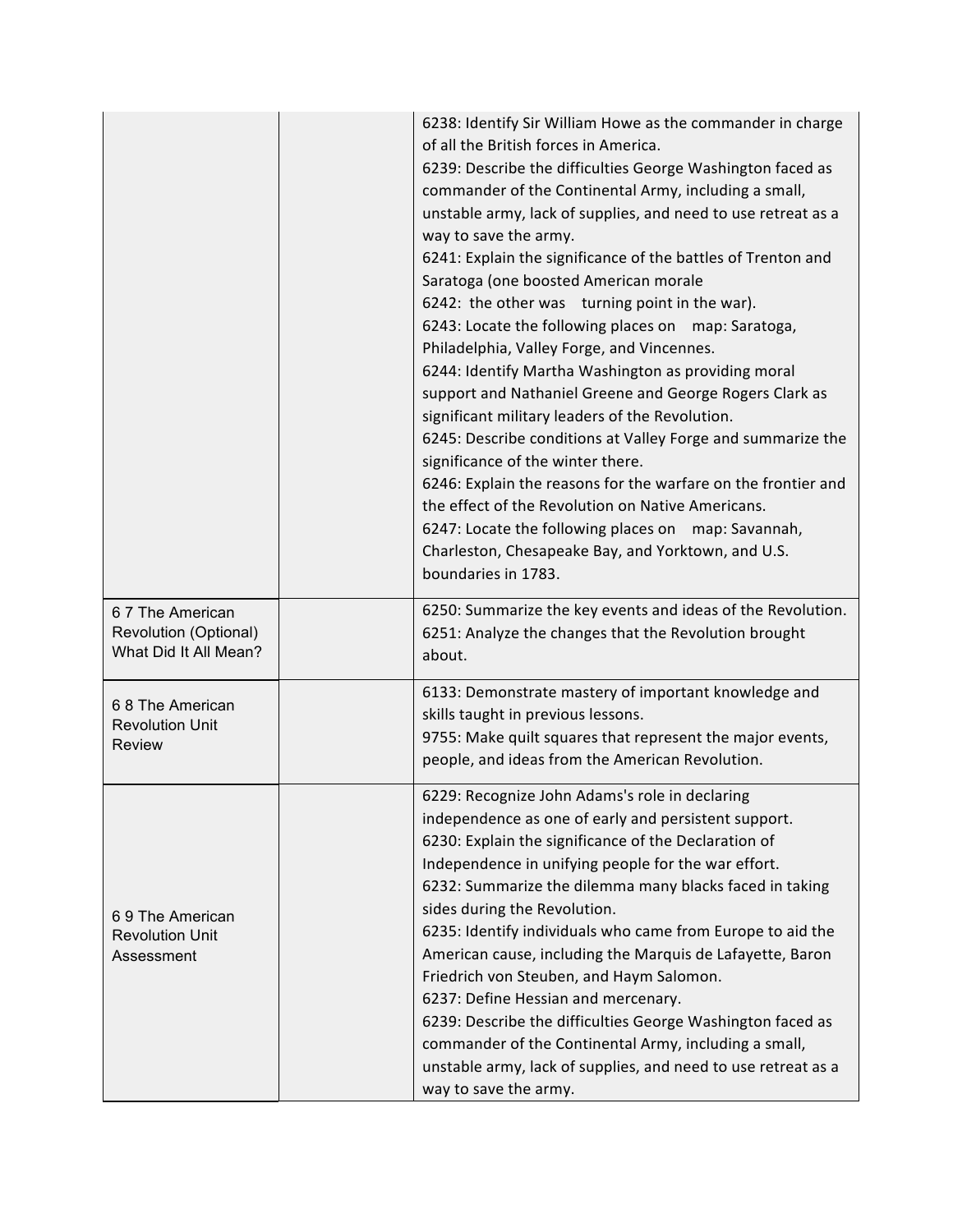|                                                                 |                  | 6241: Explain the significance of the battles of Trenton and<br>Saratoga (one boosted American morale<br>6243: the other was turning point in the war).<br>6244: Identify Martha Washington as providing moral<br>support and Nathaniel Greene and George Rogers Clark as<br>significant military leaders of the Revolution.<br>6245: Describe conditions at Valley Forge and summarize the<br>significance of the winter there.<br>6247: Explain the reasons for the warfare on the frontier and<br>the effect of the Revolution on Native Americans.<br>11479: Identify Cornwallis as the leader of the British forces<br>and Alexander Hamilton as aide to George Washington.<br>6248: Explain the role of geography and the French in<br>Cornwallis's defeat at Yorktown.<br>9754: Identify George Washington as providing example,<br>dignity and determination to his army. |
|-----------------------------------------------------------------|------------------|-----------------------------------------------------------------------------------------------------------------------------------------------------------------------------------------------------------------------------------------------------------------------------------------------------------------------------------------------------------------------------------------------------------------------------------------------------------------------------------------------------------------------------------------------------------------------------------------------------------------------------------------------------------------------------------------------------------------------------------------------------------------------------------------------------------------------------------------------------------------------------------|
| 7 1 The Constitution<br>Confederation and<br>Constitutions      | SS5.1.3, SS5.1.5 | 6252: Explain the need for and significance of state<br>constitutions during the Revolution.<br>6253: Define separation of powers as the division of political<br>power among branches of government.<br>6254: Identify the Articles of Confederation as the first<br>government of the United States and describe its<br>weaknesses, including the lack of an executive and of taxing<br>power.<br>9756: Identify traditional English freedoms, such as trial by<br>jury, guaranteed in state constitutions' bills of rights, and<br>identify freedom of religion as a new freedom in state<br>constitutions.                                                                                                                                                                                                                                                                    |
| 7 2 The Constitution<br>The Northwest<br>Ordinance              |                  | 6255: Review map of the new nation and identify the<br>western lands under dispute.<br>6256: Summarize the reasons for and major provisions of the<br>Northwest Ordinance.<br>6257: Explain the importance of the Northwest Ordinance in<br>terms of future territories and the precedents it set for<br>education and slavery.                                                                                                                                                                                                                                                                                                                                                                                                                                                                                                                                                   |
| 7 3 The Constitution<br>Thomas Jefferson: A<br>Man for All Time | SS5.1.5          | 3631: Demonstrate knowledge gained in previous lessons.<br>6258: Describe Thomas Jefferson as accomplished in areas<br>including philosophy, government, arts, and sciences.<br>6259: Use the Internet to gain information on Thomas<br>Jefferson.<br>6252: Explain the need for and significance of state<br>constitutions during the Revolution.                                                                                                                                                                                                                                                                                                                                                                                                                                                                                                                                |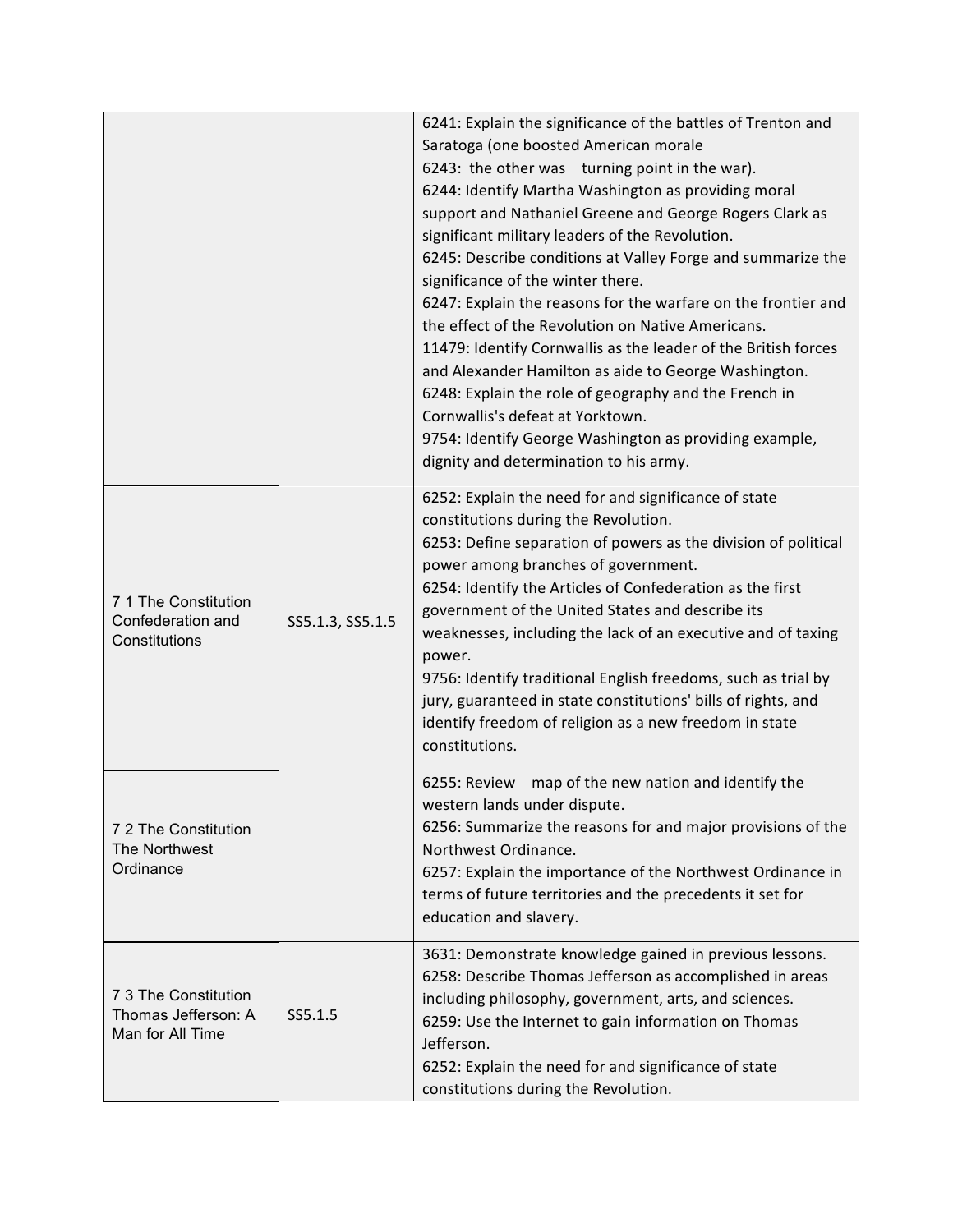|                                                                    |         | 6253: Define separation of powers as the division of political<br>power among branches of government.<br>6254: Identify the Articles of Confederation as the first<br>government of the United States and describe its<br>weaknesses, including the lack of an executive and of taxing<br>power.<br>6255: Review map of the new nation and identify the<br>western lands under dispute.<br>6257: Explain the importance of the Northwest Ordinance in<br>terms of future territories and the precedents it set for<br>education and slavery.<br>9756: Identify traditional English freedoms, such as trial by<br>jury, guaranteed in state constitutions' bills of rights, and<br>identify freedom of religion as a new freedom in state<br>constitutions. |
|--------------------------------------------------------------------|---------|------------------------------------------------------------------------------------------------------------------------------------------------------------------------------------------------------------------------------------------------------------------------------------------------------------------------------------------------------------------------------------------------------------------------------------------------------------------------------------------------------------------------------------------------------------------------------------------------------------------------------------------------------------------------------------------------------------------------------------------------------------|
| 7 4 The Constitution<br>James Madison and a<br>Philadelphia Summer |         | 9762: Identify James Madison as the man given the title<br>"<br>9763: Father of the Constitution."<br>9764:<br>9765: Summarize the background and talent James Madison<br>brought to the Constitutional Convention, including<br>scholarship and willingness to work hard.                                                                                                                                                                                                                                                                                                                                                                                                                                                                                 |
| 7 5 The Constitution<br>An Important<br>Compromise                 | SS5.2.2 | 9766: Analyze a political cartoon to gain information o the<br>positions taken at the convention.<br>9767: Identify Roger Sherman as the delegate who proposed<br>the compromise we use today.<br>9768: Summarize the issues on which the delegates to the<br>Constitutional Convention were divided, including<br>representation and slavery.<br>9769: Explain the Virginia Plan and the New Jersey Plan in<br>terms of representation.                                                                                                                                                                                                                                                                                                                   |
| 7 6 The Constitution<br>We the People                              |         | 6260: State the six purposes of the Constitution found in the<br>Preamble.<br>6261: Distinguish between the Declaration of Independence<br>and the Constitution.<br>6262: Recognize the importance of compromise in writing<br>the Constitution.<br>6263: Give concrete examples of the Preamble in practice<br>today.                                                                                                                                                                                                                                                                                                                                                                                                                                     |
| 7 7 The Constitution<br>Ratification!                              |         | 6264: List the major supporters and opponents of ratification<br>in 1787.<br>6265: Summarize the arguments for and against the                                                                                                                                                                                                                                                                                                                                                                                                                                                                                                                                                                                                                             |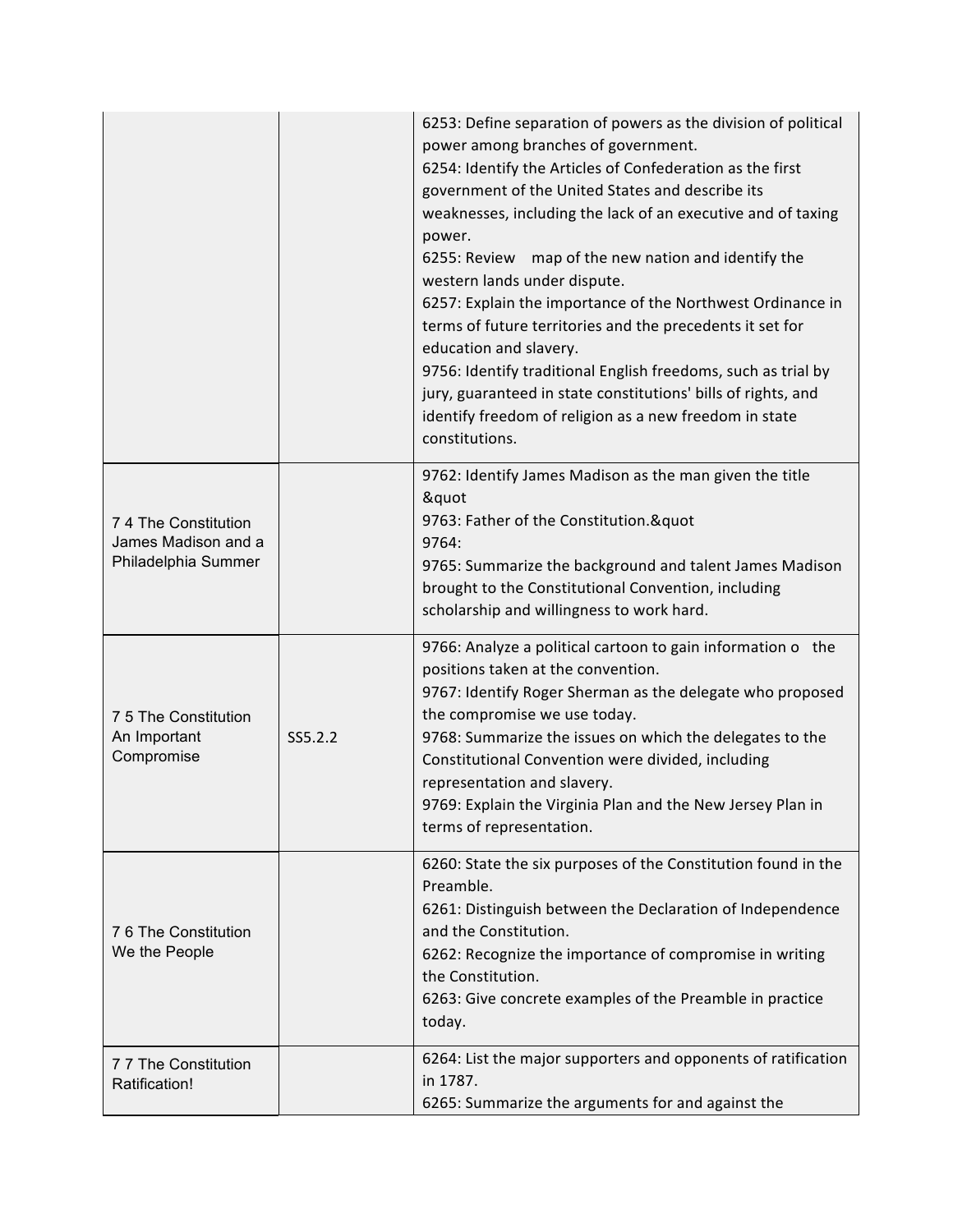|                                                                                    |                  | ratification of the Constitution.<br>6266: Recognize the difficulties faced by delegates to the<br>Constitutional Convention.<br>6260: State the six purposes of the Constitution found in the<br>Preamble.<br>6261: Distinguish between the Declaration of Independence<br>and the Constitution.<br>9764: Explain that the reason for calling the convention in<br>Philadelphia was the need to revise the Articles of<br>Confederation or write a new Constitution.<br>9765: Recognize the arguments for and against keeping the<br>convention debates a secret.<br>9767: Identify Roger Sherman as the delegate who proposed<br>the compromise we use today.<br>9769: Explain the Virginia Plan and the New Jersey Plan in<br>terms of representation. |
|------------------------------------------------------------------------------------|------------------|-----------------------------------------------------------------------------------------------------------------------------------------------------------------------------------------------------------------------------------------------------------------------------------------------------------------------------------------------------------------------------------------------------------------------------------------------------------------------------------------------------------------------------------------------------------------------------------------------------------------------------------------------------------------------------------------------------------------------------------------------------------|
| 78 The Constitution<br>(Optional) Mason<br><b>Makes His Mark</b>                   |                  | 3631: Demonstrate knowledge gained in previous lessons.<br>9770: Use the Internet to gain information on George Mason.<br>9771: Evaluate Mason's contributions to the United States as<br>the chief supporter of the Bill of Rights.                                                                                                                                                                                                                                                                                                                                                                                                                                                                                                                      |
| 79 The Constitution<br>The Constitution:<br><b>Branches</b> and<br><b>Balances</b> |                  | 6267: Identify the Constitution as the supreme law of the<br>land.<br>6268: Identify the three branches of government and<br>summarize the role of each branch, including the concept of<br>checks and balances.<br>6269: Define amendment and explain the purpose of<br>amendments.                                                                                                                                                                                                                                                                                                                                                                                                                                                                      |
| 7 10 The Constitution<br>The Constitution: What<br>Does It Say?                    |                  | 6270: Analyze the Constitution to gain familiarity with its<br>structure.                                                                                                                                                                                                                                                                                                                                                                                                                                                                                                                                                                                                                                                                                 |
| 7 11 The Constitution<br>The Bill of Rights                                        | SS5.1.1, SS5.1.5 | 3631: Demonstrate knowledge gained in previous lessons.<br>6271: Identify the major rights guaranteed by the Bill of<br>Rights.<br>6272: Discuss the responsibilities of citizens in maintaining<br>democracy.<br>6260: State the six purposes of the Constitution found in the<br>Preamble.<br>6267: Identify the Constitution as the supreme law of the<br>land.<br>6268: Identify the three branches of government and<br>summarize the role of each branch, including the concept of<br>checks and balances.                                                                                                                                                                                                                                          |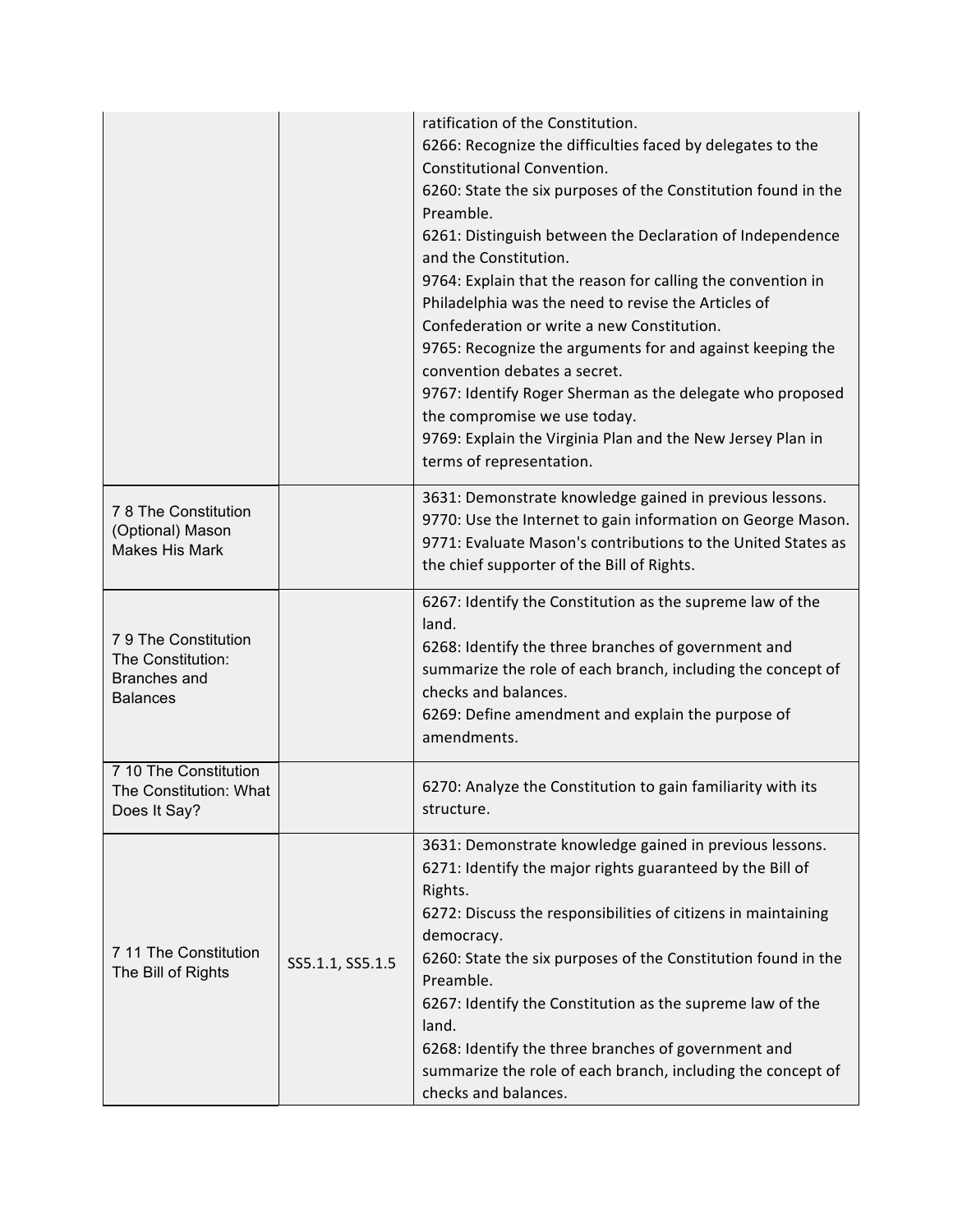|                                                 | 6269: Define amendment and explain the purpose of<br>amendments.                                                                                                                                                                                                                                                                                                                                                                                                                                                                                                                                                                                                                                                                                                                                                                                                                                                                                                                                                                                                                                                                                                                                                                                                                                                                                                                                                                                                         |
|-------------------------------------------------|--------------------------------------------------------------------------------------------------------------------------------------------------------------------------------------------------------------------------------------------------------------------------------------------------------------------------------------------------------------------------------------------------------------------------------------------------------------------------------------------------------------------------------------------------------------------------------------------------------------------------------------------------------------------------------------------------------------------------------------------------------------------------------------------------------------------------------------------------------------------------------------------------------------------------------------------------------------------------------------------------------------------------------------------------------------------------------------------------------------------------------------------------------------------------------------------------------------------------------------------------------------------------------------------------------------------------------------------------------------------------------------------------------------------------------------------------------------------------|
| 7 12 The Constitution<br><b>Unit Review</b>     | 6273: Review important knowledge and skills taught in this<br>unit.                                                                                                                                                                                                                                                                                                                                                                                                                                                                                                                                                                                                                                                                                                                                                                                                                                                                                                                                                                                                                                                                                                                                                                                                                                                                                                                                                                                                      |
| 7 13 The Constitution<br><b>Unit Assessment</b> | 3704: Demonstrate mastery of important knowledge and<br>skills in this unit.<br>6252: Explain the need for and significance of state<br>constitutions during the Revolution.<br>6253: Define separation of powers as the division of political<br>power among branches of government.<br>6254: Identify the Articles of Confederation as the first<br>government of the United States and describe its<br>weaknesses, including the lack of an executive and of taxing<br>power.<br>6257: Explain the importance of the Northwest Ordinance in<br>terms of future territories and the precedents it set for<br>education and slavery.<br>6261: Distinguish between the Declaration of Independence<br>and the Constitution.<br>6262: Recognize the importance of compromise in writing<br>the Constitution.<br>6265: Summarize the arguments for and against the<br>ratification of the Constitution.<br>6267: Identify the Constitution as the supreme law of the<br>land.<br>6268: Identify the three branches of government and<br>summarize the role of each branch, including the concept of<br>checks and balances.<br>6269: Define amendment and explain the purpose of<br>amendments.<br>6271: Identify the major rights guaranteed by the Bill of<br>Rights.<br>9762: Identify James Madison as the man given the title<br>"<br>9768: Father of the Constitution. & quot<br>9771:<br>6260: State the six purposes of the Constitution found in the<br>Preamble. |
| 7 14 The Constitution<br><b>Semester Review</b> | 6300: Prepare for the assessment by reviewing content and<br>skills presented in this semester.                                                                                                                                                                                                                                                                                                                                                                                                                                                                                                                                                                                                                                                                                                                                                                                                                                                                                                                                                                                                                                                                                                                                                                                                                                                                                                                                                                          |
| 7 15 The Constitution<br>(Optional) Semester    | 6300: Prepare for the assessment by reviewing content and                                                                                                                                                                                                                                                                                                                                                                                                                                                                                                                                                                                                                                                                                                                                                                                                                                                                                                                                                                                                                                                                                                                                                                                                                                                                                                                                                                                                                |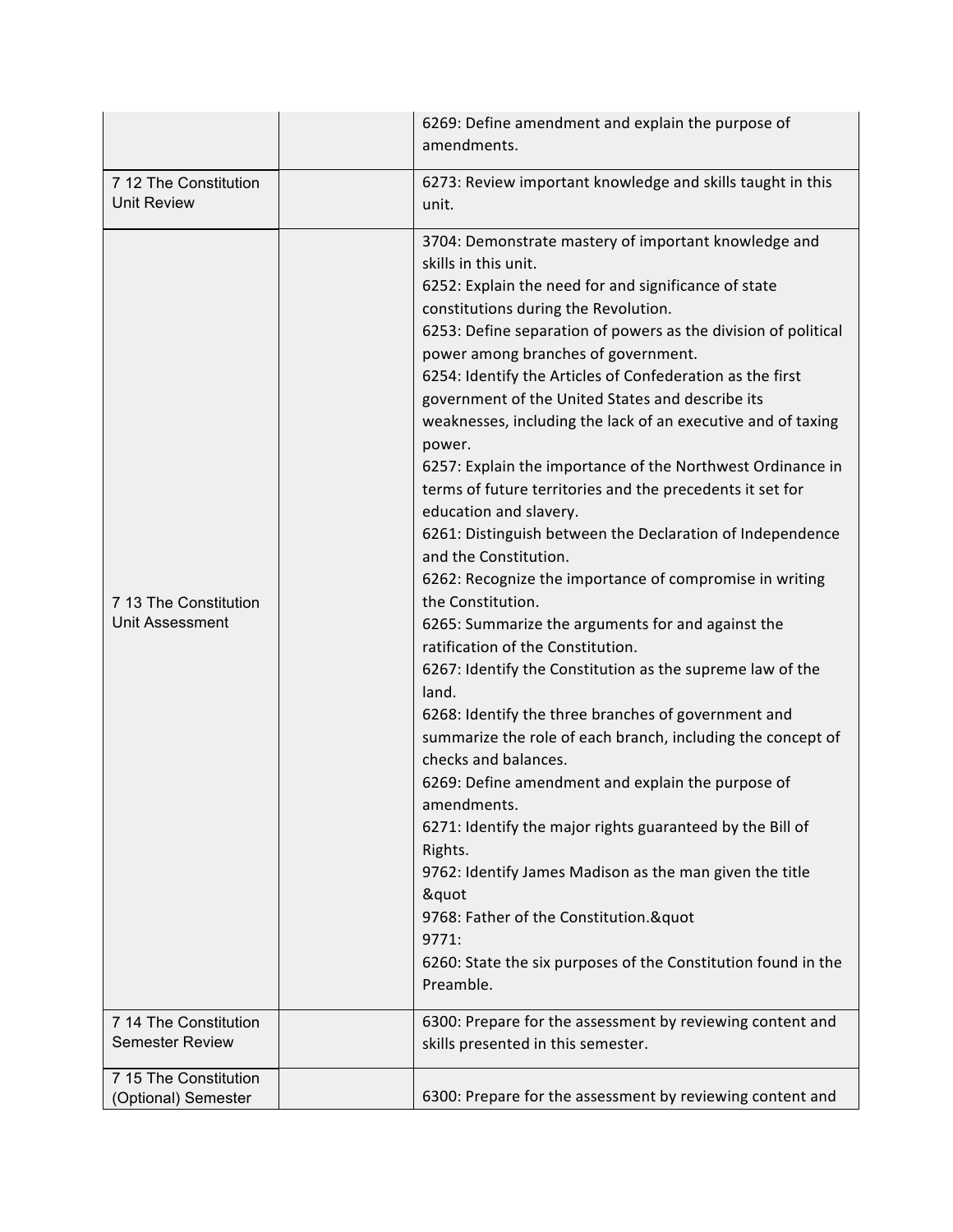| <b>Review</b>                                                 |                  | skills presented in this semester.                                                                                                                                                                                                                                                                                                                                                                                                                                                                                                                                                                                                                                                                                                                                                                                                                                                                                                                                                                                                                                                                                                                                                                                                                                                                                                                                                                                                                                                                                                                                                                                                                                                                                                                                                                                                                                              |
|---------------------------------------------------------------|------------------|---------------------------------------------------------------------------------------------------------------------------------------------------------------------------------------------------------------------------------------------------------------------------------------------------------------------------------------------------------------------------------------------------------------------------------------------------------------------------------------------------------------------------------------------------------------------------------------------------------------------------------------------------------------------------------------------------------------------------------------------------------------------------------------------------------------------------------------------------------------------------------------------------------------------------------------------------------------------------------------------------------------------------------------------------------------------------------------------------------------------------------------------------------------------------------------------------------------------------------------------------------------------------------------------------------------------------------------------------------------------------------------------------------------------------------------------------------------------------------------------------------------------------------------------------------------------------------------------------------------------------------------------------------------------------------------------------------------------------------------------------------------------------------------------------------------------------------------------------------------------------------|
| 7 16 The Constitution<br>(Optional) Semester<br><b>Review</b> |                  | 6300: Prepare for the assessment by reviewing content and<br>skills presented in this semester.                                                                                                                                                                                                                                                                                                                                                                                                                                                                                                                                                                                                                                                                                                                                                                                                                                                                                                                                                                                                                                                                                                                                                                                                                                                                                                                                                                                                                                                                                                                                                                                                                                                                                                                                                                                 |
| 7 17 The Constitution<br><b>Semester Assessment</b>           | SS5.1.5, SS5.3.1 | 3704: Demonstrate mastery of important knowledge and<br>skills in this unit.<br>6094: Identify geographic reasons for diversity among Native<br>American groups.<br>6109: Compare and contrast Native American groups in<br>terms of location, food, clothing, shelter, economic activity,<br>and government.<br>6113: Explain the reasons for European desire to go to Asia,<br>including an interest in learning and the desire for power,<br>wealth, and goods.<br>6119: Explain the reason for the introduction of African<br>slavery into the Americas as a way to fill the need for field<br>workers.<br>6122: List at least four plants, three animals, and one disease<br>that were part of the Columbian Exchange.<br>6162: Explain the importance of education to the Puritans as<br>the need to read the Bible, and give examples of the kinds of<br>education established in Massachusetts Bay, including town<br>schools and Harvard College.<br>6165: Predict economic activity based on the geography of a<br>region.<br>6183: Identify William Penn as the Quaker founder of<br>Pennsylvania and the difficulties he and other Quakers faced<br>in England.<br>6187: Analyze Franklin's most important accomplishments.<br>6195: Identify James Oglethorpe as the founder of Georgia as<br>haven for debtors.<br>6203: Explain the causes of the French and Indian War as<br>competition between France and England for land and<br>power.<br>6212: Identify and describe the Stamp Tax.<br>6213: Identify Sam Adams and Patrick Henry as opposition<br>leaders.<br>6224: Summarize Thomas Paine's arguments for<br>independence.<br>6227: Read and analyze the Declaration of Independence to<br>gain understanding of its meaning.<br>6235: Identify individuals who came from Europe to aid the<br>American cause, including the Marquis de Lafayette, Baron |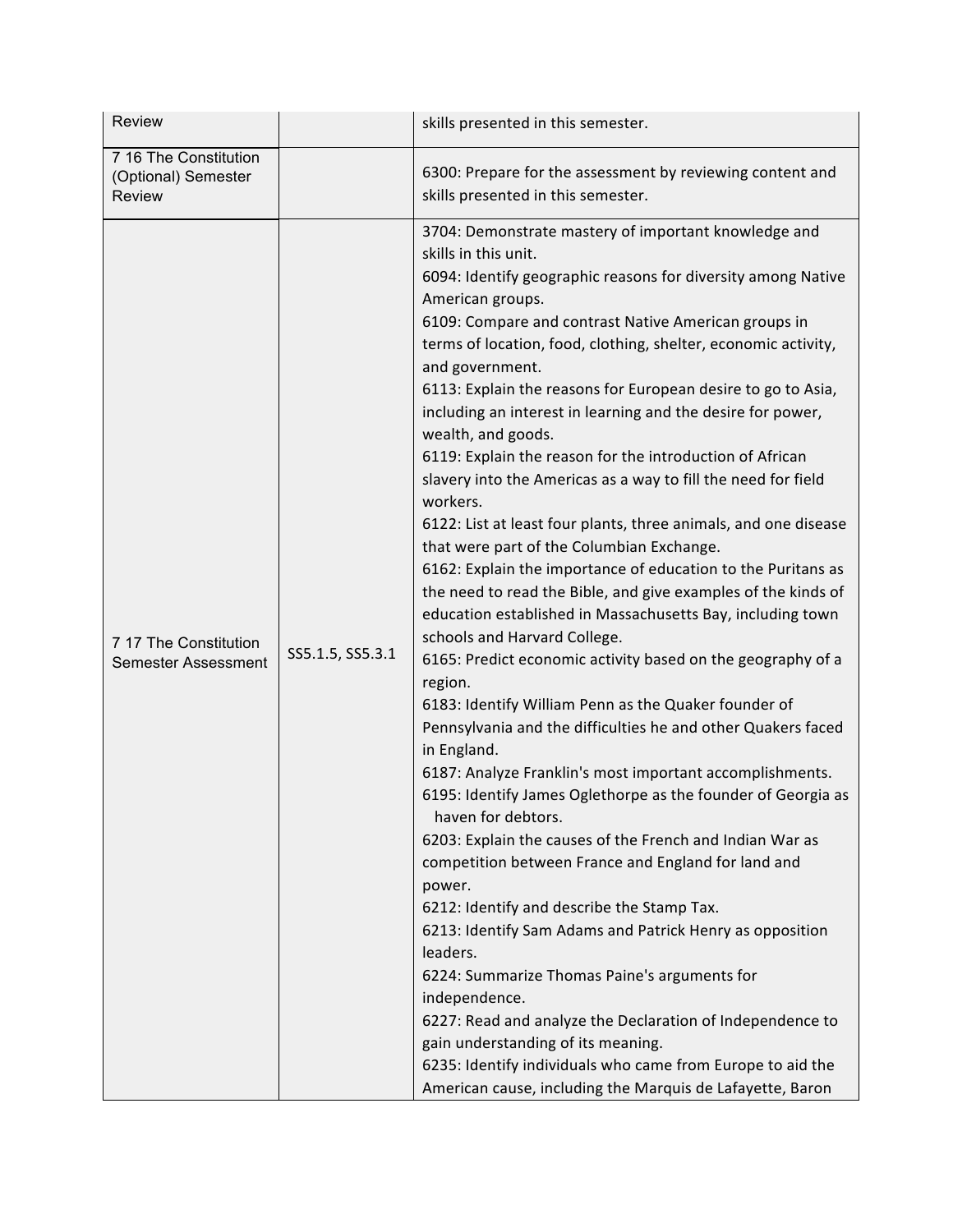|                                                           |         | Friedrich von Steuben, and Haym Salomon.<br>6243: Identify Martha Washington as providing moral<br>support and Nathaniel Greene and George Rogers Clark as<br>significant military leaders of the Revolution.<br>6248: Explain the role of geography and the French in<br>Cornwallis's defeat at Yorktown.<br>6257: Explain the importance of the Northwest Ordinance in<br>terms of future territories and the precedents it set for<br>education and slavery.<br>6268: Identify the three branches of government and<br>summarize the role of each branch, including the concept of<br>checks and balances.<br>6271: Identify the major rights guaranteed by the Bill of<br>Rights.<br>9729: Describe three changes that occurred as a result of the<br>Spanish introduction of the horse to North America.<br>9739: Identify the House of Burgesses as the first<br>representative assembly in the European colonies.<br>9741: Describe the factors in England that pushed people to<br>come to America, including poverty and a growing<br>population.<br>9742: Explain the reasons for conflict between English<br>settlers and Native Americans as racism and the<br>disagreement over land use and ownership.<br>9750: Identify Roger Williams as the founder of Rhode Island<br>and supporter of religious toleration and fair treatment of<br>Native Americans.<br>9754: Identify George Washington as providing example,<br>dignity and determination to his army.<br>9762: Identify James Madison as the man given the title<br>" |
|-----------------------------------------------------------|---------|----------------------------------------------------------------------------------------------------------------------------------------------------------------------------------------------------------------------------------------------------------------------------------------------------------------------------------------------------------------------------------------------------------------------------------------------------------------------------------------------------------------------------------------------------------------------------------------------------------------------------------------------------------------------------------------------------------------------------------------------------------------------------------------------------------------------------------------------------------------------------------------------------------------------------------------------------------------------------------------------------------------------------------------------------------------------------------------------------------------------------------------------------------------------------------------------------------------------------------------------------------------------------------------------------------------------------------------------------------------------------------------------------------------------------------------------------------------------------------------------------------------------------------------------|
| 8 1 A New Nation The<br>Father of His Country<br>and Ours |         | 6274: Define precedent.<br>6275: Recognize the significance of George Washington's<br>unanimous election.<br>6276: Summarize the challenges Washington faced, including<br>debt and lack of precedent.<br>6277: Identify the advisors Washington chose, including<br>Jefferson and Hamilton.                                                                                                                                                                                                                                                                                                                                                                                                                                                                                                                                                                                                                                                                                                                                                                                                                                                                                                                                                                                                                                                                                                                                                                                                                                                 |
| 8 2 A New Nation The<br><b>Well Resorted Tavern</b>       |         | 6278: Identify the precedents set by George Washington.<br>6279: Use the Internet to gain information about George<br>Washington.                                                                                                                                                                                                                                                                                                                                                                                                                                                                                                                                                                                                                                                                                                                                                                                                                                                                                                                                                                                                                                                                                                                                                                                                                                                                                                                                                                                                            |
| 8 3 A New Nation                                          | SS5.4.1 | 3631: Demonstrate knowledge gained in previous lessons.                                                                                                                                                                                                                                                                                                                                                                                                                                                                                                                                                                                                                                                                                                                                                                                                                                                                                                                                                                                                                                                                                                                                                                                                                                                                                                                                                                                                                                                                                      |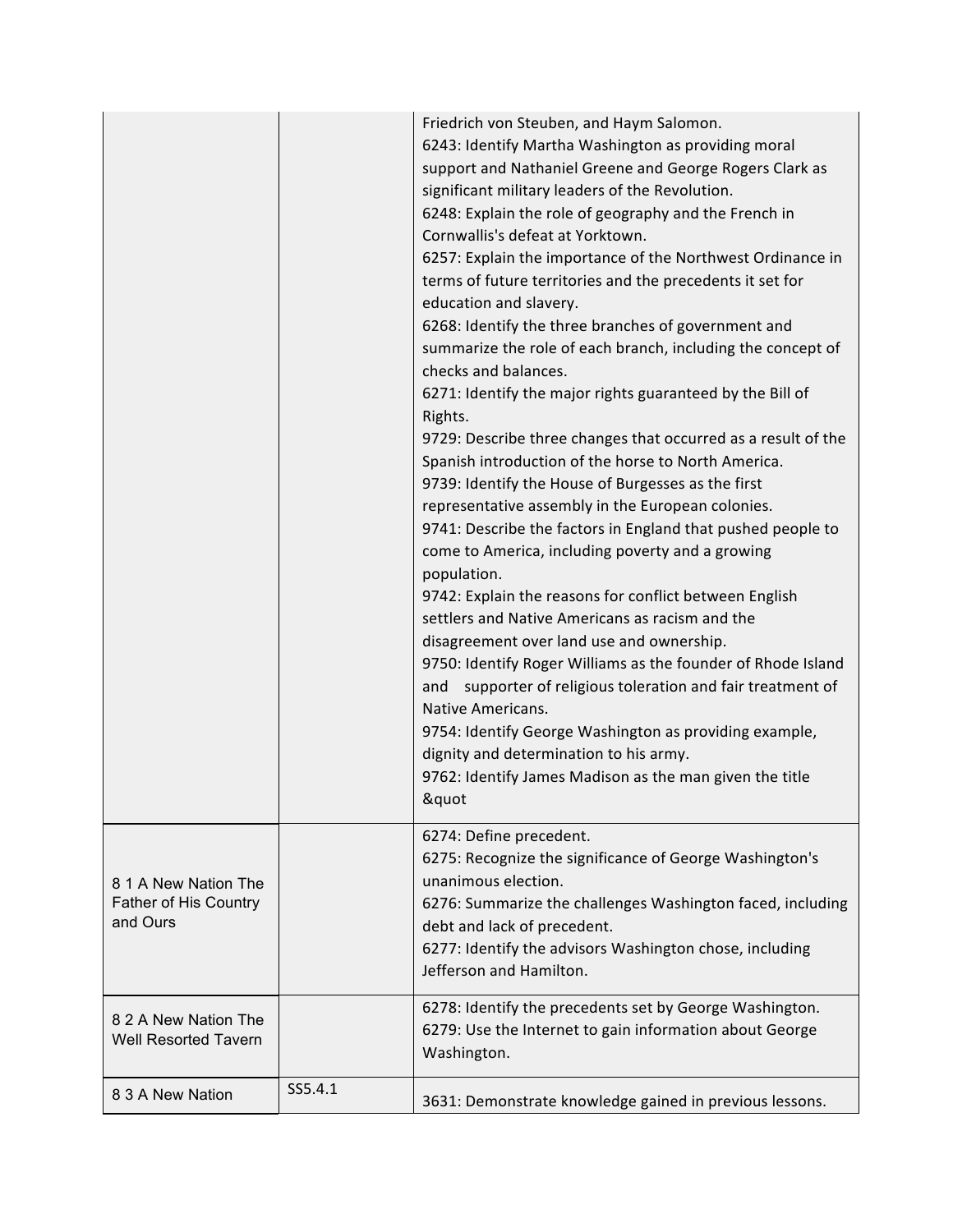| Parties and Change                                     |         | 6280: Define faction, Federalist, and Democratic-Republican.<br>6281: Compare and contrast the views of Hamilton and<br>Jefferson on the power of government, the power of the<br>people, and the economy of the nation.<br>6274: Define precedent.<br>6275: Recognize the significance of George Washington's<br>unanimous election.<br>6278: Identify the precedents set by George Washington.                                                                                                                                                                                                                                                         |
|--------------------------------------------------------|---------|----------------------------------------------------------------------------------------------------------------------------------------------------------------------------------------------------------------------------------------------------------------------------------------------------------------------------------------------------------------------------------------------------------------------------------------------------------------------------------------------------------------------------------------------------------------------------------------------------------------------------------------------------------|
| 84 A New Nation<br>Capital Ideas                       | SS5.4.1 | 6282: Explain how Washington, D.C., became the nation's<br>capital.<br>6283: Identify Benjamin Banneker as the surveyor of the<br>nation's capital.<br>6284: Recognize major federal buildings and national<br>monuments including the Capitol, White House, Washington<br>Monument, and Lincoln and Jefferson memorials.                                                                                                                                                                                                                                                                                                                                |
| 8 5 A New Nation<br>Adams Takes the<br>Helm            |         | 6285: Identify John Adams as the second president.<br>6286: Describe the strengths and weaknesses of John Adams<br>as president.<br>6287: Summarize the difficulties Adams faced as president,<br>including the possibility of war and loss of popularity.                                                                                                                                                                                                                                                                                                                                                                                               |
| 8 6 A New Nation Who<br>Will Decide?                   |         | 9772: Assess the possible outcome of the Virginia and<br>Kentucky Resolves as the end of the Union.<br>9773: Explain the role of John Marshall as the chief justice<br>who established the role of the Supreme Court in judicial<br>review.<br>9774: Analyze quote and describe Jefferson's view of<br>freedom of the press.<br>9775: Explain the constitutional conflict over the Alien and<br>Sedition Acts, including the concept of constitutionality.                                                                                                                                                                                               |
| 8.7 A New Nation The<br>Louisiana Purchase<br>and More |         | 6288: Identify Thomas Jefferson as the third president.<br>6289: Recognize the significance of the Louisiana Purchase as<br>doubling the size of the country.<br>6282: Explain how Washington, D.C., became the nation's<br>capital.<br>6285: Identify John Adams as the second president.<br>6287: Summarize the difficulties Adams faced as president,<br>including the possibility of war and loss of popularity.<br>9772: Assess the possible outcome of the Virginia and<br>Kentucky Resolves as the end of the Union.<br>9773: Explain the role of John Marshall as the chief justice<br>who established the role of the Supreme Court in judicial |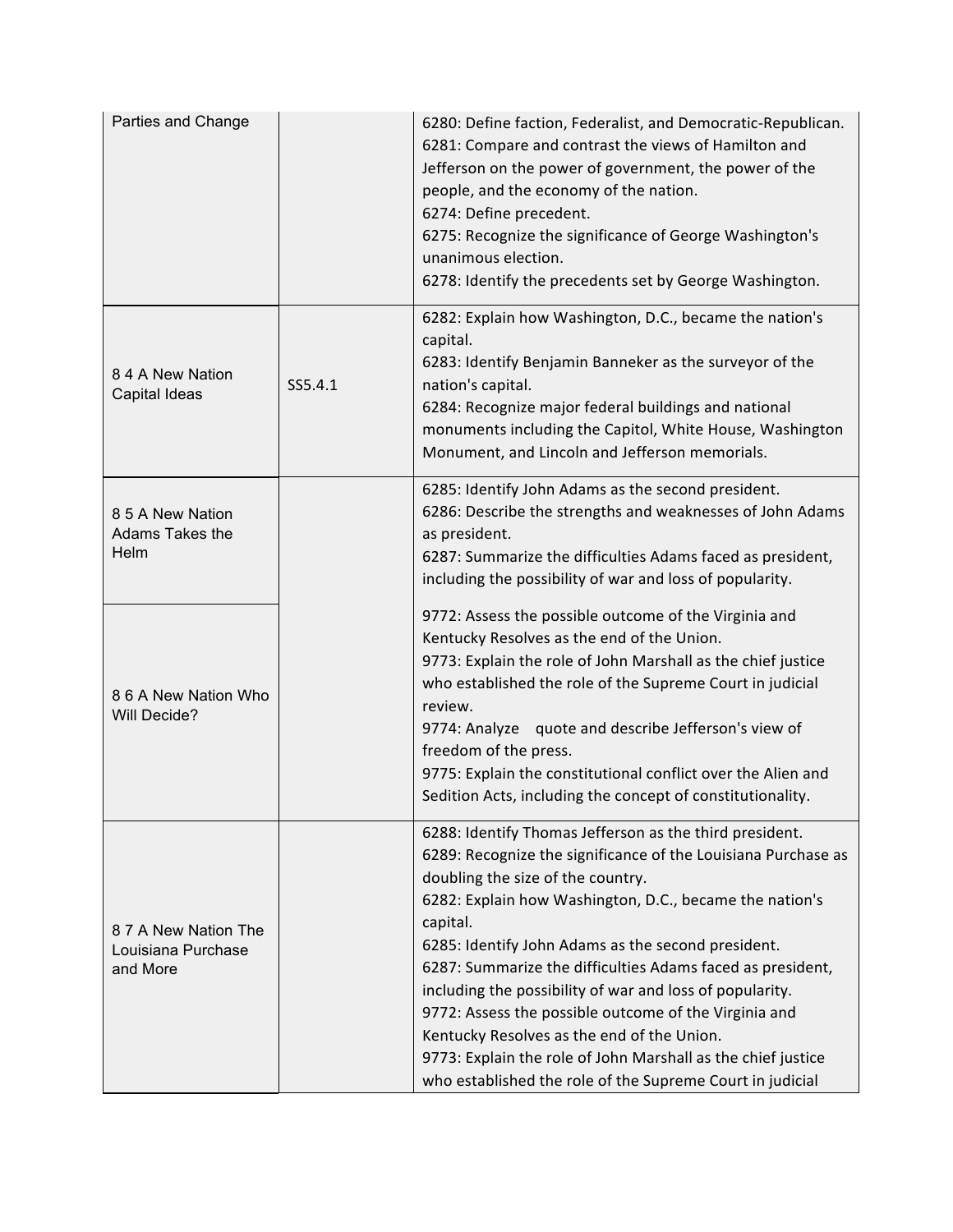|                                                                             | review.                                                                                                                                                                                                                                                                                                                                                                                                                                                                                                                                                                                                                                                                                                                                   |
|-----------------------------------------------------------------------------|-------------------------------------------------------------------------------------------------------------------------------------------------------------------------------------------------------------------------------------------------------------------------------------------------------------------------------------------------------------------------------------------------------------------------------------------------------------------------------------------------------------------------------------------------------------------------------------------------------------------------------------------------------------------------------------------------------------------------------------------|
| 88 A New Nation An<br>Expedition                                            | 6290: Identify Lewis and Clark as leaders of the expedition<br>that explored the Louisiana Territory.<br>6291: Identify major physical features of the Louisiana<br>Territory including the Mississippi and Missouri rivers<br>9776: Rocky Mountains, and recognize states made from it.                                                                                                                                                                                                                                                                                                                                                                                                                                                  |
| 89A New Nation<br>(Optional) A Powerful<br>Orator and the Great<br>Tekamthi | 12726: Identify Sagoyewatha and Tekamthi as American<br>Indian leaders of the early nineteenth century.                                                                                                                                                                                                                                                                                                                                                                                                                                                                                                                                                                                                                                   |
| 8 10 A New Nation<br>Another War!                                           | 6292: Identify war hawks as congressmen who supported<br>war with England and James Madison as president during the<br>War of 1812.<br>6293: Describe three reasons for the War of 181 and<br>identify the sections of the country that supported or<br>opposed the war.<br>6294: Summarize the major events of the War of 1812,<br>including the attacks on Washington, D.C., and Baltimore,<br>and the role Dolley Madison played in saving national<br>treasures.                                                                                                                                                                                                                                                                      |
| 8 11 A New Nation By<br>the Dawn's Early Light                              | 6295: Describe the significance of the War of 1812.<br>6296: Demonstrate understanding of the meaning of the<br>words of the national anthem.                                                                                                                                                                                                                                                                                                                                                                                                                                                                                                                                                                                             |
| 8 12 A New Nation<br>The Monroe Doctrine                                    | 6133: Demonstrate mastery of important knowledge and<br>skills taught in previous lessons.<br>6297: Identify the boundary changes that occurred between<br>181 and 1821, including the purchase of Florida and the<br>addition of seven states.<br>6298: Summarize the major message of the Monroe Doctrine<br>as the closing of the Americas to European colonization.<br>9777: Explain the phrases "<br>6292: Identify war hawks as congressmen who supported<br>war with England and James Madison as president during the<br>War of 1812.<br>6293: Describe three reasons for the War of 181 and<br>identify the sections of the country that supported or<br>opposed the war.<br>6295: Describe the significance of the War of 1812. |
| 8 13 A New Nation<br>Andrew Jackson: An<br>Uncommon Man                     | 6301: Identify Andrew Jackson as the first common man<br>elected president.<br>6302: Explain the significance of Jackson's election as an                                                                                                                                                                                                                                                                                                                                                                                                                                                                                                                                                                                                 |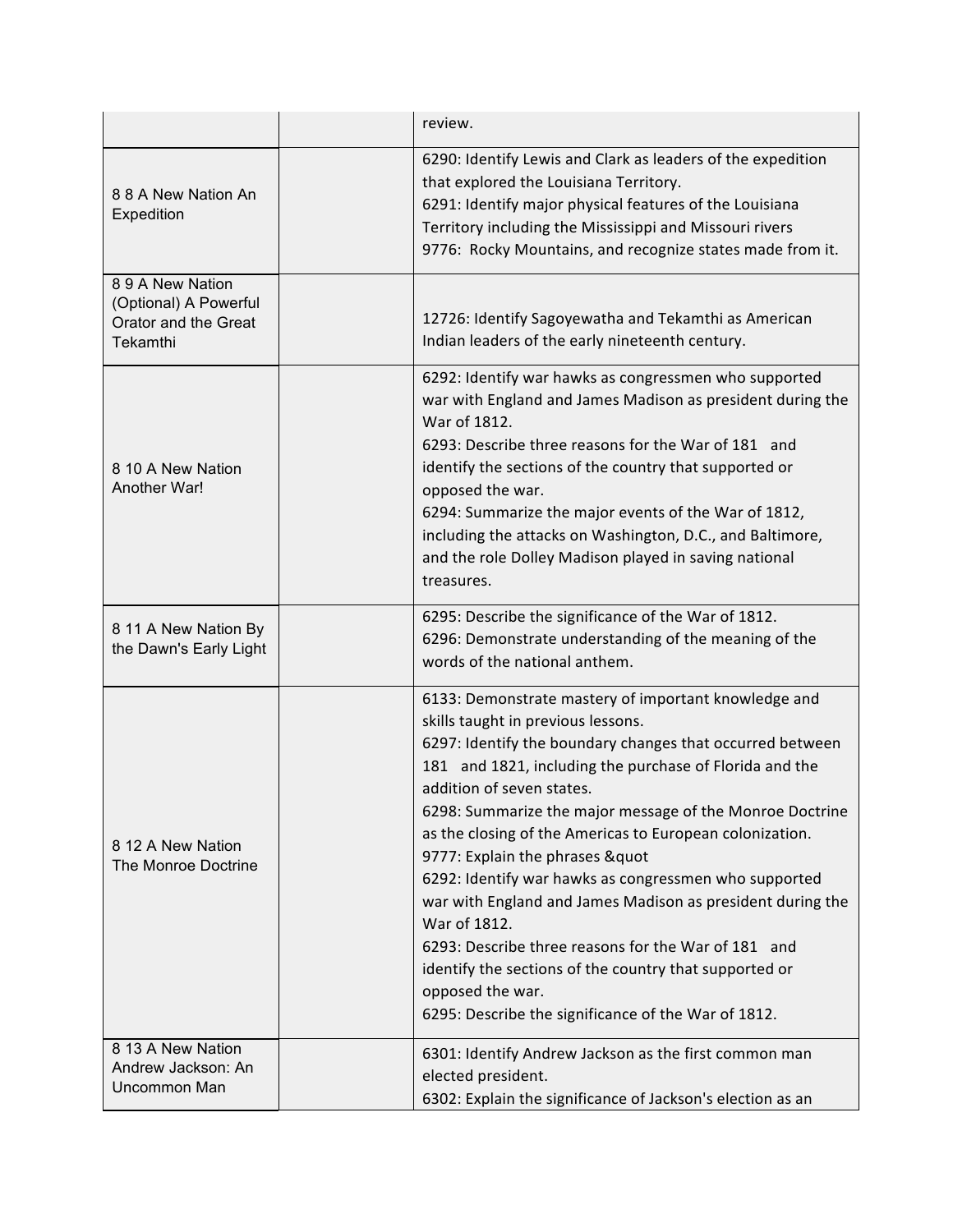|                                                         |                  | example of expansion in the political process.<br>6303: Describe the ways in which Jackson represented new<br>ideas and people who had not had political power before,<br>including those with little wealth and those in the West.<br>6304: Identify groups who did not have political power in<br>1828, including blacks and women.                                                                                                                                                                                                                                                                                                                                                                                                                                                                                                                                                                                                                                                                                                                                                                                                                                                                                                                                                                                                                                                                                                                                                                                                                                                                                              |
|---------------------------------------------------------|------------------|------------------------------------------------------------------------------------------------------------------------------------------------------------------------------------------------------------------------------------------------------------------------------------------------------------------------------------------------------------------------------------------------------------------------------------------------------------------------------------------------------------------------------------------------------------------------------------------------------------------------------------------------------------------------------------------------------------------------------------------------------------------------------------------------------------------------------------------------------------------------------------------------------------------------------------------------------------------------------------------------------------------------------------------------------------------------------------------------------------------------------------------------------------------------------------------------------------------------------------------------------------------------------------------------------------------------------------------------------------------------------------------------------------------------------------------------------------------------------------------------------------------------------------------------------------------------------------------------------------------------------------|
| 8 14 A New Nation<br>(Optional) Our Early<br>Presidents |                  | 9778: Demonstrate an understanding of time and sequence<br>as they apply to the first six U.S. presidents.                                                                                                                                                                                                                                                                                                                                                                                                                                                                                                                                                                                                                                                                                                                                                                                                                                                                                                                                                                                                                                                                                                                                                                                                                                                                                                                                                                                                                                                                                                                         |
| 8 15 A New Nation<br><b>Unit Review</b>                 |                  | 6299: Prepare for the assessment by reviewing content and<br>skills presented in this unit.                                                                                                                                                                                                                                                                                                                                                                                                                                                                                                                                                                                                                                                                                                                                                                                                                                                                                                                                                                                                                                                                                                                                                                                                                                                                                                                                                                                                                                                                                                                                        |
| 8 16 A New Nation<br>Unit Assessment                    | SS5.1.4, SS5.1.5 | 6275: Recognize the significance of George Washington's<br>unanimous election.<br>6278: Identify the precedents set by George Washington.<br>6281: Compare and contrast the views of Hamilton and<br>Jefferson on the power of government, the power of the<br>people, and the economy of the nation.<br>6282: Explain how Washington, D.C., became the nation's<br>capital.<br>6283: Identify Benjamin Banneker as the surveyor of the<br>nation's capital.<br>6287: Summarize the difficulties Adams faced as president,<br>including the possibility of war and loss of popularity.<br>6290: Identify Lewis and Clark as leaders of the expedition<br>that explored the Louisiana Territory.<br>6291: Identify major physical features of the Louisiana<br>Territory including the Mississippi and Missouri rivers<br>6292: Rocky Mountains, and recognize states made from it.<br>6293: Identify war hawks as congressmen who supported<br>war with England and James Madison as president during the<br>War of 1812.<br>6294: Describe three reasons for the War of 181 and<br>identify the sections of the country that supported or<br>opposed the war.<br>6295: Summarize the major events of the War of 1812,<br>including the attacks on Washington, D.C., and Baltimore,<br>and the role Dolley Madison played in saving national<br>treasures.<br>6297: Describe the significance of the War of 1812.<br>6298: Identify the boundary changes that occurred between<br>181 and 1821, including the purchase of Florida and the<br>addition of seven states.<br>6301: Summarize the major message of the Monroe Doctrine |